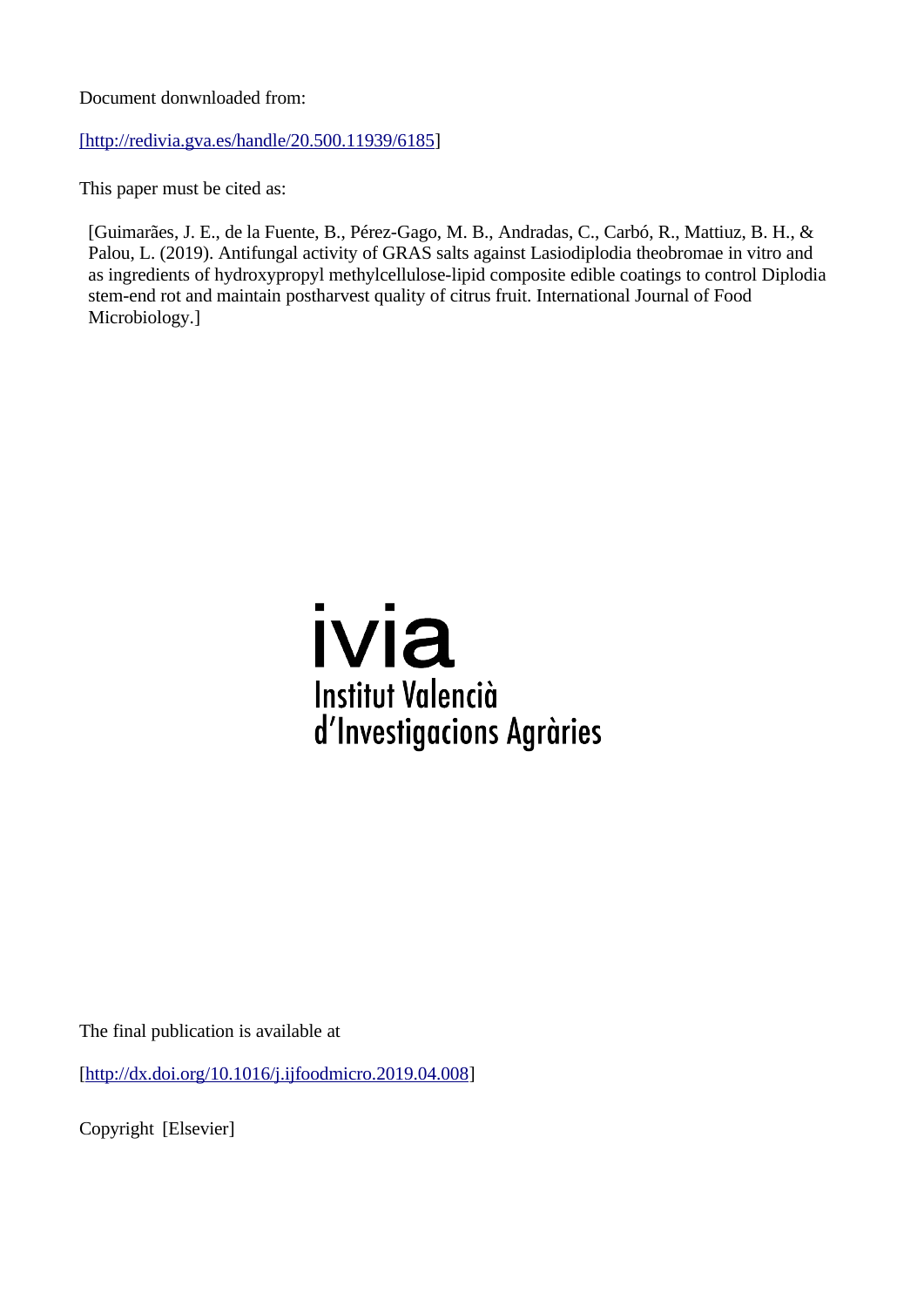| 1 Antifungal activity of GRAS salts against Lasiodiplodia theobromae in vitro and                                                              |
|------------------------------------------------------------------------------------------------------------------------------------------------|
| 2 as ingredients of hydroxypropyl methylcellulose-lipid composite edible coatings                                                              |
| 3 to control Diplodia stem-end rot and maintain postharvest quality of citrus fruit                                                            |
| $\overline{4}$                                                                                                                                 |
| João E.R. Guimarães <sup>1</sup> , Beatriz de la Fuente <sup>2</sup> , María B. Pérez-Gago <sup>2</sup> , Cecilia Andradas <sup>2</sup> ,<br>5 |
| Rosario Carbó <sup>2</sup> , Ben-Hur Mattiuz <sup>1</sup> , Lluís Palou <sup>2*</sup><br>6                                                     |
| 7                                                                                                                                              |
| 8 <sup>1</sup> Faculdade de Ciências Agrárias e Veterinárias, Universidade Estadual Paulista Júlio de Mesquita                                 |
| 9Filho (UNESP), 14884-900 Jaboticabal, São Paulo, Brazil.                                                                                      |
| $102$ Centre de Tecnologia Postcollita (CTP), Institut Valencià d'Investigacions Agràries (IVIA),                                              |
| 1146113 Montcada, València, Spain.                                                                                                             |
| 12                                                                                                                                             |
| 13* Corresponding author:                                                                                                                      |

14e-mail: [palou\\_llu@gva.es](mailto:palou_llu@gva.es)

**Tel.: +34 963424117** 15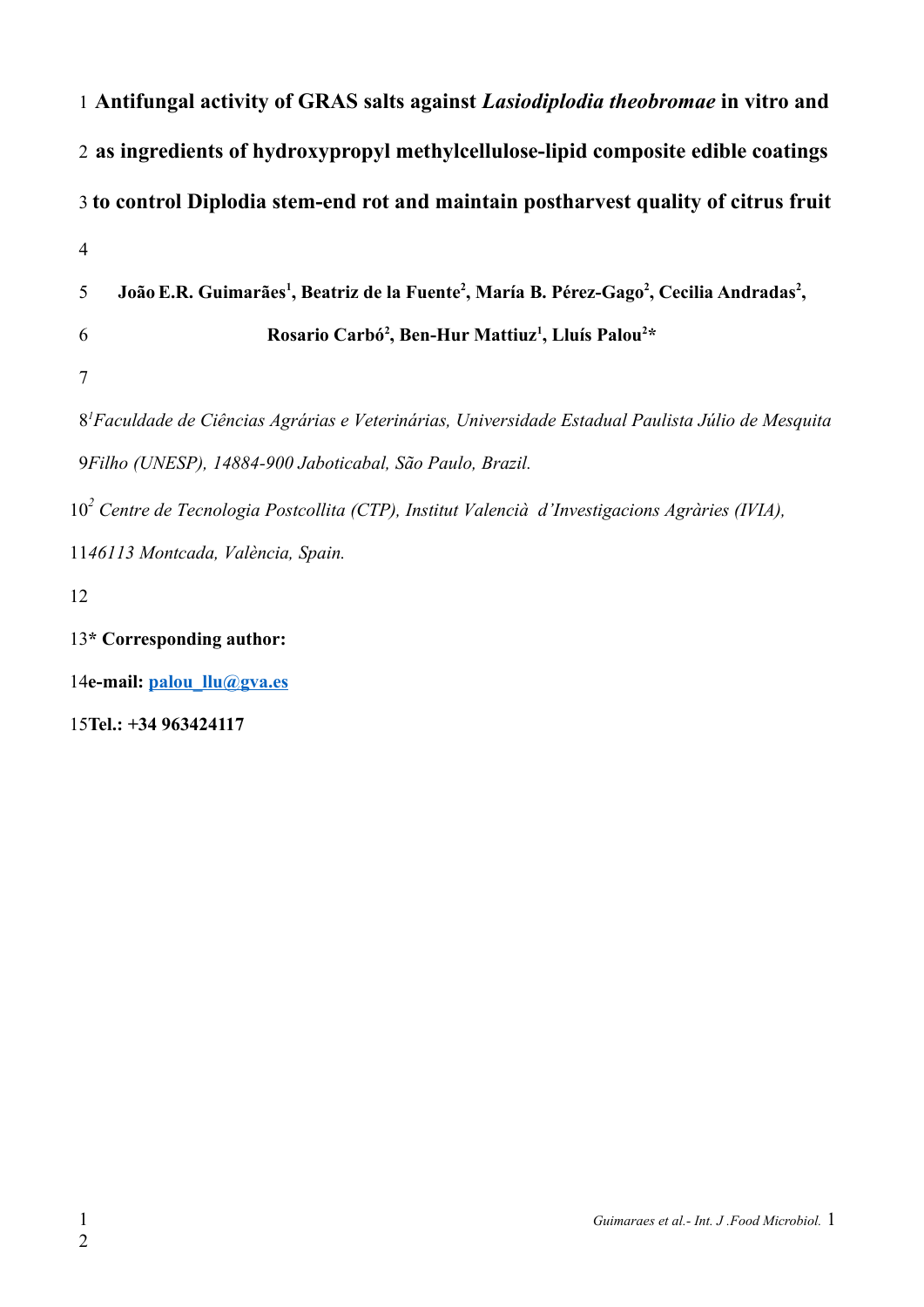### 16Highlights

 GRAS salts effectively inhibited mycelial growth of *Lasiodiplodia theobromae*. 17

 HPMC-BW coatings containing GRAS salts reduced severity of citrus Diplodia stem-end rot. 18 19

 Quality of coated and cold-stored oranges was not adversely affected. 20

21

#### 22Abstract

23A large amount of GRAS (generally recognized as safe) salts and concentrations were evaluated in 24in vitro tests (inhibition of mycelial growth on PDA dishes) against *Lasiodiplodia theobromae*, the 25 causal agent of citrus Diplodia stem-end rot. Ammonium carbonate (AC, 0.2%), potassium sorbate (PS, 2.0%), potassium carbonate (PC, 0.2%), sodium methylparaben (SMP, 0.1%), sodium 26 27ethylparaben (SEP, 0.1%), sodium benzoate (SB, 2.0%), and potassium silicate (PSi, 2.0%) were 28 selected as the most effective. Disease control ability of edible composite coatings formulated with 29hydroxypropyl methylcellulose (HPMC), beeswax (BW), and these selected antifungal GRAS salts 30was assessed in in vivo experiments with 'Ortanique' mandarins and 'Barnfield' oranges artificially 31inoculated with *L. theobromae*. Coatings containing 2% PS, 0.1% SEP, or 2% SB were the most 32 effective reducing disease severity (up to 50% reduction) and were also applied to non-inoculated 33 and cold-stored 'Barnfield' oranges to determine their effect on postharvest fruit quality. After 34 periods of 21 and 42 d at 5 °C followed by 7 d of shelf life at 20 °C, coatings containing SEP and 35SB significantly reduced weight loss and did not adversely affect the physicochemical quality 36 attributes (firmness, soluble solid content, titratable acidity, and ethanol and acetaldehyde content) 37 and sensory flavor with respect to uncoated control fruit. Although the internal gas concentration  $38(CO<sub>2</sub>$  level) of coated fruit increased, the coatings did not induce off-flavors.

39

**Keywords:** orange, mandarin; Diplodia stem-end rot; nonpolluting postharvest decay control; food 40 41 additives; citrus coatings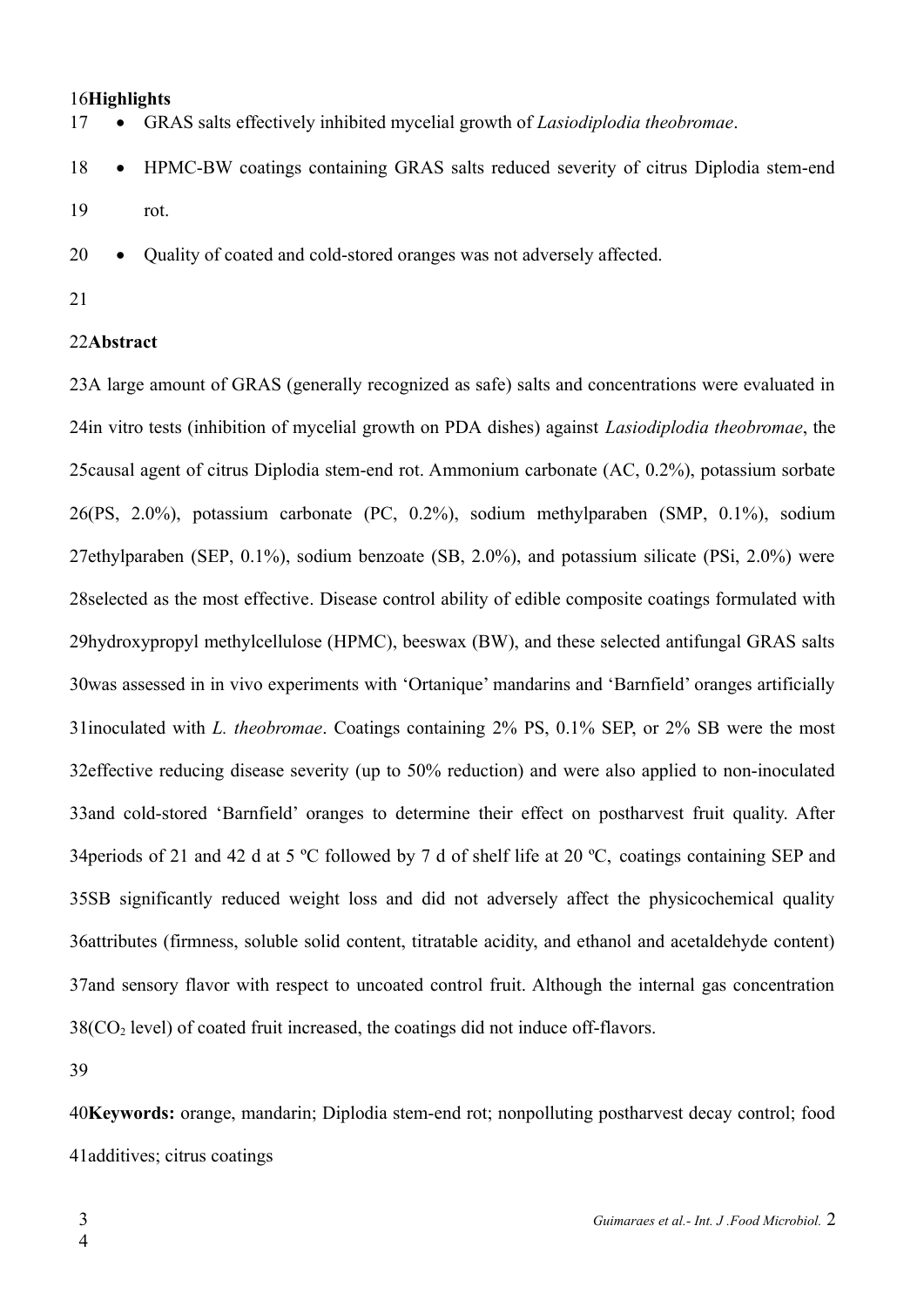#### **1. Introduction** 42

Citrus fruit are grown in more than 100 countries with tropical and subtropical climate. Spain, 44 producing more than 6 million tons in 2016, ranked sixth in the world, preceded by Brazil with a 45production higher than 22 million tons, China, USA, India, and Mexico. While 80% or more of the 46Brazilian production is devoted to the juice industry, in Spain this percentage is devoted to the fresh 47 fruit market. Spain, in fact, is the first worldwide exporter of citrus fruit for fresh consumption (FAOSTAT, 2018). 48 43

One of the most important problems affecting both the fresh and juice citrus industries are 50 postharvest losses caused by fungal pathogens that infect the fruit before, during or after harvest, 51but develop disease after harvest. Depending on many factors, these losses are estimated to reach 5220-50% on developing countries and up to 25% in developed countries, even though the sector in 53 these countries has availability of major postharvest technologies for fruit preservation and quality 54 maintenance. Depending on the climatic areas where citrus are grown, the main pathogenic fungi 55 that cause the highest incidence of fruit postharvest disease differ. In high rainfall areas such as 56Brazil and Florida the most relevant belong to genera that typically produce latent infection in the 57 orchard, e.g., *Lasiodiplodia, Phomopsis, Colletotrichum, Phytophthora, Alternaria, and Botrytis,* 58among others. Nevertheless, in Mediterranean-type climate areas with lower summer rainfall such 59as Spain, California, and South Africa, the most prevalent are wound pathogens such as *Penicillium, Geotrichum*, and *Rhizopus* (Eckert and Eaks, 1989; Palou, 2014; Smilanick et al., 60 612006). 49

*Lasiodiplodia theobromae* (Pat.) Griffon & Maubl. (Botryosphaeriaceae) [synonyms: *Botryodiplodia theobromae* Pat., *Diplodia theobromae* (Patouillard) W. Nowell, *Diplodia* 63 *natalensis* Pole-Evans; teleomorph *Botryosphaeria rhodina* (Berk. & M.A. Curtis) Arx] is a 64 65polyphagous and opportunistic fungus with reduced pathogenic specialization, which infects many 66 species of plants and can cause serious damage on fruit commodities both before and after harvest. 67Important postharvest diseases caused by *L. theobromae* are stem-end rots of subtropical and 62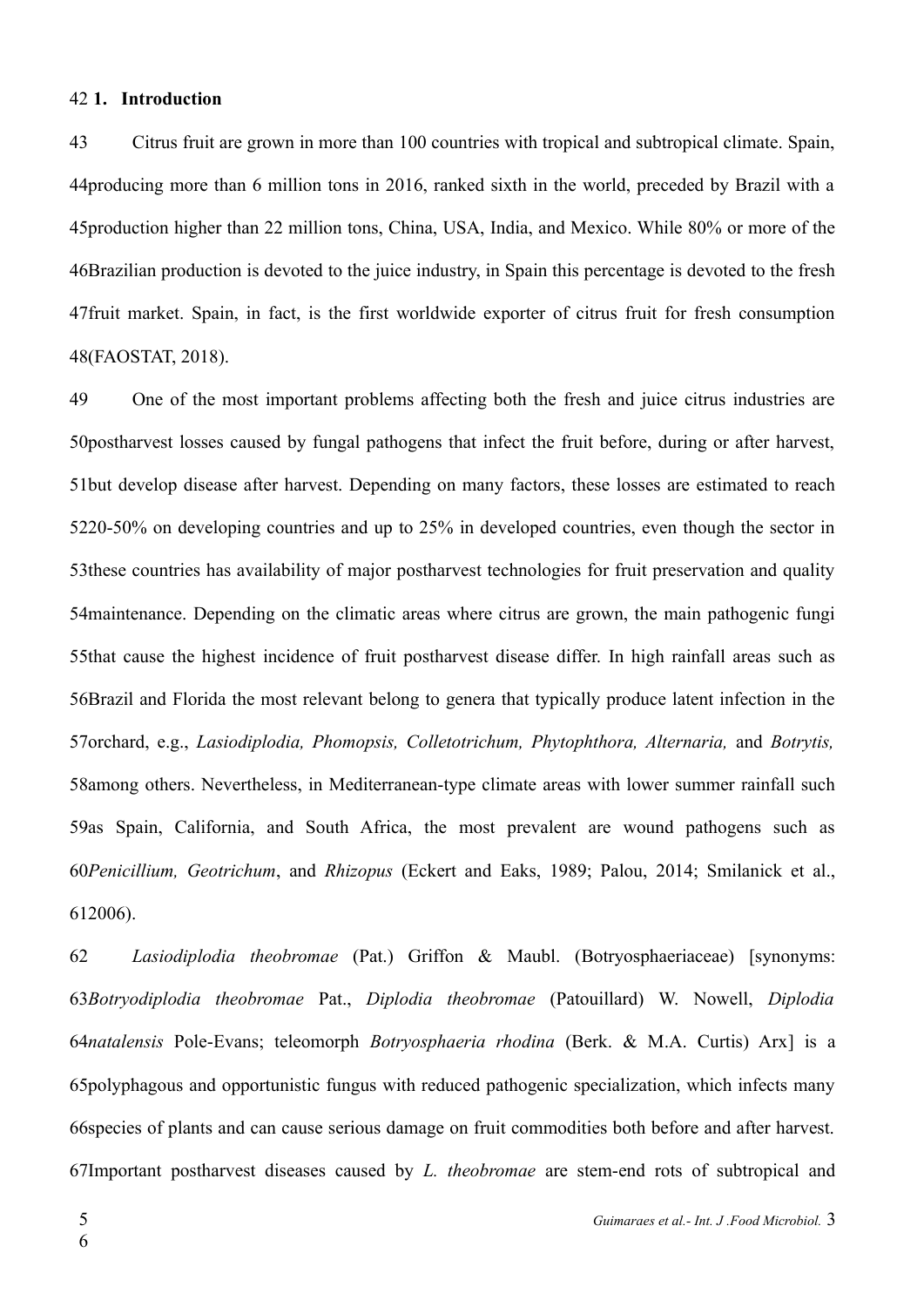68tropical fruits such citrus, avocado, mango, banana, papaya, pineapple, and persimmon, among 69others (Palou et al., 2013; Ploetz et al., 1994). On citrus fruit, it causes the postharvest disease 70 commonly known as Diplodia stem-end rot (Zhang, 2014). Typically, the attack of the fungus 71 occurs at the stem end of the fruit before harvest, the infection remains latent in the calyx and disk 72(button) and disease symptoms and fruit deterioration are only manifested when the fruit ripens 73 after harvest, the button senesces and abscises from the fruit, and the pathogen begins to actively 74 develop through both the central axis and the external rind surface of the fruit, where it causes 75 characteristic finger-like projections of brown tissue. The progress of the infection depends on the 76 growth and the enzymatic capability of the microorganism and the physiological and biochemical 77 status of the fruit (Brown and Wilson, 1968; Zhang, 2014). Disease incidence can be especially high 78on early-season degreened citrus fruit because the presence of exogenous ethylene favors the 79 activity of the button abscission enzymes [polygalacturonase](https://www.sciencedirect.com/topics/agricultural-and-biological-sciences/polygalacturonase) (PG) and [cellulase](https://www.sciencedirect.com/topics/agricultural-and-biological-sciences/cellulase) (CX) (Brown and 80Burns, 1998). Decayed fruit tissue is initially firm, but later becomes wet and mushy (Brown and Eckert, 2000). On artificial medium such as potato dextrose agar (PDA), the colonies of *L.* 81 82theobromae are grayish to black, with abundant aerial cottony mycelia and globular pycnidia. 83Conidia are ovoid to ellipsoidal, thick walled, initially hyaline, aseptate, but turn dark brown and 84uniseptate as the colony ages (Luo et al., 2011, Pereira et al., 2006). Another fungal pathogen that 85 causes citrus postharvest stem-end rot, but not with the tear-staining symptoms of *L. theobroame*, is *Phomopsis citri* H.S. Fawc. (teleomorph *Diaporthe citri* F.A. Wolf). 86

Chemical fungicides are commonly used as the main tool to control both preharvest and 88 postharvest diseases of citrus fruit. While postharvest fungicide application is mainly devoted to 89reduce green mold, caused by *Penicillium digitatum* (Pers.) Sacc., and blue mold, caused by P. 90*italicum* Wehmer, some common active ingredients such as thiabendazole, imazalil, fludioxonil, and 91 sodium o-phenylphenate have also shown effect against stem-end rots (Zhang, 2014). However, 92their use is increasingly restricted due to public concerns about possible toxicological risks for 93 people and the environment associated with excessive chemical residues. In addition, continuous 87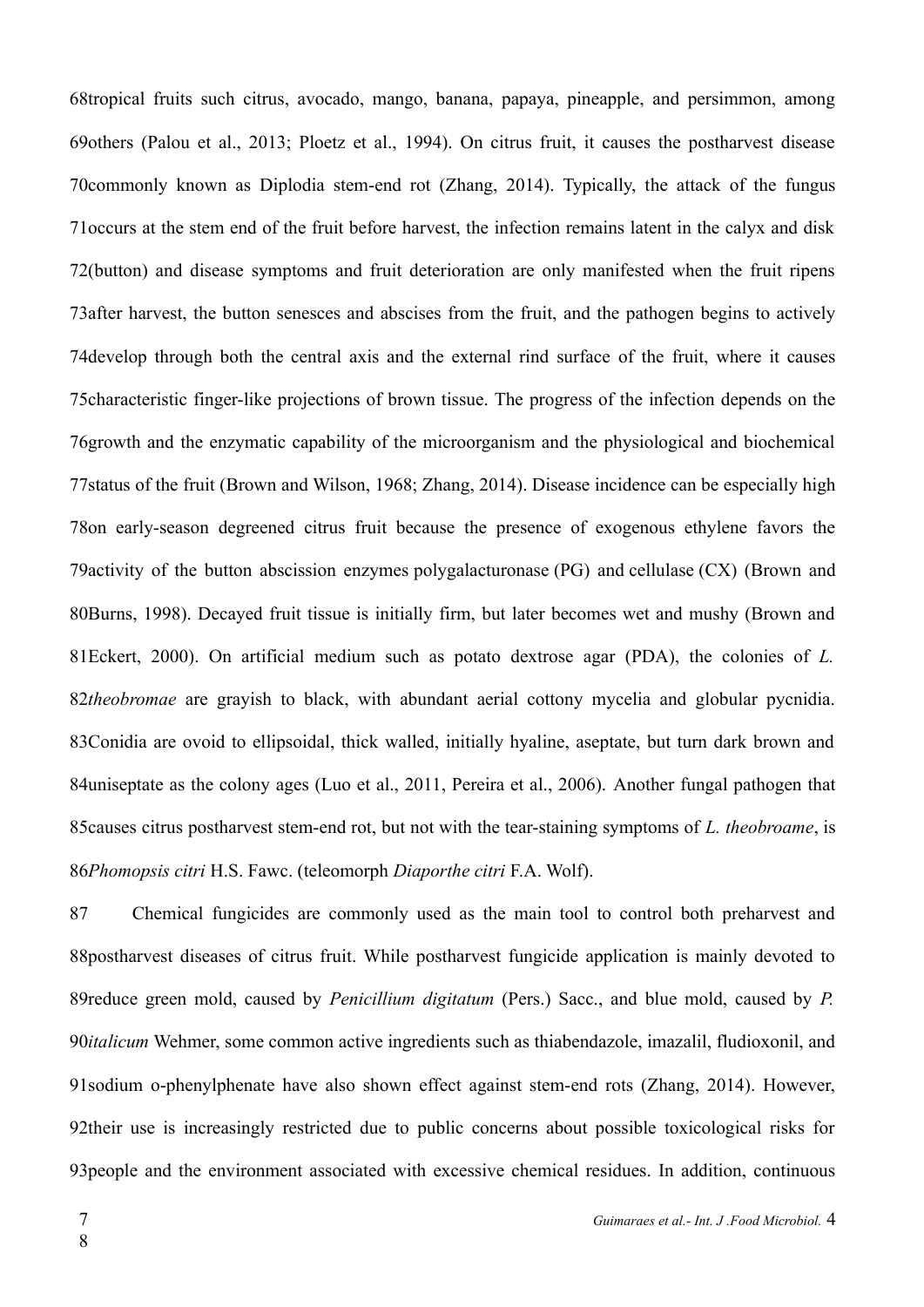94 fungicide usage can lead to the proliferation of resistant pathogenic fungal strains that make the 95treatments ineffective. Therefore, alternatives to control citrus postharvest diseases including 96Diplodia stem-end rot are of great interest to ensure safe agricultural production and reduce 97 environmental pollution (Palou et al., 2016; Wisniewski et al., 2016). One of such alternatives is the 98use of edible coatings formulated with food-grade antifungal compounds. Fruit can be directly 99 coated with a thin layer of edible material in order to improve gas and moisture barriers, mechanical 100 and sensory properties, convenience, and microbial protection and, as a consequence, prolong 101 product shelf life (Janjarasskul and Krochta, 2010). Polysaccharides, proteins, and lipids are the 102 main ingredients used to formulate edible coatings. In many cases, two or more of these ingredients 103can be mixed to produce composite edible coatings in order to reduce both water and gas exchange 104 between the fruit and the surrounding environment (Hernández-Izquierdo and Krochta, 2008). In applications, different polysaccharides such as chitosan, methylcellulose, 106hydroxypropyl methylcellulose (HPMC), and carboxy methylcellulose (CMC) have been found to 107affect positively weight loss, firmness, brightness, taste, and other physicochemical and sensory 108 quality attributes of citrus fruit (Arnon et al., 2015; Navarro-Tarazaga et al., 2007, 2008). 105postharvest

To wide and enhance the functionalities of these coatings and further extend the shelf life of 110 coated fresh produce, additional antimicrobial ingredients can be added to the emulsions to provide 111 activity against pathogens and contaminating microorganisms (Valencia-Chamorro et al., 2011a). 112 Antimicrobial agents used for the formulation of edible coatings should be classified as food-grade 113 additives or compounds generally recognized as safe (GRAS) by the competent authorities. 114International regulators are responsible for approving antimicrobials for use in food. In the 115 European Union (EU), these compounds are regulated by the EU Framework Directive 89/107 (EU, 1161989), while in the United States (USA) by the title 21CFR172 promulgated by the US Food and 117Drug Administration (US FDA, 2009). According to Palou et al. (2016), the antimicrobial 118ingredients used for formulation of antifungal synthetic biopolymer-based coatings can belong to 119three different categories, depending on their nature: i) synthetic food preservatives or GRAS 109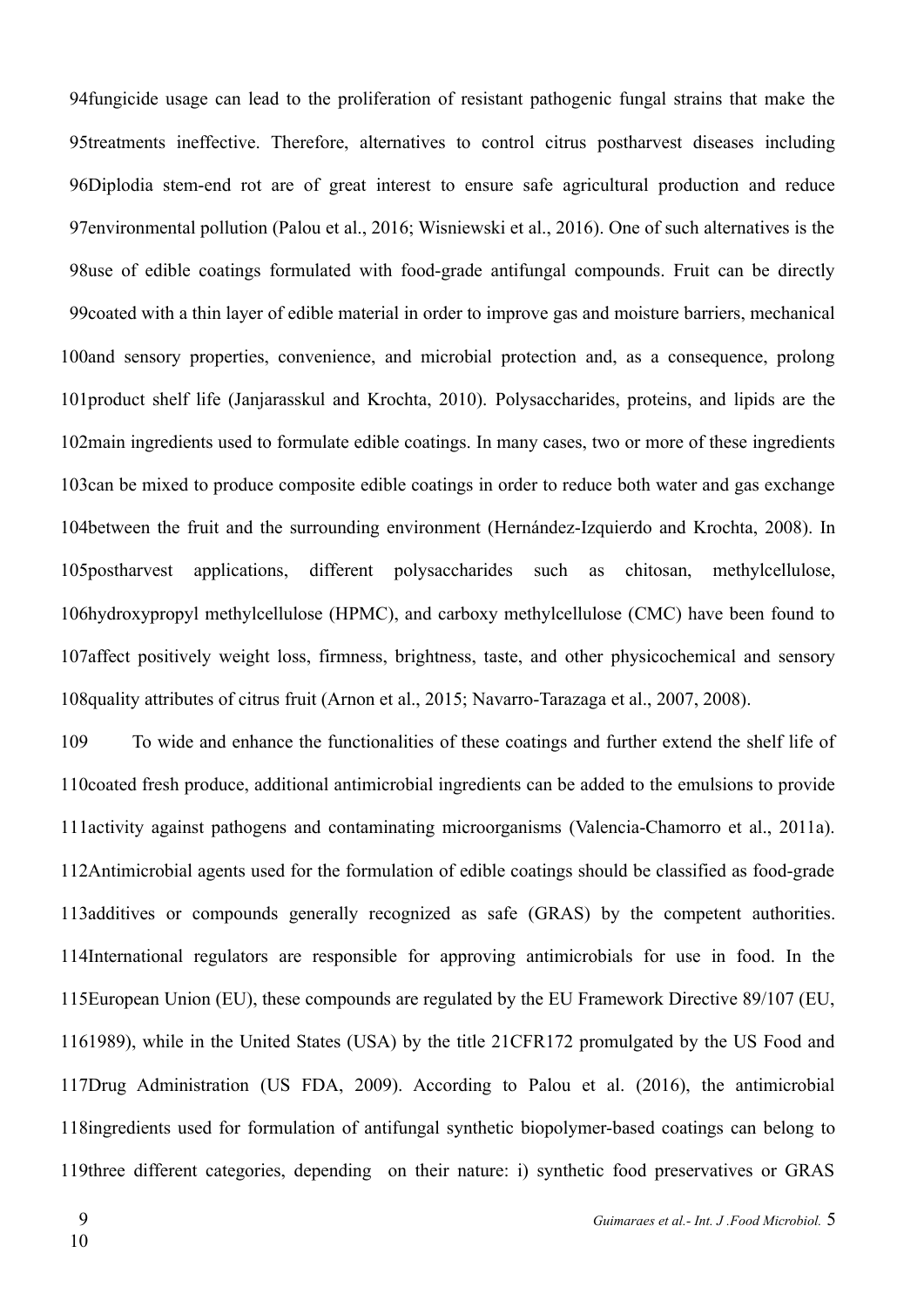120 compounds such as various inorganic and organic salts, ii) natural compounds such us essential oils 121 and other natural plant extracts, and iii) microbial antagonists as biocontrol agents (bacteria, yeast, 122yeast-like fungi, and even some filamentous fungi). General advantages of GRAS salts are their 123 high solubility in water, availability, feasibility of use as postharvest treatments for fresh fruit, and 124good prize. Intensive previous work at the IVIA CTP has resulted in the development and 125 characterization of HPMC-lipid edible coatings containing GRAS salts with antifungal activity 126 against citrus postharvest green and blue molds (Palou et al., 2015; Valencia-Chamorro et al. 2008, 1272009a). This type of coatings were also effective for the control of important postharvest diseases of 128 other fresh commodities such as plums (Karaca et al., 2014) and cherry tomatoes (Fagundes et al., 2013, 2015). However, to our knowledge, no studies are available on the development of edible 129 130 coatings with antifungal activity against citrus postharvest stem-end rot caused by *L. theobromae*.

The aim of this research work was to evaluate the in vitro activity of GRAS salts against *L.* 132theobromae and to develop novel stable HPMC-lipid coatings containing selected GRAS salts. The 133ability of these coatings to effectively control Diplodia stem-end rot was assessed in in vivo 134 experiments with mandarins and oranges artificially inoculated with the pathogen. Furthermore, the 135 effects of selected antifungal edible coatings on fruit physico-chemical and sensory quality were 136 determined on oranges stored at  $5^{\circ}$ C for up to 42 d. 131

137

#### 1382. Materials and methods

#### **2.1. Pathogen and fungal inoculum** 139

In this work, the strain *L. theobromae* NEU-1 from the IVIA CTP culture collection of 141 postharvest pathogens was used. It is an isolate obtained from a decayed orange found in a citrus 142 packinghouse in Valencia province (Spain). Before each experiment, the isolate was grown on PDA 143 medium (Sigma-Aldrich Chemie, Steinheim, Germany) in Petri dishes in the dark in an incubation 144 cabinet at 25 °C for 7-14 d. Five-mm diameter mycelial plugs were cut from these cultures with a 145 sterilized cork borer and used as described below for plate and fruit inoculations in in vitro and in 140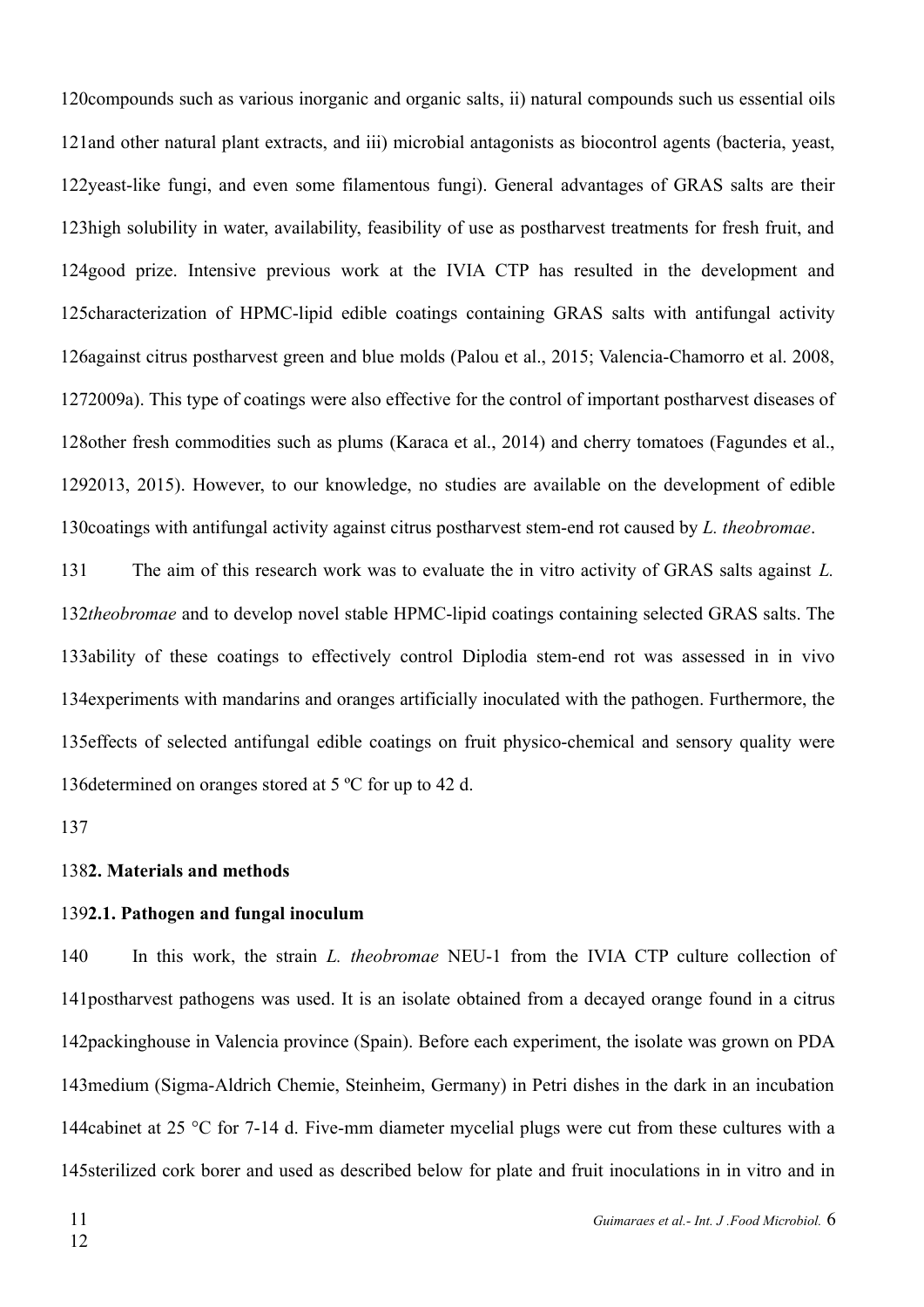146 vivo tests, respectively.

147

#### **2.2. GRAS salts** 148

The compounds, acronyms, molecular formulas, and molecular weights of the antimicrobial 150 agents used in this work are given in Table 1. They are inorganic and organic salts classified as 151GRAS or as food additives by the USA or EU competent legislation. Laboratory reagent grade 152 preservatives (99% minimum purity) were purchased from Sigma-Aldrich Chemie, Fluka Chemie 153AG (Buchs, Switzerland), Panreac Química S.L.U. (Castellar del Vallés, Catalonia, Spain), and 154Merck KGaA (Darmstadt, Germany). Potassium silicate (PSi), as the commercial product Sil-Ma-155trix® (29% PSi) was purchased from PQ Corporation (Valley Forge, PA, USA). 149

156

## **2.3. In vitro antifungal activity of GRAS salts** 157

The effect of GRAS salts on radial mycelial growth of *L. theobromae* was determined in Petri 159 dishes with PDA medium as described by Karaca et al. (2014) for evaluation of the activity against 160the stone fruit pathogen *Monilinia fructicola* (G. Winter) Honey. Briefly, PDA was amended at 40-16150 °C with sterile aqueous solutions of each salt at concentrations of 0.2, 1.0, and 2.0% (v/v) (0.01, 1620.05, and 0.1% in the case of paraben salts). PDA plates without salt were used as control dishes. 163One plug of a 7-14 d-old culture of *L. theobromae* was inoculated in the center of each PDA dish 164 and incubated for up to 14 d at 25 °C. Radial fungal growth was measured every 2-3 d and results 165 expressed as percentage of growth inhibition with respect to control dishes. For each salt and salt 166 concentration, 4 replicates (4 PDA dishes) were used and each combination was tested twice. 158

167

## **2.4. Preparation of antifungal coatings** 168

The hydrocolloid of the composite coating matrixes, HPMC (Methocel E15), was purchased 170from Dow Chemical Co. (Midland, MI, USA) and the lipid of the matrixes, beeswax (BW) (grade 1711), was supplied by Fomesa Fruitech S.L. (Beniparrell, Valencia, Spain). Stearic acid and glycerol 169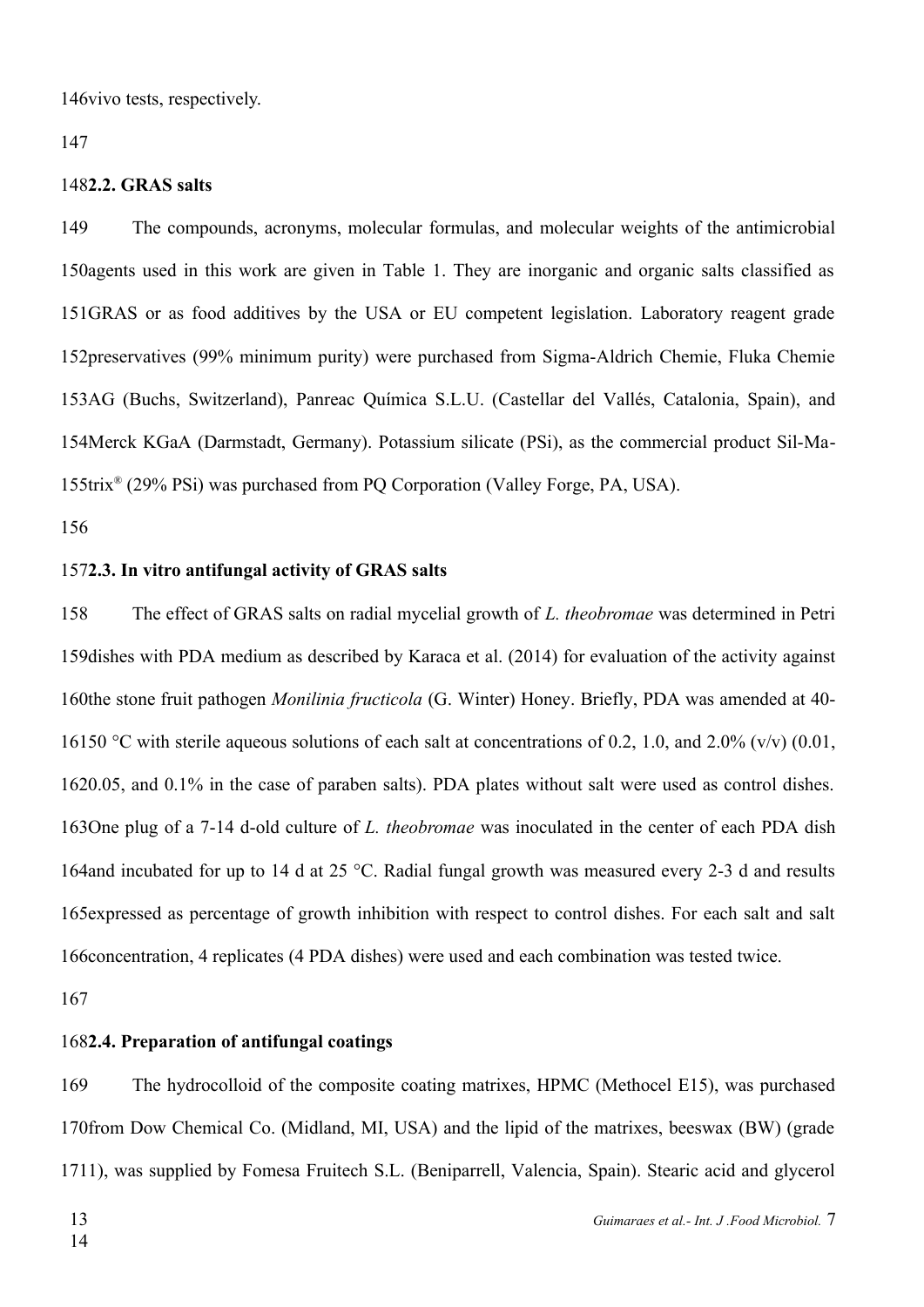172were purchased from Panreac Química S.L.U. HPMC-BW composite edible emulsions were 173 prepared combining the hydrophilic phase (HPMC) with the hydrophobic phase (BW) suspended in 174 water. Glycerol and stearic acid were used as plasticizer and emulsifier, respectively. All the 175 emulsions contained 1.3% HPMC (w/w, wet basis, wb) and 3% BW (wb). HPMC-glycerol  $(2:1)$ 176 and BW-stearic acid  $(3:1)$  ratios were kept constant for all coatings. The concentrations of GRAS 177 salts in the formulations varied between 0.01 and 2.0% (wb) and were determined according to the 178 effective doses previously obtained in the in vitro tests. For emulsion preparation, an aqueous 179 solution of HPMC (5%, w/w) was prepared by dispersing the HPMC in hot water at 90 °C and later 180hydration at 20 °C. Water, BW, glycerol, and stearic acid (Tween 80 in the case of emulsions with 181 sodium propionate) were added to the HPMC solution and heated at 98  $^{\circ}$ C to melt the lipids. 182Samples were homogenized with a high-shear probe mixer (Ultra-Turrax model T25, IKA-Werke, 183Steufen, Germany) for 1 min at 12,000 rpm and 3 min at 22,000 rpm. After adding the 184 corresponding salts at the indicated amounts, emulsions were cooled under agitation to a 185 temperature lower than 25 °C by placing them in an ice bath and agitation was continued for 25 min 186to ensure complete hydration of the HPMC. Viscosity of the emulsions was determined with a 187 viscosimeter (Visco Star Plus R, Fungilab, S.A., Barcelona, Spain) and pH values using a pH-meter 188(Consort C830 multi-parameter analyzer, Turnhout, Belgium). The formulations were tested for 189stability according to the method described by Valencia-Chamorro et al. (2008). In brief, the 190 emulsions were placed in volumetric tubes and phase separation was assessed after 24 h at 25 °C. 191 Emulsions were kept overnight at 10  $^{\circ}$ C before use in the experiments.

### 192

#### **2.5. Fruit** 193

Hybrid mandarins [*C. reticulata*×(*C. sinensis*×*C. reticulata*) cv. 'Ortanique'; synonym: 195'Topaz'] and oranges (Citrus sinensis L. cv. 'Barnfield'; Navel group) were used for in vivo 196 experiments and fruit quality assessments. Fruit were harvested in commercial orchards in the 197Valencia area and no postharvest treatments were applied. Fruit with no wounds, bruises, or any 194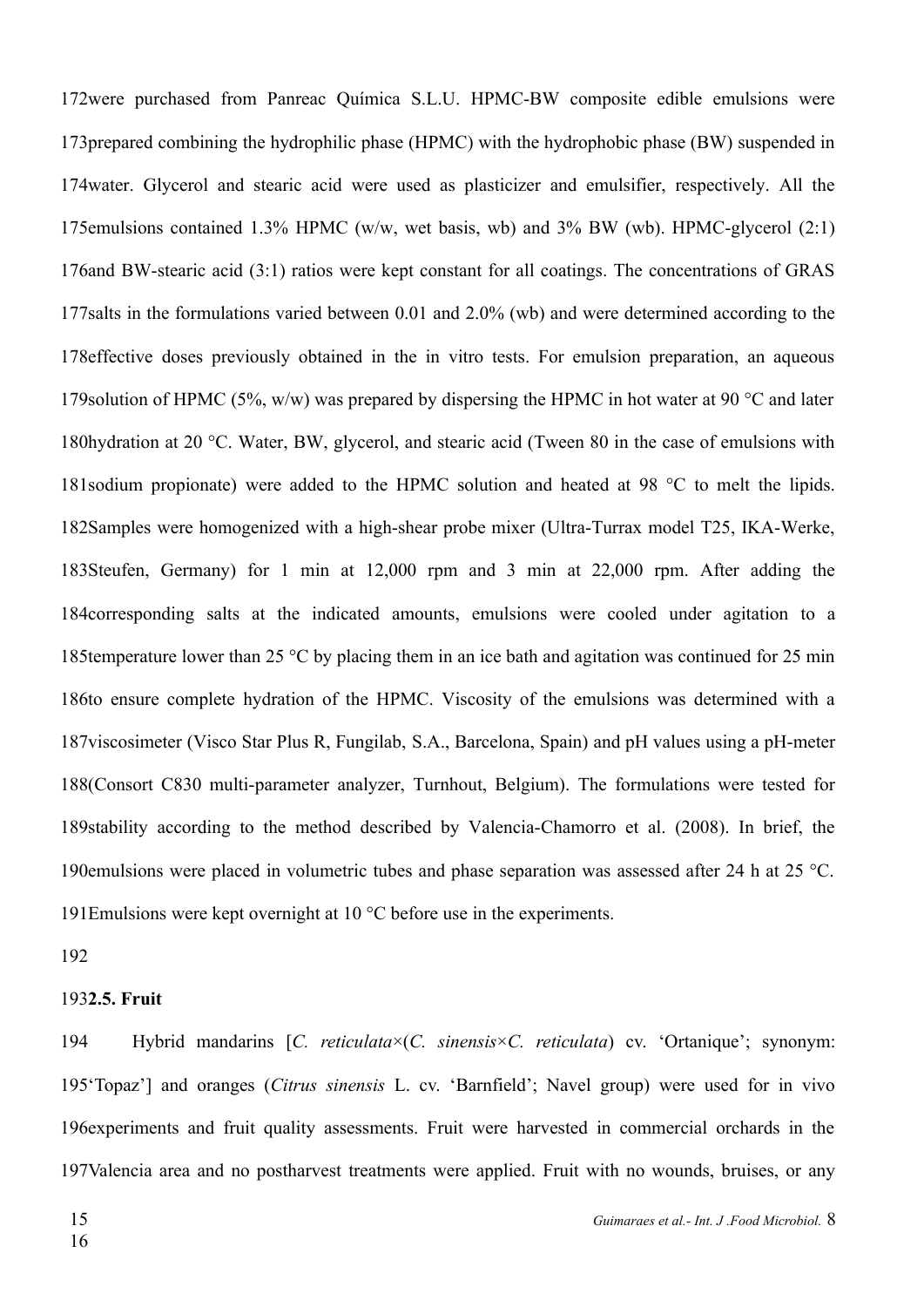198 external damage were selected, washed, disinfected by immersion in diluted commercial bleach 199(0.5% NaClO), rinsed thoroughly with tap water, allowed to dry at room temperature, and placed in 200 plastic trays in cartoon boxes to be used in the experiments the next day.

201

### **2.6. In vivo curative activity of antifungal coatings** 202

For fruit inoculation, a circular wound (1-2 mm deep, 5 mm in diameter) was inflicted with a 204sterile cork borer in the stem-end of each fruit and a PDA plug of *L. theobromae* culture (5 mm in 205diameter) was deposited on the wound (the mycelium growing side in the inner part) and ensured 206 with transparent tape to avoid desiccation. To favor infection, inoculated fruit were placed in humid 207 chambers and incubated at 28  $\degree$ C and high RH (>90%) for 48 h. After this period, the tape and the 208 mycelium discs were removed using a small sterile spatula, and the fruit were individually coated. 209For coating application, 400 μL of the desired emulsion were pipetted onto each fruit and rubbed 210 with gloved hands to simulate the industrial application of waxes and coatings in rotating brushes in 211 the packinglines in citrus packinghouses (Bai et al., 2002). After draining and air-drying at room 212 temperature, coated fruit were incubated for up to 15 d at 28  $^{\circ}$ C and 90% RH in a climatic walk-in 213 room. Inoculated but uncoated mandarins or oranges served as controls. Each treatment was applied 214to 4 replicates of 10 fruit each and each trial was conducted twice. 203

The incidence (percentage of infected fruit) and severity (lesion diameter in mm) of Diplodia 216 stem-end rot were assessed, depending on the experiment, after 3, 7, and 10 d of incubation at 28  $^{\circ}$ C 217 in the case of mandarins and after 4, 8, 12, and 15 d of incubation in the case of oranges. Results 218 were reported as disease reduction  $(\%)$  with respect to the control treatments. The area under the 219 disease progress stairs (AUDPS) was also calculated. 215

220

#### **2.7. Effect of coating application on fruit quality** 221

Among the edible coatings tested for antifungal activity, the three most effective were selected 223to determine their effect on postharvest quality of non-inoculated and cold-stored oranges. HPMC-222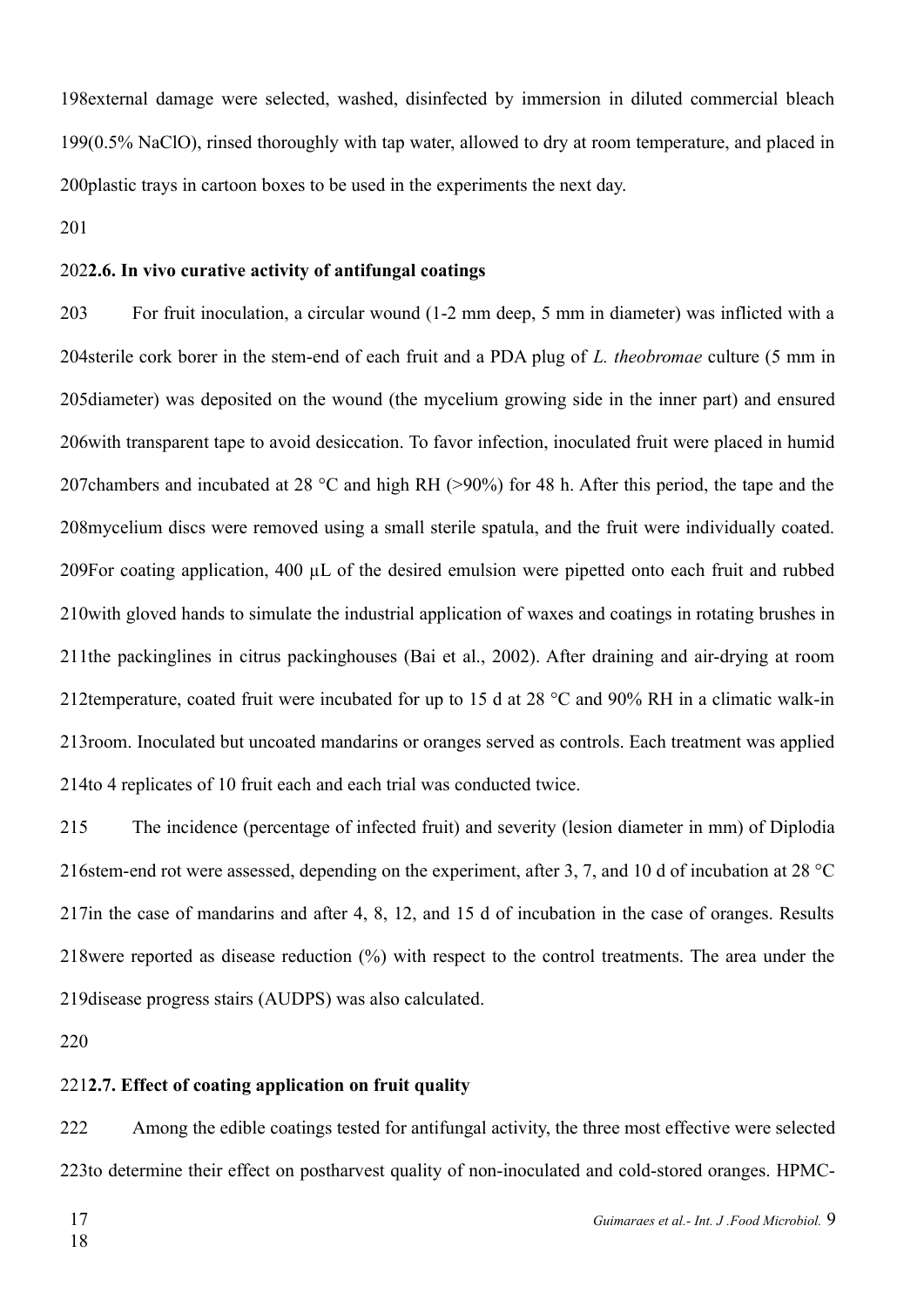224BW coatings containing the following GRAS salts and concentrations were selected: potassium 225 sorbate (PS) at 2%, sodium ethylparaben (SEP) at 0.1%, and sodium benzoate (SB) at 2%. Selected 226healthy 'Barnfield' oranges were washed, coated, and stored at 5  $^{\circ}$ C and 90% RH for 21 or 42 d, 227followed by a shelf-life period of 7 d at 20  $^{\circ}$ C. Uncoated oranges served as controls. The following 228 quality attributes were determined at harvest and after cold storage and shelf life.

#### 229

#### *2.7.1. Weight loss* 230

231 Thirty oranges per treatment were individually marked and weighted. After storage and shelf life, 232they were weighted again and the percentage weight loss was expressed with respect to the initial 233weight.

*2.7.2. Fruit firmness* 234

235 Firmness of 20 oranges per treatment was determined as percentage of rind deformation with an In-236stron Universal testing machine according to Valencia-Chamorro et al. (2009b).

### *2.7.3. Internal quality* 237

238Soluble solids concentration (SSC, %), titratable acidity (TA, %), and maturity index (MI, SSC/TA) 239 of the juice from three previously weighed samples of 10 oranges each per treatment were deter-240mined as described by Palou et al. (2007).

*2.7.4. Internal CO2 concentration* 241

 $242CO<sub>2</sub>$  concentration (%) in the internal cavity of 10 oranges per treatment was determined by gas 243 chromatography using the methodology described by Valencia-Chamorro et al. (2009b).

*2.7.5. Ethanol content (EC) and acetaldehyde content (AC)*  244

245The content of these volatile compounds (mg/L) in the headspace of juice from three replicates of 24610 oranges per treatment was analyzed by gas chromatography according to Valencia-Chamorro et 247al. (2011b).

*2.7.6. Sensory evaluation* 248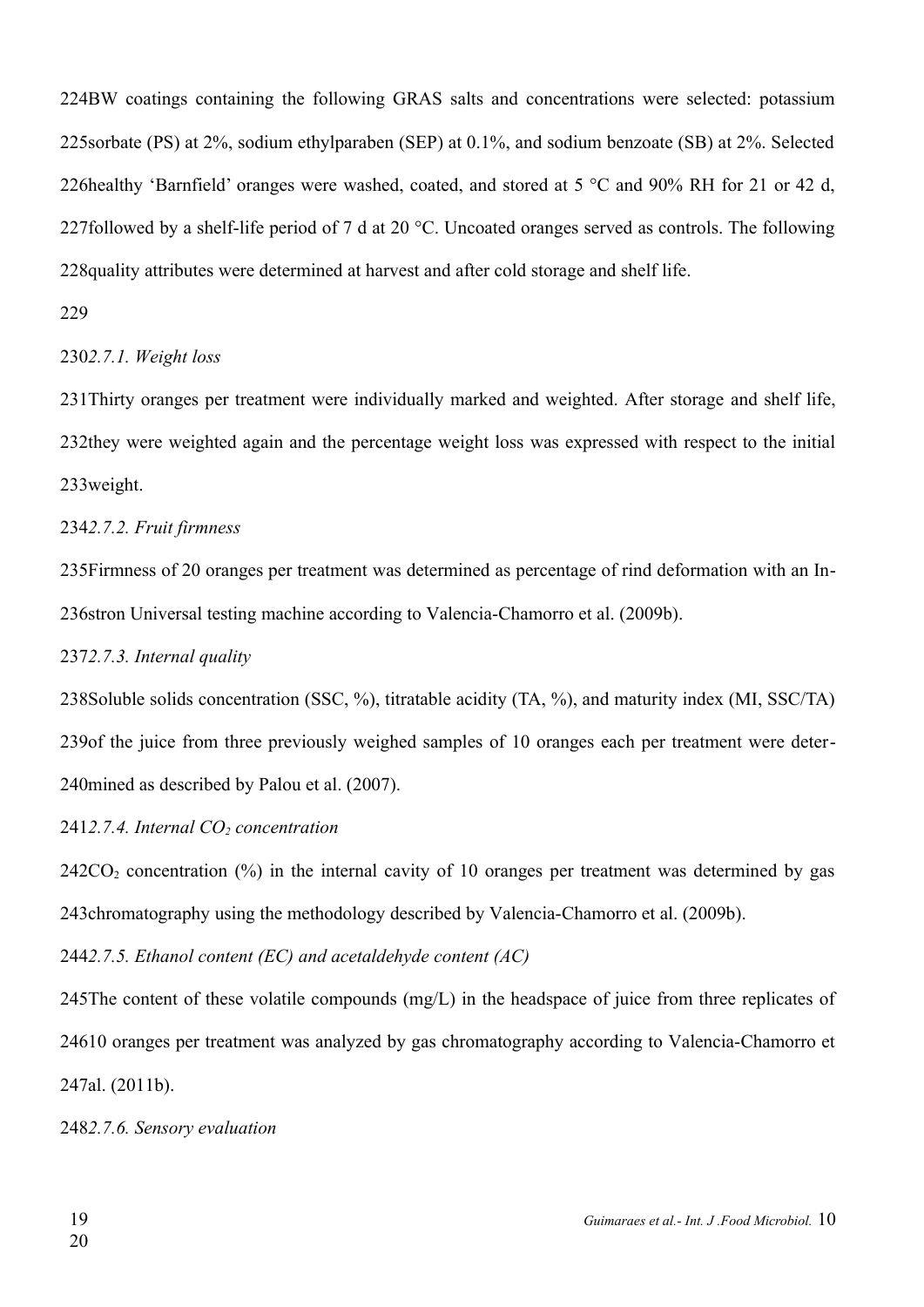249Taste (1-9 scale;  $1 =$  very poor and 9 = optimal) and external appearance (1-3 scale;  $1 =$  bad,  $2 =$  ac-250 ceptable, and  $3 =$  good) of four coated oranges per treatment were evaluated by 8-10 trained judges 251 following the procedures described by Valencia-Chamorro et al. (2009b).

252

#### **2.8. Statistical analysis** 253

Data from both in vitro and in vivo efficacy tests and fruit quality assessment were subjected 255to analyses of variance (ANOVAs; Statgraphics 5.1, Manugistics, Inc., Rockville, MD, USA). Since 256the experiment was not a significant factor, means of repeated experiments are presented. Data on 257 percent inhibition of mycelial growth was subjected to one-way ANOVA with the concentration of 258the different GRAS salts as dependent variable. Disease reduction with respect to control fruit was 259 calculated as percentage. When appropriate, means separation was performed by Fisher's protected 260 least significant difference test (LSD,  $P = 0.05$ ). 254

261

#### **3. Results and discussion** 262

#### **3.1. In vitro antifungal activity of GRAS salts** 263

The determination of antifungal activity in this study was based on the inhibition of the radial 265 growth of fungal colonies of *L. theobromae* compared to growth on control plates (PDA with no 266 salt addition) after 3, 5, and 7 d of incubation at 25 °C (Table 2). Further readings are not reported 267 in this table because 7 d was the incubation period after which the pathogen entirely covered the 268 control plates; however, after 14 d of incubation, it was observed that the fungal growth remained 269 completely inhibited in those plates with 100% inhibition after 7 d. 264

Significant differences between treatments were found and the effect of each salt was clearly 271 dependent on the concentration at which it was applied (Table 2). Ammonium bicarbonate (ABC), 272ammonium carbonate (AC), sodium carbonate (SC), and potassium carbonate (PC) were the most 273 effective antifungal salts against the pathogen, with complete inhibition of fungal growth after 7 d 274 of incubation at all the tested concentrations of 0.2, 1.0, and 2.0% and with no significant differ-270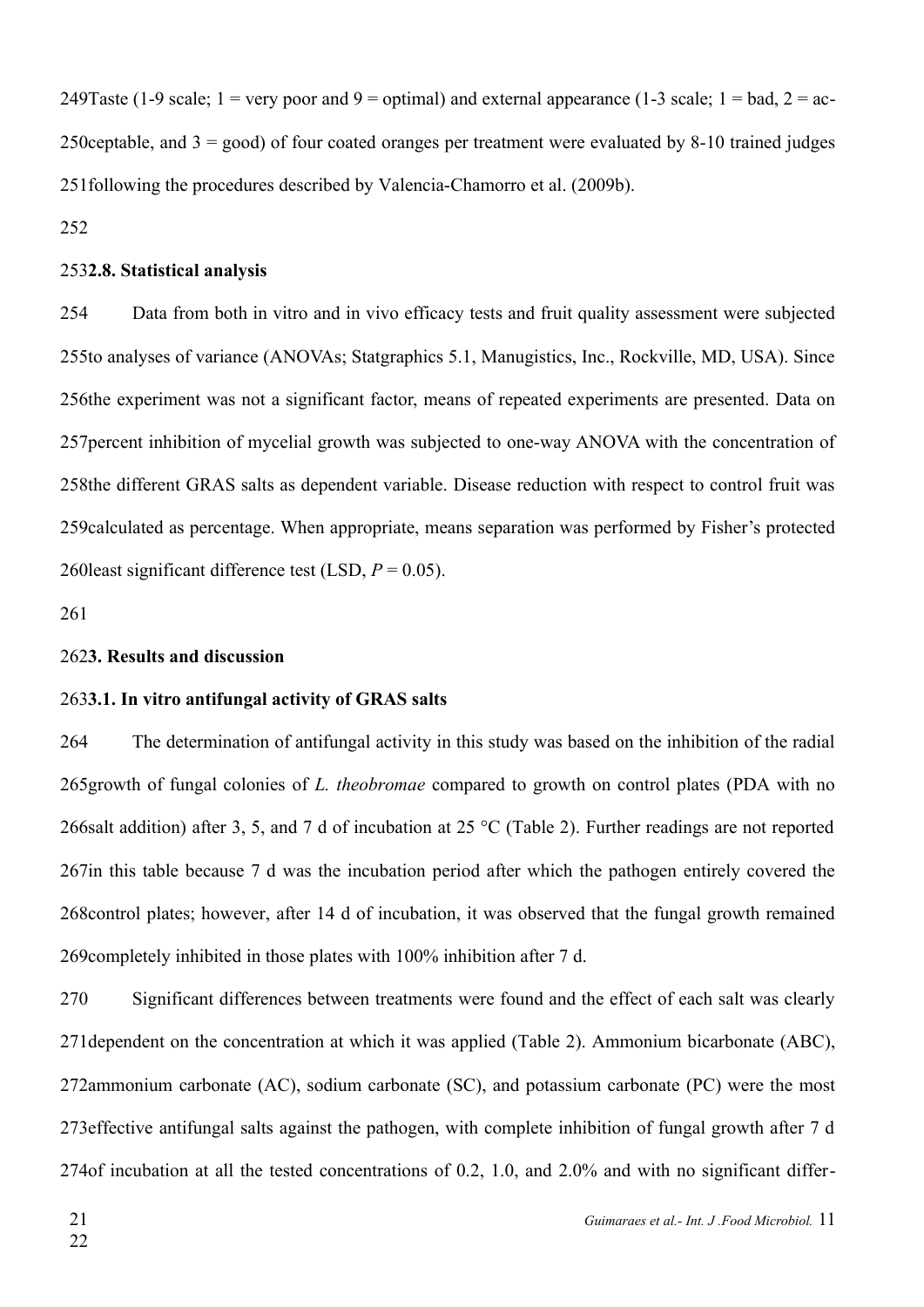275 ences among these concentrations (Table 2). In research work with banana postharvest pathogens, 276SC and sodium bicarbonate (SBC) also effectively reduced the in vitro growth of *L. theobromae* 277(Alvindia, 2013). In a work similar to the present research, Karaca et al. (2014) also identified some 278 of these salts, particularly AC and ABC, as the most effective at all tested concentrations (0.2, 1.0, 279 and 2.0%) to inhibit the growth of *M. fructicola* on PDA dishes. These salts, but also SEP, sodium 280 methylparaben (SMP), and potassium silicate (PSi) at similar concentrations greatly inhibited the 281 growth of the fungi *Botrytis cinerea* Pers. and *Alternaria alternata* (Fr.) Keiss. in in vitro experi-282 ments (Fagundes et al., 2013). These pathogens have a very wide range of fruit hosts, including cit-283rus fruit. Olivier et al. (1998) reported that ABC, SC, PC, and potassium bicarbonate (PBC) sub-284stantially reduced the in vitro growth of *Helminthosporium solani* Durieu & Mont., the causal agent 285 of potato silver scurf. In the present study, a second group of preservative salts including sodium bi-286carbonate (SBC), PBC, SB, and PSi were also completely effective against *L. theobromae*, but only 287at the concentrations of 1.0 and 2.0%. SEP also completely inhibited the fungus at the two highest 288 concentrations tested of 0.05 and 0.1%. Sodium propionate (SP), potassium sorbate (PS), and SMP 289 were significantly more effective only at the highest concentration tested  $(2.0 \text{ or } 0.1\%)$ . The least 290 effective GRAS salt was ammonium phosphate (APh), with which growth inhibition after 7 d was 291 lower than 50% at the highest concentration.

It is clear from this and previous research that some of these GRAS salts show a broad spec-293trum antimicrobial activity since they are able to inhibit in vitro a large number of fungal pathogens. 294For instance, besides the examples just mentioned, different carbonate salts have been found effec-295tive in other reports to inhibit the radial growth of strains of *B. cinerea* (Alaoui et al., 2017; Youssef and Roberto, 2014), *Geotrichum citri-aurantii* (Talibi et al., 2011), *Colletotrichum gloeosporioides* 296 (Penz.) Penz. & Sacc. (Sivakumar et al., 2002), and *Penicillium expansum* L. (Lai et al., 2015). 297 298Nevertheless, the toxicity in vitro of a particular salt to different fungal pathogens greatly differs 299 and it is influenced by different factors such as the pathogen species and strain, the salt composition 300(the nature of anions and cations) and concentration (typically the toxicity is concentration-depen-292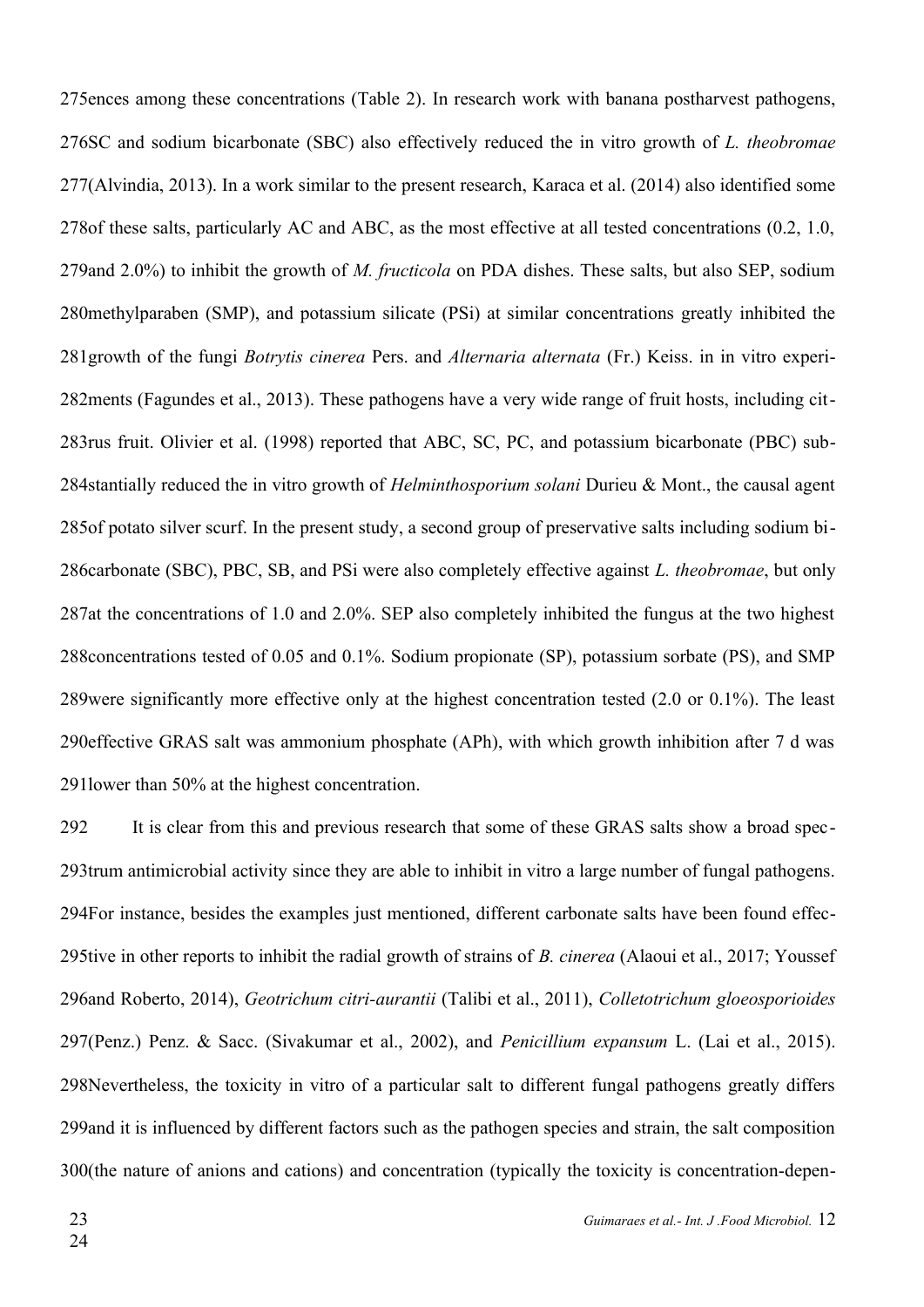301 dent), the pH, the culture medium, and the incubation conditions. The addition of inorganic or or-302 ganic salts to the medium largely modifies its pH and, in general, the toxicity is also pH-dependent 303(Xu and Hang, 1989). However, the pH alone cannot account for the strong antifungal activity of 304 these compounds since different salts with the same pH show different toxicity to the same fungal 305 strain. Therefore, the salt cation also plays an important role and, in fact, sodium, potassium, and 306ammonium forms of the same salt can show large differences in toxicity to a particular fungal strain 307(Karaca et al., 2014; Palmer et al., 1997). General antifungal mechanisms of action of GRAS salts 308 include the alteration of the integrity and permeability of the fungal cell membranes, disturbances in 309the transport of nutrients that eventually cause cell inactivation and death (Lucera et al., 2012), and 310 reduction of cellular turgor pressure with collapse and shrinkage of conidia and/or hyphae (Talibi et 311al., 2011).

312

#### **3.2. In vivo curative activity of antifungal coatings** 313

GRAS salts and concentrations to be used as ingredients of HPMC-BW edible coatings were 315 selected according to the previous in vitro results and results from preliminary experiments con-316 ducted in the laboratory to evaluate their compatibility with the rest of coating ingredients. APh and 317SP were discarded due to their low toxicity to *L. theobromae* (Table 2). Effective salts such as 318ABC, SBC, SC, and PBC had to be discarded due to incompatibility with the coating matrix that led 319to the occurrence of phase separation, instability of the emulsions, or undesirable characteristics 320 such as too high viscosity or presence of apparent salt residues on the surface of treated mandarins 321 or oranges. Effective salts that formed stable emulsions with appropriate characteristics were used 322at their minimum effective concentration. Therefore, the selected salts and concentrations were the 323following: AC (0.2%), PS (2%), PC (0.2%), SMP (0.1%), SEP (0.1%), SB (2%), and PSi (2%). 324Composite coatings formulated with these GRAS salts all contained similar HPMC and BW 325 amounts and a total solid content in the range of 6.1-8% depending on salt concentration. The most 326 important properties of the emulsion formulations, pH and viscosity, are presented in Table 3. 314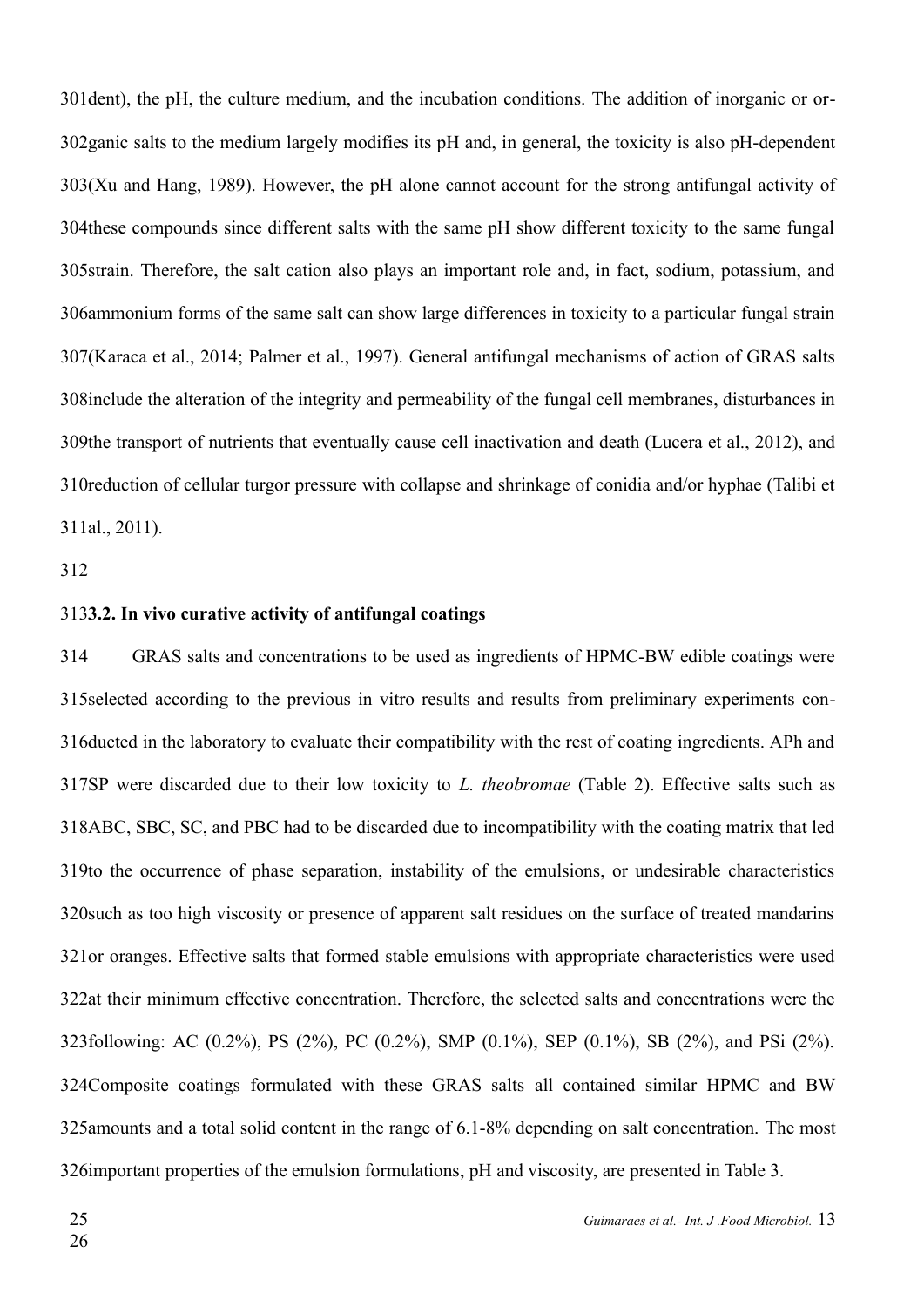In a first set of in vivo experiments with 'Ortanique' mandarins, fruit artificially inoculated 328 with *L. theobromae* were coated 24 h later with these HPMC-lipid composite coatings containing 329the selected GRAS salts and incubated for 10 d at 28  $^{\circ}$ C and 90% RH. The effect of coating appli-330 cation on the inhibition of Diplodia stem-end rot is shown in Fig.1. Due to the use of mycelium 331 plugs as artificial inoculation method, disease incidence (percentage of infected fruit) was 100% on 332all inoculated fruit (data not shown) and the variables percent reduction of disease severity (reduc-333tion of lesion size with respect to control fruit) and AUDPS were used as means to assess the dis-334ease control ability of the coatings. Although all the tested antifungal coatings reduced somewhat 335the severity of stem-end rot in comparison with uncoated controls, disease reduction was only im-336 portant with coatings containing PS (about 50% reduction) and SB (about 40% reduction). Coatings 337 formulated with SEP and PSi reduced disease severity about 20-25% and the rest only 10% or less 338(Fig. 1). 327

AUDPS on artificially inoculated and coated 'Ortanique' mandarins was determined with 340 readings of lesion diameter after 3, 7, and 10 d of incubation at 28 °C and 90% RH. Data showed 341 that the emulsion of HPMC-BW had no antifungal activity by itself since AUDPS was the same 342(about 190) on fruit treated with this coating (without salt addition) than on uncoated control fruit. 343In contrast, all the coatings formulated with GRAS salts significantly reduced AUDPS if compared 344 with the control  $(P<0.05)$ , although important reductions were only obtained with coatings contain-345ing PS at 2% (from 190 to 100) and SB at 2% (from 190 to 120). Coatings with SEP at 0.1% re-346 duced AUDPS from 190 to about 150 (Fig. 1). 339

These three coatings at these concentrations were therefore selected to be tested again in a 348 confirmation experiment with 'Barnfield' oranges artificially inoculated with *L. theobromae*. In this 349 case, treated fruit were incubated for 15 d at 28  $^{\circ}$ C and 90% RH and readings of lesion size were 350 performed after 4, 8, 12, and 15 d of incubation. Similarly to the previous results with mandarins, 351all coatings significantly reduced Diplodia stem-end rot severity on oranges, being the coatings con-352taining 2% PS or 2% SB significantly more effective (about 60% reduction) than the coating con-347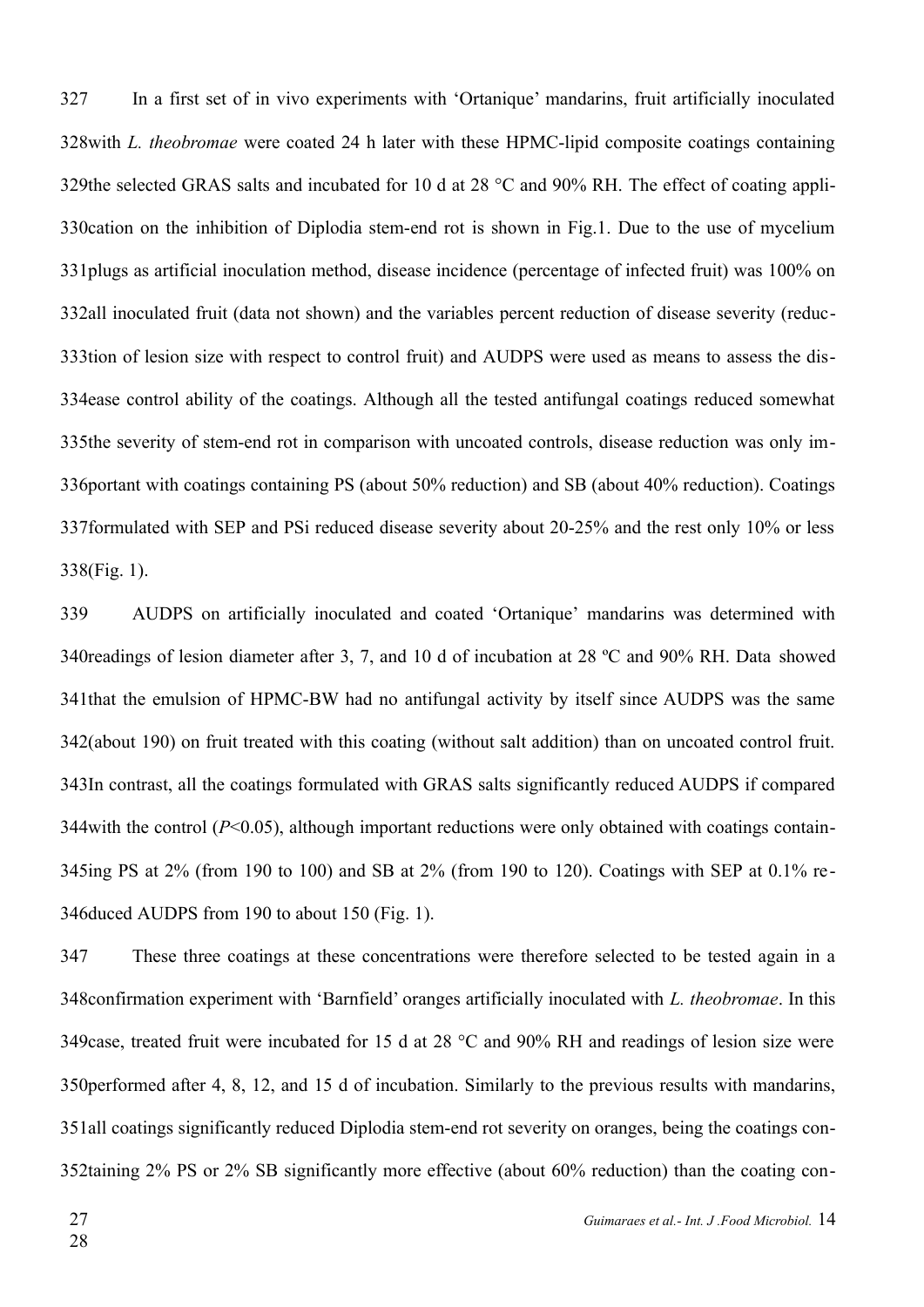353taining 0.1% SEP (about 30% reduction) (*P*<0.05) (Fig. 2). AUDPS results were in accordance with 354 these observations, although in this case the AUDPS value on oranges treated with PS-coatings was 355 significantly lower than on fruit treated with SB- or SEP-coatings.

To our knowledge, this is the first research work in which edible coatings with GRAS salts are 357 applied to citrus fruit for the control of Diplodia stem-end rot. Likewise, previous references to the 358use for this purpose of coatings or waxes non-amended with conventional fungicides are really 359 scarce. Early work by Waks et al. (1985) showed that while the application of citrus commercial 360 waxes reduced the incidence of green and blue molds during cold storage, it increased that of stem-361end rots caused by *L. theobromae* or *Alternaria citri* Ellis & N. Pierce. They discussed that the 362 cause could be changes in the internal atmosphere of the fruit induced by waxing, particularly an in-363crement of EC. A coating comprised of glycolchitosan and the biocontrol yeast *Candida saitoana* 364 reduced the incidence of stem-end rot on semi-commercial trials with 'Valencia' oranges (El-365Ghaouth et al., 2000). Recently, Xu et al. (2018) reported that chitosan and chitosan/montmoril-366lonite coatings significantly reduced the accumulated decay rate of cold-stored tangerines, but they 367 did not identify the actual pathogens causing decay. Nevertheless, some information is available on 368the postharvest use of coatings to control Diplodia stem-end rot on other fruit commodities. For in-369stance, decay caused by *L. theobromae* on avocado was significantly reduced by a commercial coat-370ing amended with essential oil from the plant *Lipia scaberrima* (Regnier et al., 2010) or by a pectin-371based edible coating (Maftoonazad et al., 2007). The disease was also reduced on banana by coat-372ings comprised of chitosan and cinnamon extract (Win et al., 2007), on mango by chitosan coatings 373formulated with the active antimicrobial lactoperoxidase system (Cissé et al., 2015), and on longan 374by chitosan coatings formulated with the GRAS salt PS (Apai et al., 2008). The noteworthy activity 375 of PS is in agreement with the present results obtained with citrus fruit. The compound ethylparaben 376produced by the biocontrol agent *Brevibacillus brevis* was identified in recent work as effective 377 against *L. theobromae* and mutants of the antagonistic bacteria producing more ethylparaben were 378 promising for the biocontrol of Diplodia stem-end rot on apple fruit (Che et al., 2018). 356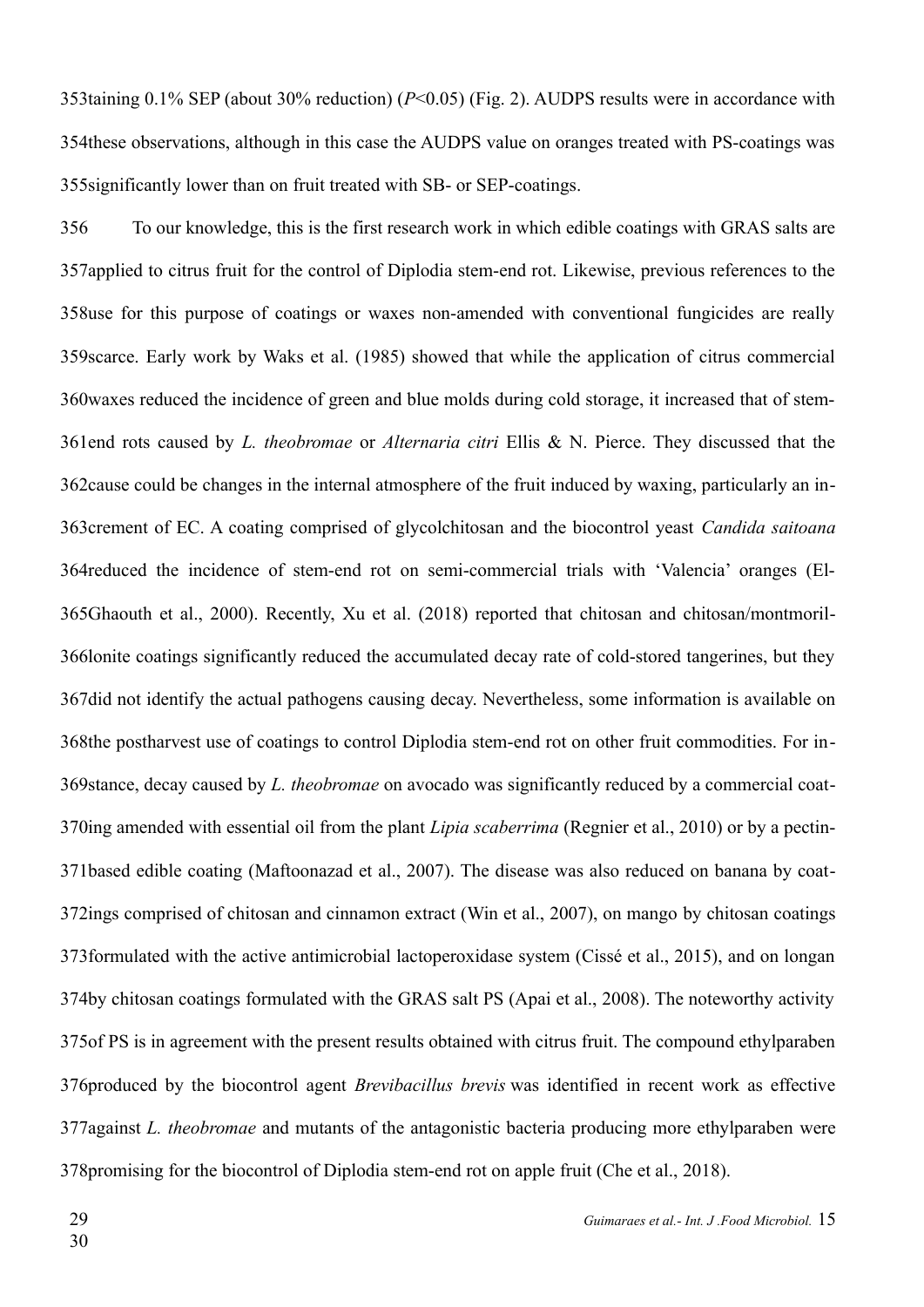The type of HPMC-BW antifungal edible coatings with GRAS salts tested here have been al-380ready evaluated for the control of other important postharvest diseases of citrus fruit. Particularly, 381Valencia-Chamorro et al. (2008, 2009a) found that, among a large variety of GRAS salts tested, 382HPMC-BW coatings containing the salts PS, SB, SP, and their mixtures exhibited antifungal activ-383ity in vitro against the citrus pathogens *P. digitatum* and *P. italicum* and were the most effective for 384green and blue mold reduction on 'Valencia' oranges and 'Ortanique' and 'Clemenules' mandarins 385 artificially inoculated with these pathogens, coated 24 h later, and incubated at 20°C for 7 d to simu-386late fruit shelf life. The curative activity of similar composite coatings has also been observed in 387other fresh fruit pathosystems. Fagundes et al. (2013, 2015) found significant reductions of black 388spot on cherry tomatoes artificially inoculated with A. alternata and coated 24 h later with HPMC-389BW coatings formulated with SB, SEP, or SMP. Karaca et al. (2014) reported that HPMC-BW 390 coatings containing PS, SEP, or SMP, among other salts, effectively reduced the incidence and 391 severity of brown rot caused by *M. fructicola* on artificially inoculated plums. It seems clear from 392this research that the selection of the most appropriate antimicrobial agent in general and GRAS salt 393in particular to confer disease control ability to a coating is greatly dependent on each particular 394pathosystem (type and properties of the stored fruit and activity of the agent against the target 395 pathogen), but also on issues such as the good interaction between the composite matrix and the an-396tifungal salt, the matrix capacity to gradually release the salt during storage, the presence of other 397 additives in the emulsion, and the environmental conditions during storage and shelf life (Valdés et 398al., 2017; Valencia-Chamorro et al., 2011). Emulsion attributes such as pH and viscosity (Table 3) 399 clearly influence these properties and are dependent not only on the coating matrix (HPMC-BW) 400 and the GRAS salt and their respective proportions, but also on the nature and amount of the other 401 components of the coating (i.e., stearic acid and glycerol). The importance of the role of the coated 402 fruit host (species and even cultivar) and the environmental conditions on the disease control ability 403 of antifungal coatings may explain why results from in vivo experiments cannot often be anticipated 404by the in vitro antifungal activity of the GRAS salt (Fagundes et al., 2013; Karaka et al., 2014). 379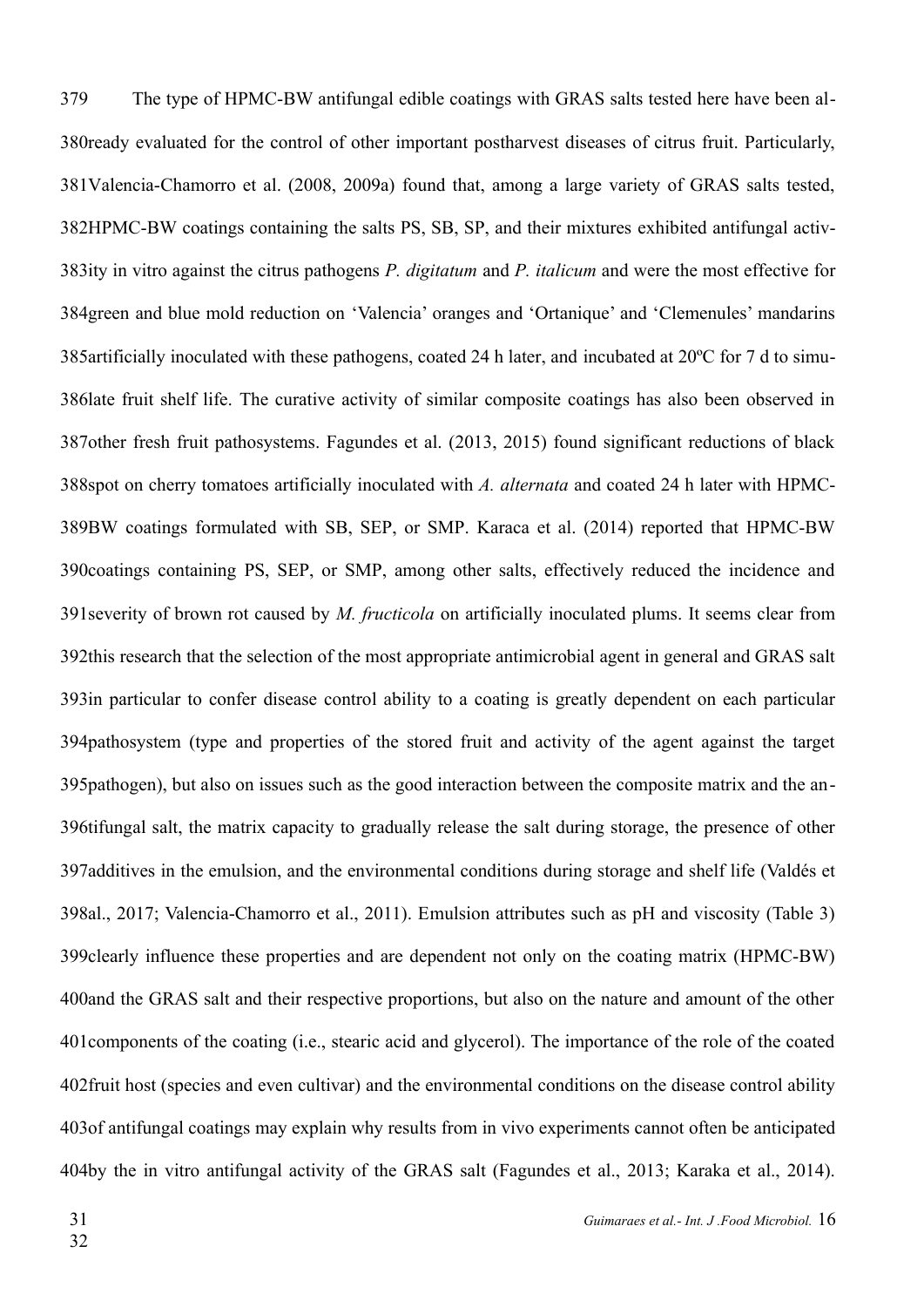405 Tests in Petri dishes allow fully exposure of the fungal structures to the antifungal salt, while in in 406 vivo tests with coatings the contact can be limited depending on the emulsion properties, the charac-407 teristics of the fruit peel, and the storage conditions. Therefore, it is important to tailor the formula-408tion of appropriate coatings for particular fruit species and cultivars and even specific postharvest 409 applications. On the other hand, the application of antifungal compounds such as GRAS salts as 410 coating ingredients can be advantageous if compared to their postharvest application in citrus pack-411inghouses as aqueous solutions in drench, dip or spray systems. Coatings could be designed to slow 412 down the diffusion of the active ingredient from the matrix to the commodity, which could contrib-413ute to maintain for longer periods of time the effective residue of the antifungal on the fruit surface 414(Vargas et al., 2008). In addition, coating application could reduce in some cases phytotoxicity risks 415 or alleviate potential adverse effects on fruit quality associated with aqueous applications (Palou et 416al., 2015).

417

#### **3.3. Effect of coating application on fruit quality** 418

HPMC-BW composite coatings containing PS at 2%, SB at 2%, and SEP at 0.1% were se-420 lected for fruit quality evaluation because they showed the highest control ability in in vivo trials. Weight loss of non-inoculated 'Barnfield' oranges uncoated (control) or coated and cold-stored at 5 421 422 $^{\circ}$ C and 90% RH followed by shelf life at 20  $^{\circ}$ C is shown in Fig. 3. As expected, weight loss was 423 higher after 42 d (about 3-3.5%) than after 21 d (2-2.5%) of cold storage followed by 7 d of shelf 424life. After both storage periods, weight loss reduction on coated oranges was not high, but coatings 425 containing SEP significantly reduced weight loss with respect to uncoated control fruit  $(P<0.05)$ . 426 Coatings containing SB and PS slightly influenced weight loss (positively and negatively), but not 427 significantly. Working with 'Valencia' oranges, Valencia-Chamorro et al. (2009b) also found that 428HPMC-BW-shellac coatings containing SB were superior to coatings containing PS for weight loss 429 reduction during cold storage at 5 °C. They discussed that PS-coatings exhibited higher water vapor 430 permeability than SB-coatings. Similarly, SB-coatings also reduced weight loss and maintained 419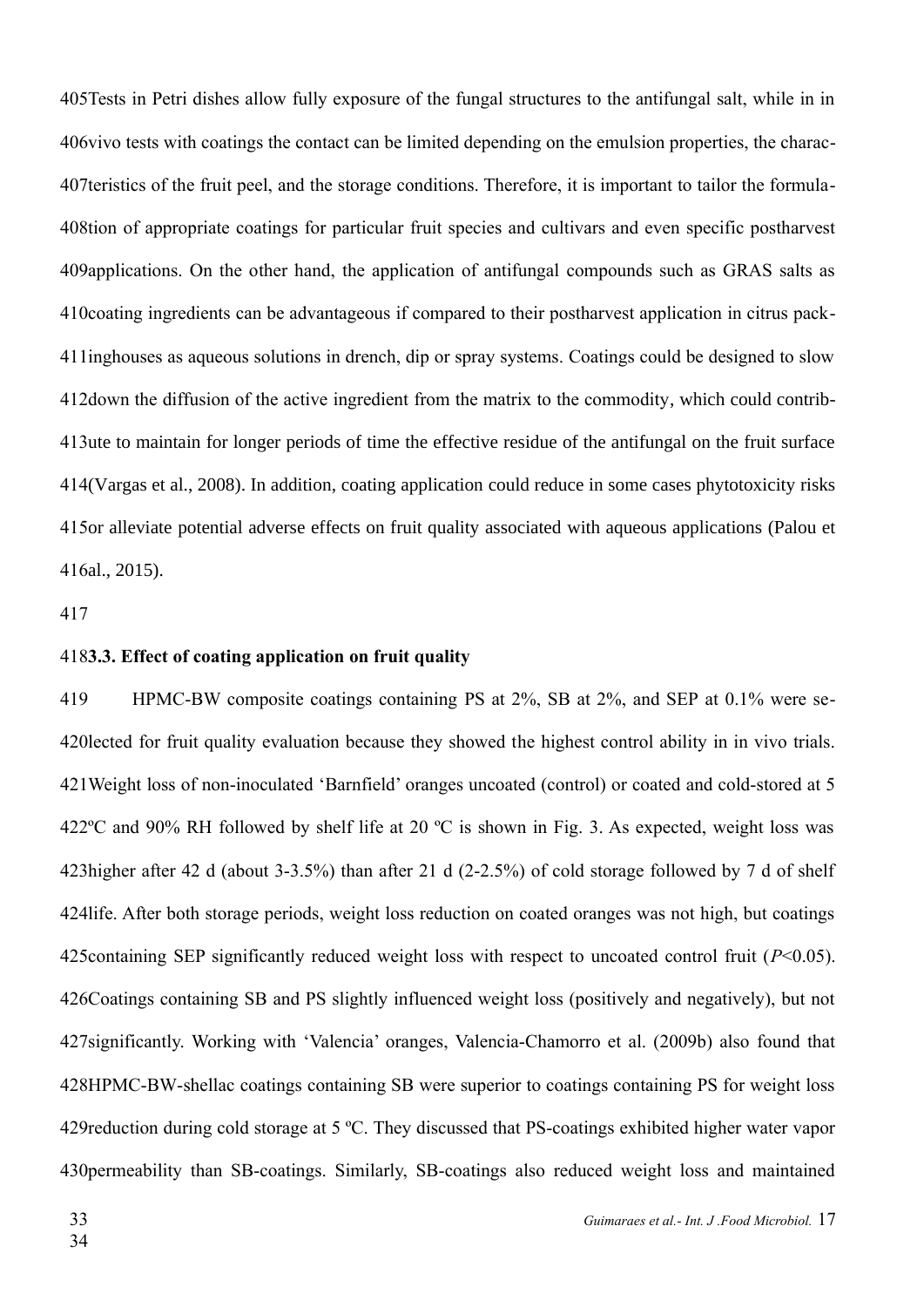431 firmness of 'Clemenules' clementine mandarins without adverse effects on the overall quality of 432 coated fruit (Valencia-Chamorro et al., 2011). Gunaydin et al. (2017) reported similar results work-433ing with plums, where HPMC-BW coatings, with or without antifungal agents, significantly re-434 duced weight loss compared to uncoated control samples, and the coatings containing sodium 435 paraben salts such as SEP were more effective than those containing PS. In general, cellulose-lipid 436 composite coatings are reported to reduce fruit weight loss due to the moisture barrier exerted by 437the lipid ingredients (BW, shellac, etc.) of the coating formulation (Contreras-Oliva et al., 2011). 438Similarly to postharvest decay control, their effectiveness to reduce fruit weight loss depends not 439 only on the lipid composition and concentration, but also on the species and cultivars of the fruit. 440Thus, similar HPMC-lipid coatings effectively reduced weight loss of 'Ortanique' and 'Chemenules' mandarins (Valencia-Chamorro et al., 2010, 2011b) but not of 'Valencia' oranges (Va-441 442lencia-Chamorro et al., 2009b).

Table 4 shows the external and internal physicochemical quality attributes of 'Barnfield' or-444 anges at harvest and after treatment with HPMC-BW coatings containing the selected antifungal 445GRAS salts. Firmness, SSC, TA, EC, and AC were evaluated in fruit stored at 5 °C for 21 or 42 d 446followed by a shelf-life period of 7 d at 20 °C. After 21 d, rind deformation (expressing fruit firm-447ness) of all coated samples was in the range 1.0-1.5% and fruit coated with emulsions formulated 448 with 2% SB were less firm (higher percentage of deformation) than fruit treated with the other coat-449ings. After 42 d, oranges treated with SB- and PS-coatings were less firm than control fruit and fruit 450treated with SEP-coatings  $(P<0.05)$ , although in all cases the percent deformation was low, in the 451 range of 2-3% (Table 4). According to previous results with HPMC-BW coatings, it seems that the 452 citrus cultivar plays an important role on the effect of coating on fruit firmness. For instance, while 453HPMC-BW coatings amended with SB, PS, or mixtures did not affect the firmness of coated 'Va-454lencia' oranges (Valencia-Chamorro et al., 2009b), they significantly increased the firmness of 455 coated 'Clemenules' mandarins (Valencia-Chamorro et al., 2011), showing that the response of 456 coated fruit is not only dependent on the coating characteristics but also on the fruit inherent at-443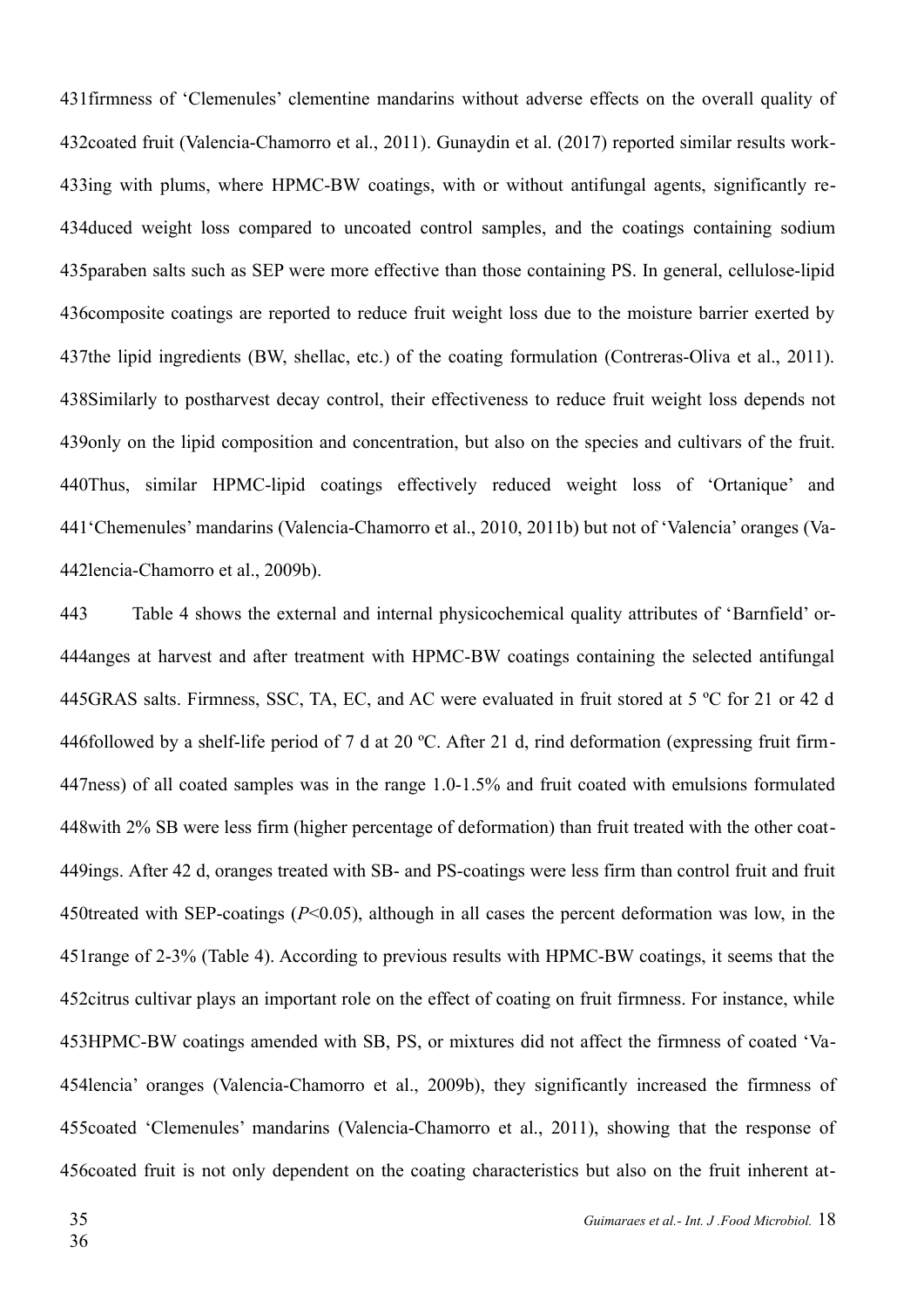457tributes. Polysaccharides such as pectin, starch, and hemicellulose, present in the cell wall, are im-458 portant for the maintenance of fruit firmness and the degradation of these compounds by hydrolyz-459ing enzymes, such as pectin methylesterase and polygalacturonase, causes softening of the fruit dur-460ing ripening and storage. Edible coatings can have the capacity to modify the internal gas composi-461tion of the fruit in terms of  $O_2$  and  $CO_2$  concentrations, which might influence the activities of the 462cell wall degrading enzymes, reducing fruit softening (Gunaydin et al. 2017). Furthermore, there is 463 usually a correlation between the effect of coatings on fruit firmness and weight loss, although this 464 aspect is often dependent on the citrus cultivar. For instance, while, in accordance with the present 465 results, no correlation was observed in the studies by Pérez-Gago et al. (2002) with 'Fortune' man-466 darins, a positive correlation was reported by Navarro-Tarazaga et al. (2008) for 'Ortanique' man-467 darins.

Regarding juice quality, coated oranges, irrespective of the coating used and the storage pe-469riod, were less sweet than control fruit (*P*<0.05 for SSC parameter) and no significant differences in 470TA were observed between control and coated fruit (Table 4). The lower SCC of coated oranges 471 could be related to changes in fruit respiration and gas exchange patterns induced by coating appli-472 cation. The concentration of internal  $CO<sub>2</sub>$  in 'Barnfield' oranges uncoated or coated with HPMC-473BW coatings containing the selected salts is showed in Fig 4. All three coatings modified the inter-474 nal atmosphere of coated oranges, especially after 42 d at 5  $^{\circ}$ C, and internal CO<sub>2</sub> levels were signifi-475 cantly higher in coated fruit, which indicates that the coatings were effective as gas barriers  $476(P<0.05)$ . After 21 d of cold storage, but not after 42 d,  $CO<sub>2</sub>$  levels were lower in oranges treated 477 with the coating containing SB than in those coated with the coating formulated with PS  $(P< 0.05)$ . 478In this study, internal  $CO<sub>2</sub>$  values in coated oranges (4-6 kPa) were equivalent to those observed in 479 coated 'Valencia' oranges (Valencia-Chamorro et al., 2009b) and 'Clemenules' clementines (Valen-480cia-Chamorro et al., 2011b), but lower than those observed in 'Ortanique' mandarins coated with 481 similar HPMC-lipid coatings containing GRAS salts (6-8 kPa) (Valencia-Chamorro et al., 2010), 482and in 'Valencia' oranges (Navarro-Tarazaga et al., 2007) and 'Fortune' mandarins (Pérez-Gago et 468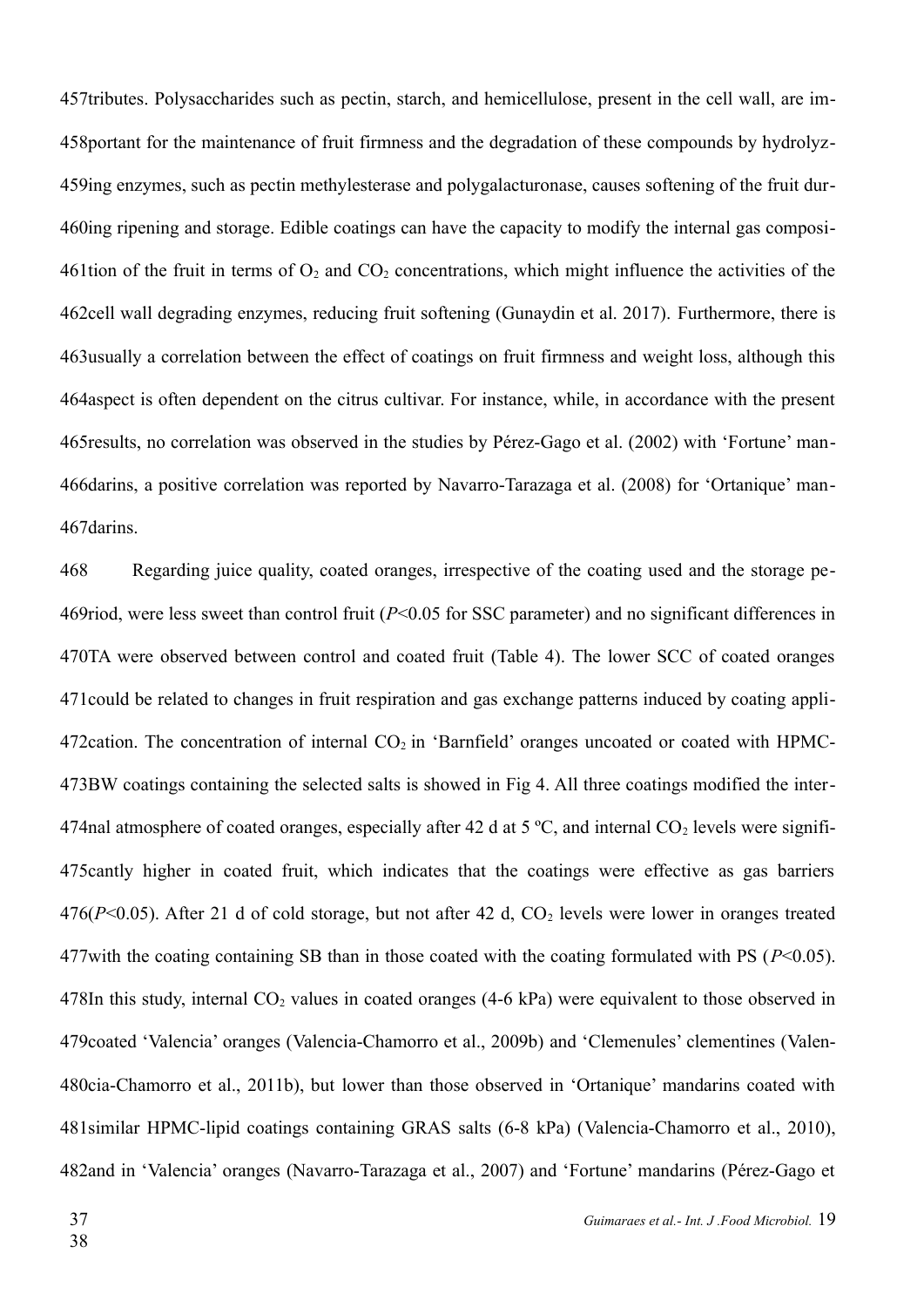483al., 2002) coated with HPMC-lipid coatings without GRAS salts. Factors such as fruit peel mor-484phology and physical properties of the coating, including the addition to the emulsion of GRAS 485 salts or other food additives, should be considered as factors influencing fruit respiration when coat-486ings are applied to citrus fruit. These factors could influence the coating flexibility or its capacity of 487adaptation to the fruit surface, affecting the gas barrier of the coating. The effect of edible coatings 488on delaying changes related to fruit ripening, such as softening, color change, decrease in acidity, 489 and some physiological disorders has been associated with the gas barrier exerted on the fruit sur-490 face leading to reductions in respiration rate and/or weight loss (Fagundes et al., 2015; Valero et al., 2013). In the work conducted by Gunaydin et al. (2017), application of HPMC-BW matrixes con-491 492taining paraben salts resulted in the lowest  $CO<sub>2</sub>$  production rates, showing the potential of these 493 coatings as gas barriers on plums. In contrast, Valencia-Chamorro et al. (2008) reported an increase 494in  $O_2$  permeability of HPMC-BW-shellac edible films amended with SEP and Fagundes et al. 495(2015), working with similar coatings amended with a variety of antifungal agents, observed the 496 highest respiration rates in cherry tomatoes coated with emulsions containing SEP. This confirms 497 that the capacity of an edible coating to create an effective gas barrier depends not only on the coat-498ing composition and properties, but also on the commodity, cultivar, and storage conditions (Gunay-499din et al., 2017).

In general, after both storage periods of 21 and 42 d, volatile content in 'Barnfield' oranges 501 was not affected by coating application and ranged 200-600 mg/L of ethanol and 6-11 mg/L of ac-502 etaldehyde, in spite of the higher internal  $CO<sub>2</sub>$  concentration in coated than in uncoated fruit (Table 5034, Fig. 4). This was not an anticipated result since in previous studies fruit coating increased EC in 504the juice of coated oranges and mandarins cold-stored for long periods, indicating the creation of a 505 modified atmosphere within the fruit (Pérez-Gago et al., 2002; Valencia-Chamorro et al., 2009b, 5062011). However, differences in the citrus cultivar, in the composition of the HPMC-BW coatings 507 used in these studies (presence of shellac or different antifungal ingredients and concentrations), 508 and in the total solid content and viscosity may explain this different behavior. In contrast to 500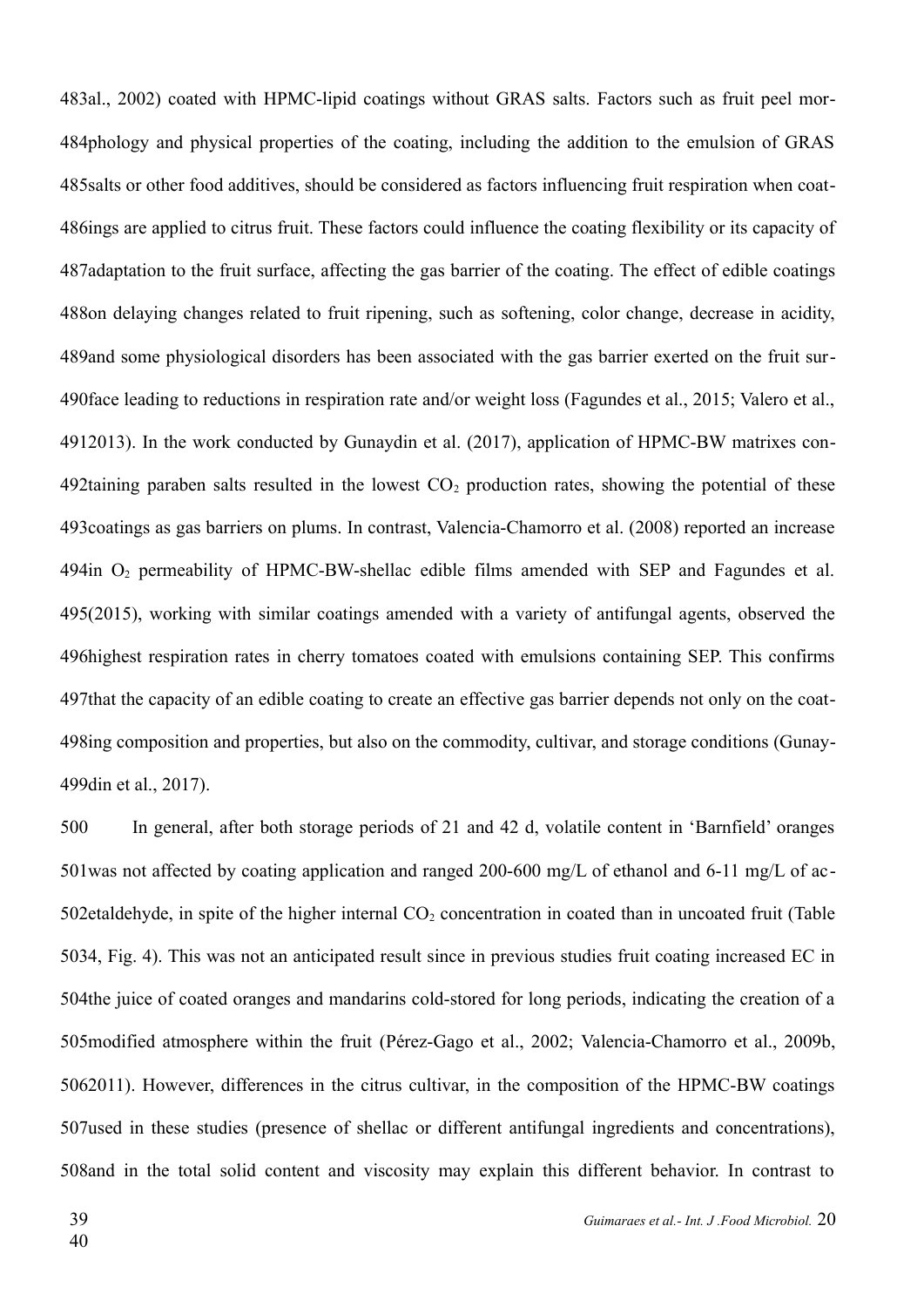509ethanol, it is more frequent that the levels of acetaldehyde on coated and cold-stored citrus fruit do 510not differ significantly from those in uncoated control fruit (Valencia-Chamorro et al., 2009b, 5112010).

Results from the sensory evaluation of 'Barnfield' oranges treated with HPMC-BW edible 513 coatings containing antifungal GRAS salts and stored at 5 °C followed by 7 d of shelf life at 20 °C 514are showed in Table 5. The evaluation was based on the assessment of fruit flavor and coating ap-515 pearance by a trained panel of 8-10 members. Fruit flavor, evaluated in a 1-9 scale, was very 516 slightly modified by the application of HPMC-BW based coatings containing salts. After the first 517storage period of 21 d at 5  $\degree$ C, no significant differences were observed among control and coated 518 oranges, while after 42 d, the coating containing PS was rated as with the poorest flavor, although 519 with no significant differences with control fruit. It is well known that citrus off-flavor is due to the 520 accumulation of volatile components associated to anaerobic fermentation (Ke and Kader, 1990). 521 Among the different volatiles that may be present, ethanol has been found to be the component un-522 dergoing the greatest change occurring in citrus during storage and the application of fruit coatings 523can lead to enhanced anaerobic respiration as they restrict gas exchange through the rind surface 524 (Teitel et al., 2011). Prior research showed that off-flavor production from modified EC in citrus is 525 cultivar dependent. In general, mandarins are more sensitive to anaerobic conditions than other cit-526rus fruit, which has been attributed to differences in enzymatic activity and in peel permeability to 527 gases (Shi et al., 2007). Thus, for example, minimum EC associated with off-flavor has been re-528ported to be 2,000 mg/L in 'Valencia' oranges (Ke and Kader et al., 1990), whereas EC of 1,000 529mg/L and 500-600 mg/L have been reported in 'Clemenules' (Navarro-Tarazaga and Pérez-Gago, 5302006) and 'Murcott' mandarins (Shi et al., 2005), respectively. In this work, EC levels were lower 531 than those reported by other authors to induce off-flavor in oranges and in some mandarin cultivars 532(Table 4), which can explain the sensory scores. 512

Coating appearance in a 1-3 scale was evaluated according to the presence or absence of 534 cracks, blemishes, stains, and homogeneity of the coating. In general, the appearance of coated or-533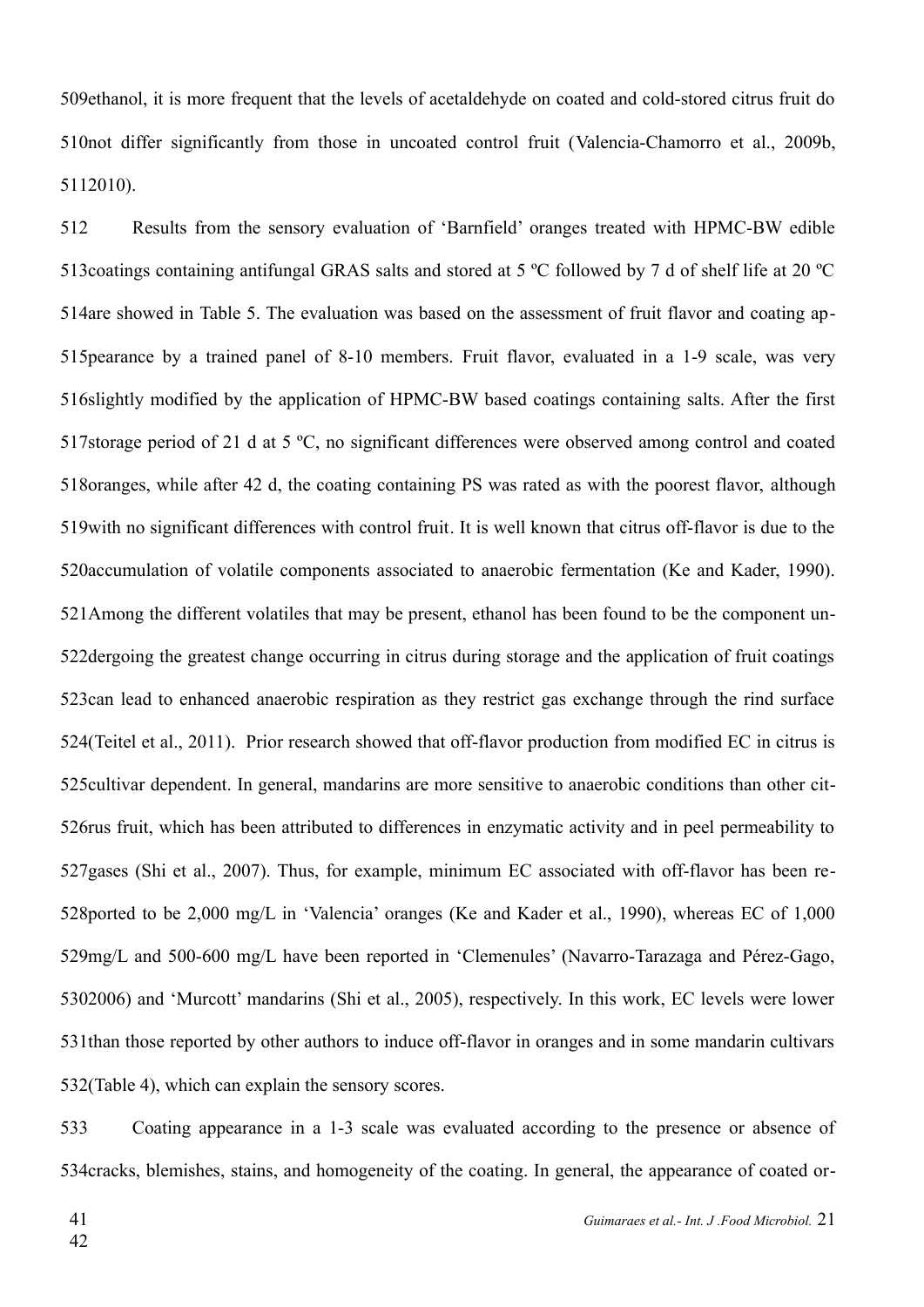535anges was not optimal because scores after shelf life were 1-2, while they were 3 for uncoated con-536trol oranges. Coatings containing SB at 2% were the worst qualified in terms of external appearance 537(P<0.05). In general, HPMC-BW emulsion coatings are not characterized for providing significant 538gloss to coated fruit such as citrus and tomatoes, mainly due to the macro emulsion character of the 539 coating formulation (Fagundes et al., 2015; Valencia-Chamorro et al., 2009, 2011). Furthermore, 540 Valencia-Chamorro et al. (2010) also reported the presence of small white spots on the surface of 541 coated mandarins that reduced the general good appearance of the samples when the HPMC-based 542 coatings were amended with some GRAS salts.

543

#### 544Conclusion

In this work, GRAS salts and concentrations were selected according to their in vitro antifun-546gal activity against *L. theobromae* NEU-1, a strain of the pathogen isolated from citrus fruit in Va-547lencia (Spain). The potential of these salts as ingredients of antifungal HPMC-BW edible coatings 548 applied for stem-end rot control and quality preservation of citrus fruit was highlighted. Coatings 549 containing PS, SEP, and SB were selected and significantly reduced the severity of Diplodia stem-550end rot on artificially inoculated 'Ortanique' mandarins and 'Barnfield' oranges. Application of the 551 coatings containing SEP and SB significantly reduced weight loss of coated 'Barnfield' oranges. All 552the coatings increased internal  $CO<sub>2</sub>$  concentration compared to uncoated oranges, but did not ad-553 versely affect EC and AC in the juice, the flavor, and the production of off-flavors. Further research 554 should focus on the improvement of physical characteristics of the coatings to enhance water loss 555 control and gloss of coated citrus fruit. Likewise, the combination of these antifungal coatings with 556other alternative nonpolluting control methods to synergistically improve the control of Diplodia 557stem-end rot in citrus packinghouses should also be explored. 545

558

#### 559Acknowledgments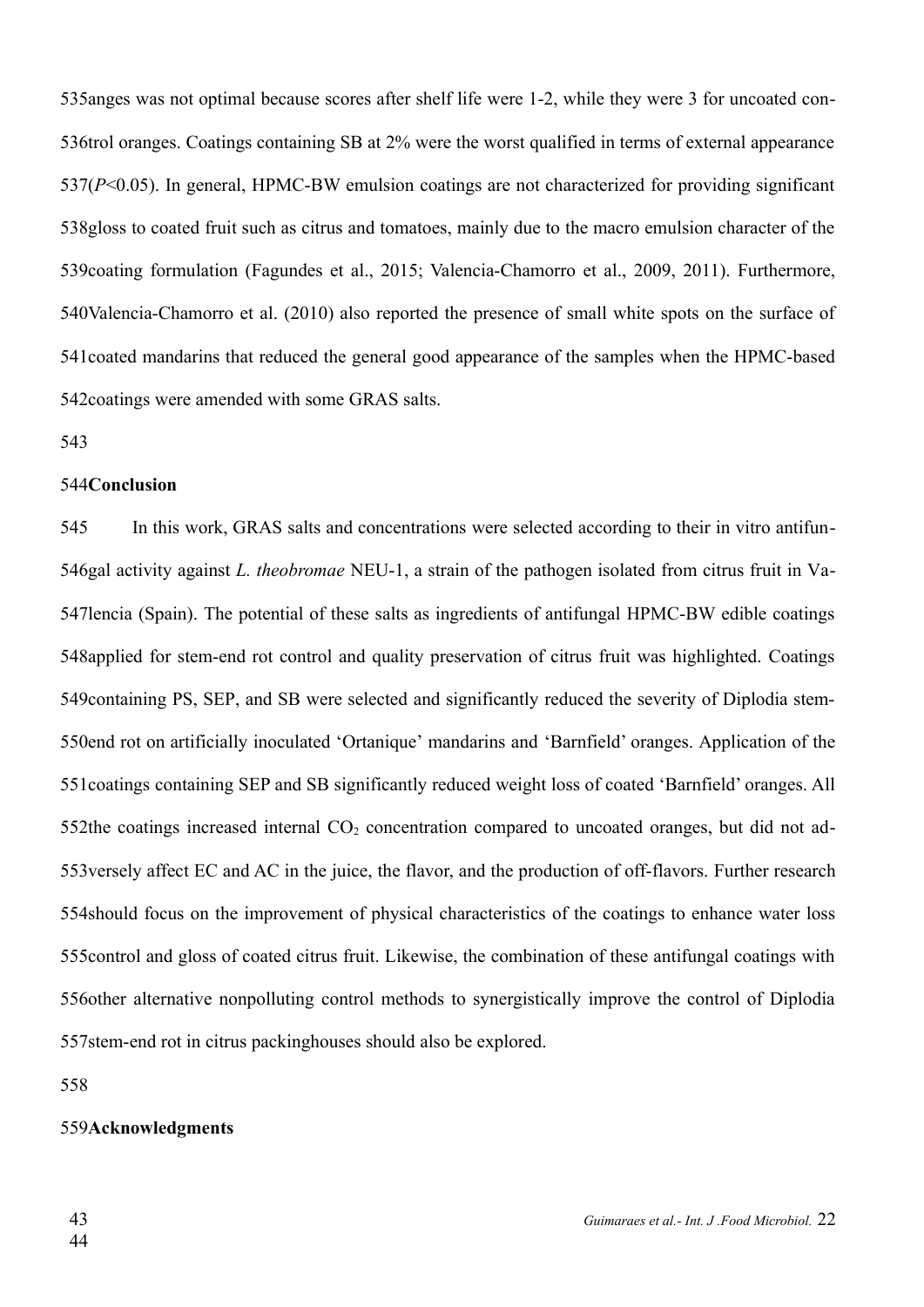Fontestad S.A. (Montcada, Valencia) are gratefully acknowledged for providing fruit and 561 technical assistance. This work was partially funded by the Spanish 'Instituto Nacional de Investi-562 gación y Tecnología Agraria y Alimentaria' (INIA; project RTA2012-00061-00-00) and the Euro-563 pean Commission (FEDER Program). The Brazilian programs 'Coordenação de Aperfeiçoamento 564 de Pessoal de Nível Superior' (CAPES) and 'Coordenação de Candidaturas a Bolsas e Auxílio no 565 Exterior' (CCE) are acknowledged for supporting the scholarship of João E.R. Guimarães and his 566 scientific stay at the IVIA CTP (Valencia, Spain). 560

567

#### 568References

569Alaoui, F.T., Askarne, l., Boubaker, H., Boudyach, E.H., Aoumar, A.A.B., 2017. Control of gray

mold disease of tomato by postharvest application of organic acids and salts. Plant Pathol. J. 16, 62-72. 570 571

572Alvindia, D.G., 2013. Enhancing the bioefficacy of *Bacillus amyloliquefaciens* DGA14 with inorganic salts for the control of banana crown rot. Crop Prot. 51, 1-6. 573

574Apai, W., Sardsud, V., Boonprasom, P., Sardsud, U., 2008. Antifungal activity of chitosan coating and its components on *Lasiodiplodia theobromae* in longan. Acta Hortic. 804, 235-242. 575

576 Arnon, H., Rina, G., Ron, P., Elena, P., 2015. Development of polysaccharides-based edible coatings for citrus fruits: a layer-by- layer approach. Food Chem. 166, 465-472. 577

578Bai, J., Baldwin, E.A., Hagenmaier, R.H., 2002. Alternatives to shellac coatings provide compara-

ble gloss, internal gas modification, and quality for 'Delicious' apple fruit. HortScience 37, 559-563. 579 580

581 Brown, G.E., Burns, J.K., 1998. Enhanced activity of abscission enzymes predisposes oranges to in-

vasion by *Diplodia natalensis* during ethylene degreening. Postharvest Biol. Technol. 14, 217- 582

227. 583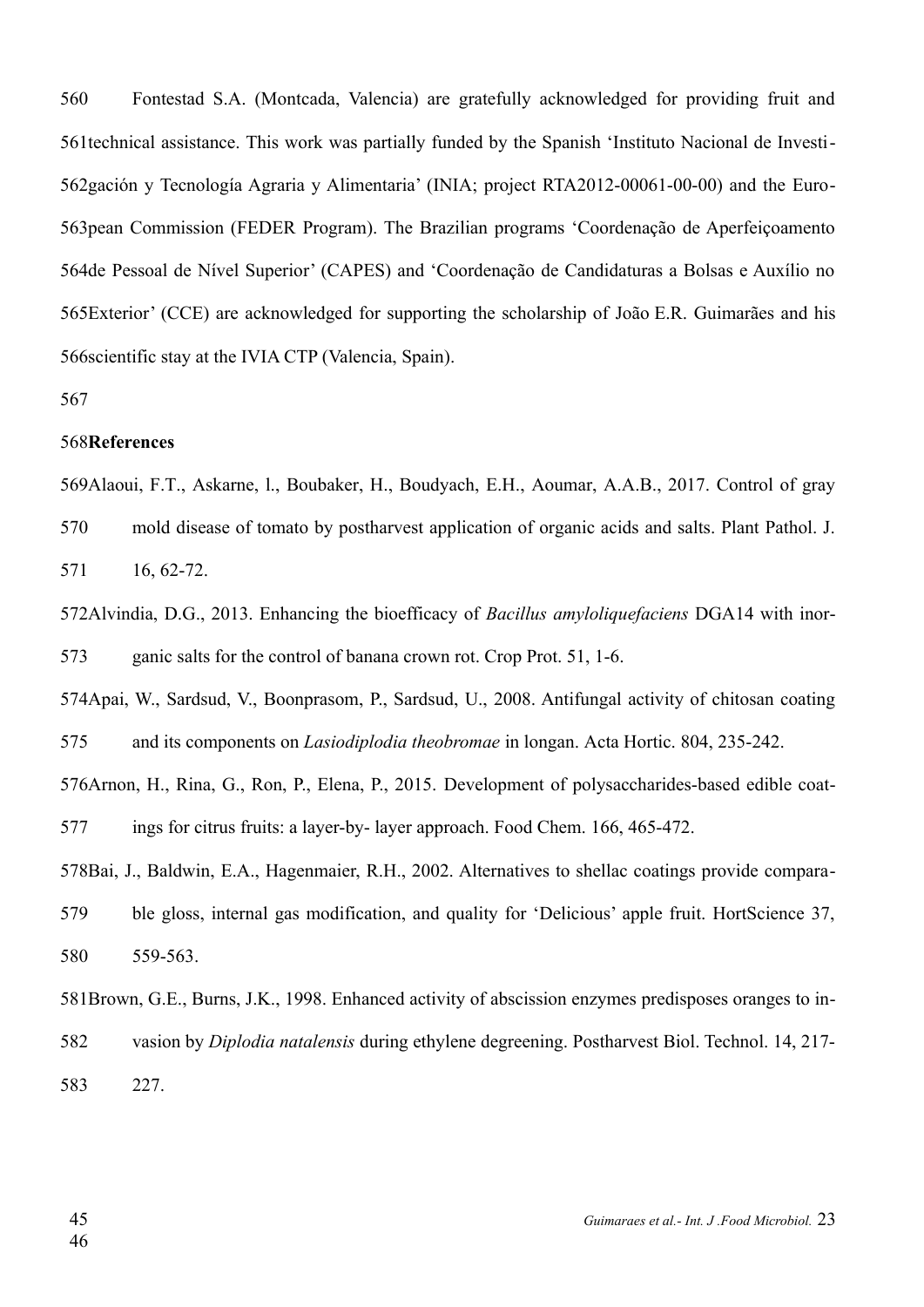584Brown, G.E., Eckert, J.W., 2000. Diplodia stem-end rot. In: Timmer, L.W., Garnsey, S.M., Graham, J.H. (Eds.), Compendium of Citrus Diseases, 2<sup>nd</sup> ed. APS Press, St. Paul, Minnesota, USA, pp. 43-44. 585 586

587Brown, G.E., Wilson, W.C., 1968. Mode of entry of *Diplodia natalensis* and *Phomopsis citri* into Florida oranges. Phytopathology 58, 736-739. 588

589Che, J., Liu, B., Liu, G., Chen, Q., Huang, D., 2018. Induced mutation breeding of *Brevibacillus* 

*brevis* FJAT-0809-GLX for improving ethylparaben production and its application in the biocontrol of *Lasiodiplodia theobromae*. Postharvest Biol. Technol. 146, 60-67. 590 591

592Cissé, M., Polidori, J., Montet, D., Loiseau, G., Ducamp-Collin, M.N., 2015. Preservation of mango

quality by using functional chitosan-lactoperoxidase systems coatings. Postharvest Biol. Technol. 101, 10-14. 593 594

595Contreras-Oliva, A., Rojas-Argudo, C., Pérez-Gago, M.B., 2011. Effect of solid content and composition of hydroxypropyl methylcellulose-lipid edible coatings on physicochemical, sensory and nutritional quality of 'Valencia' oranges. Int. J. Food Sci. Tech. 46, 2437- 2445. 596 597

598Eckert, J.W., Eaks, I.L., 1989. Postharvest disorders and diseases of citrus fruits. In: Reuter, W.,

Calavan, E.C., Carman, G.E. (Eds.), The Citrus Industry. Division of Agriculture and Natural Resources, University of California Press, Berkeley, CA, USA, pp. 179-260. 599 600

El-Ghaouth, A., Smilanick, J.L., Brown, G.E., Ippolito, A., Wisniewski, M., Wilson, C.L., 2000. 601

Application of *Candida saitoana* and glycolchitosan for the control of postharvest diseases of apple and citrus fruit under semi-commercial conditions. Plant Dis. 84, 243-248. 602 603

604Fagundes, C., Palou, L., Monteiro, A.R., Pérez-Gago, M.B., 2015. Hydroxypropyl methylcellulosebeeswax edible coatings formulated with antifungal food additives to reduce alternaria black spot and maintain postharvest quality of cold-stored cherry tomatões. Sci. Hortic. 193, 249- 257. 605 606 607

608Fagundes, C., Pérez-Gago, M.B., Monteiro, A.R., Palou, L., 2013. Antifungal activity of food additiives in vitro and as ingredientes of hydroxypropyl methylcellulose-lipid edible coatings 609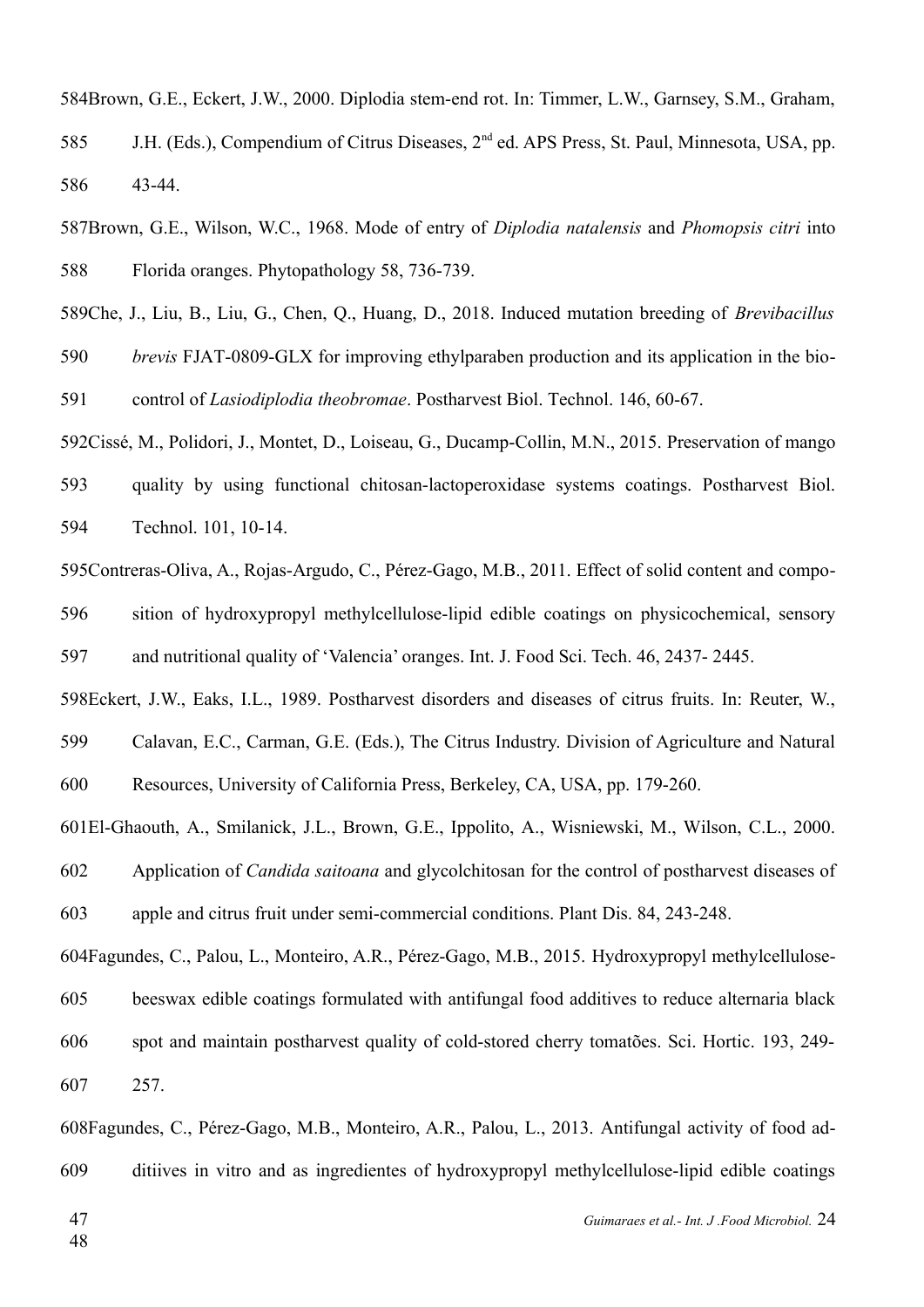against *Botrytis cinérea* and *Alternaria alternata* on cherry tomato fruit. Int. J. Food Microbiol. 166, 391-398. 610 611

612FAOSTAT, 2018. Food and Agriculture Organization of the United Nations, [Statistics Division.](http://www.fao.org/economic/ess/en/) http://fao.org/faostat/es/#data/QC. 613

614Gunaydin, S., Karaca, H., Palou, L., de la Fuente, B., Pérez-Gago, M.B., 2017. Effect of hydroxypropyl methylcellulose-beeswax composite edible coatings formulated with or without antifungal agents on physicochemical properties of plums during cold storage. J. Food Qual., Article ID 8573549. 615 616 617

- 618Hernández-Izquierdo, V.M., Krochta, J.M. 2008. Thermoplastic processing of proteins for film formation a review. J. Food Sci. 73, R30-R39. 619
- 620Janjarasskul, T., Krochta, J.M., 2010. Edible packaging materials. Annu. Rev. Food Sci. Technol. 1, 415-448. 621
- 622Karaca, H., Pérez-Gago, M.B., Taberner, V., Palou, L., 2014. Evaluating food additives as antifun-

gal agents against *Monilinia fructicola* in vitro and in hydroxypropyl methylcellulose–lipid 623

composite edible coatings for plums. Int. J. Food Microbiol. 179, 72-79. 624

625Ke, D., Kader, A.A., 1990. Tolerance of 'Valencia' oranges to controlled atmospheres as determined by physiological responses and quality attributes. J. Am. Soc. Hort. Sci. 115, 779-783. 626

627Lai, T., Bai, X., Wang, Y., Zhou, J., Shi, N., Zhou, T., 2015. Inhibitory effect of exogenous sodium

bicarbonate on development and pathogenicity of postharvest disease *Penicillium expansum*. 628

Sci. Hortic. 187, 108-114. 629

630Lucera, A., Costa, C., Conte, A., Del Nobile, M.A., 2012. Food applications of natural antimicrobial compounds. Front. Microbiol. 3, 287. 631

632Luo, M., Dong, Z.Y., Bin, S.Y., Lin, J.T., 2011. First report of fruit rot disease on pomelo caused by *Lasiodiplodia theobromae* in China. Plant Dis. 95, 1190. 633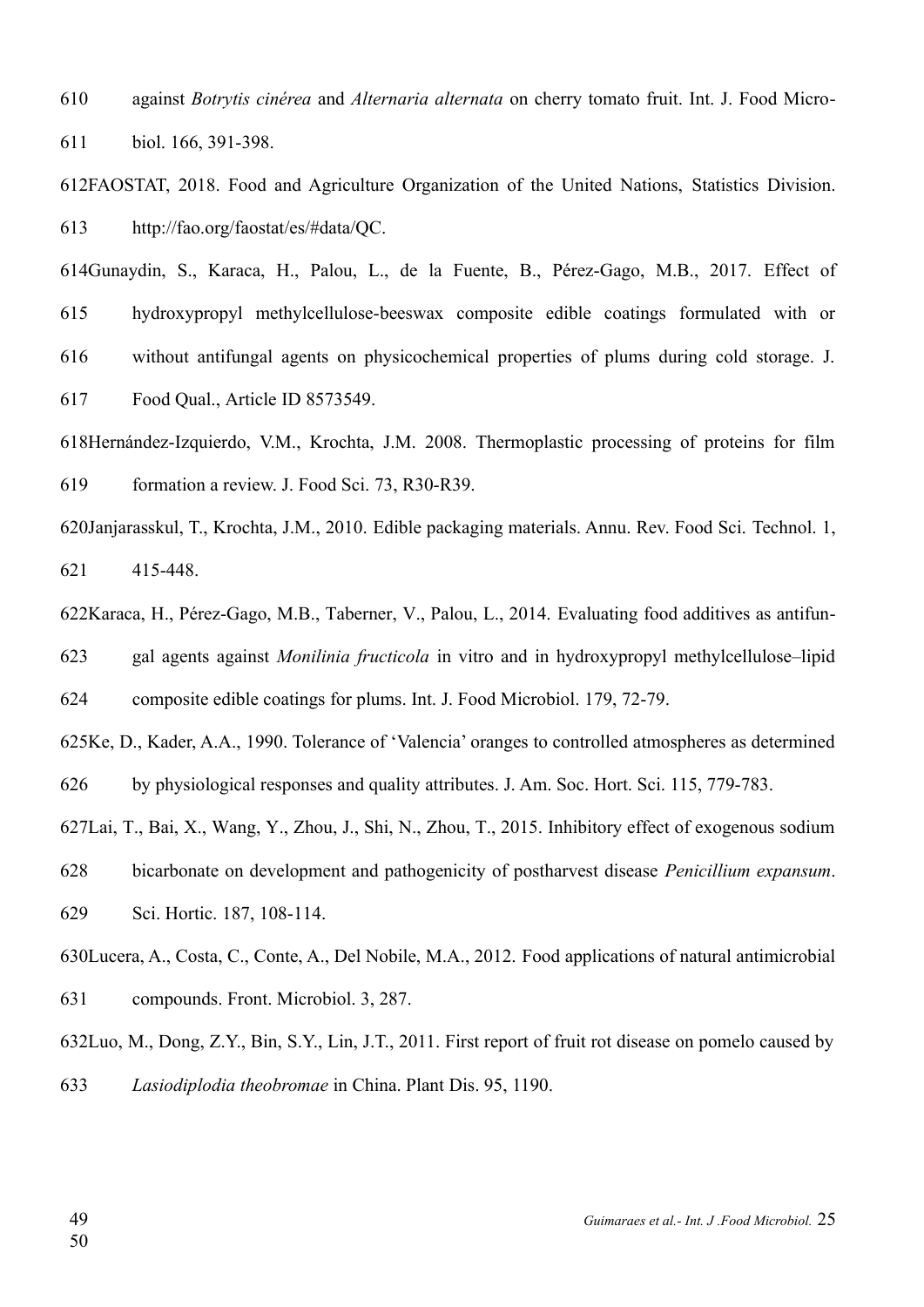634Maftoonazad, N., Ramaswamy, H.S., Moalemiyan, M., Kushalappa, A.C., 2007. Effect of pectin-

based edible emulsion coating on changes in quality of avocado exposed to *Lasiodiplodia theobromae* infection. Carbohydr. Polym. 68, 341-349. 635 636

637Navarro-Tarazaga, M.L., del Río, M.A., Krochta, J.M., Pérez-Gago, M.B., 2008. Fatty acid effect

on hydroxypropyl methylcellulose–beeswax edible film properties and postharvest quality of 638

coated 'Ortanique' mandarins. J. Agric. Food Chem. 56, 10689-10696. 639

640Navarro-Tarazaga, M.L., Pérez-Gago, M.B., 2006. Effect of edible coatings on quality of mandarins cv. Clemenules. Proc. Fla. State Hort. Soc. 119, 350-352. 641

642Navarro-Tarazaga, M.L., Pérez-Gago, M.B., Goodner, K., Plotto, A., 2007. A new composite coat-

ing containing HPMC, beeswax, and shellac for 'Valencia' oranges and 'Marisol' tangerines. 643

Proc. Fla. State Hort. Soc. 120, 1-7. 644

645 Olivier, C., Halseth, D.E., Mizubuti, E.S.G., Loria, R., 1998. Postharvest application of organic and inorganic salts for suppression of silver scurf on potato tubers. Plant Dis. 82, 213-217. 646

647Palmer, C.L., Horst, R.K., Langhans, R.W., 1997. Use of bicarbonates to inhibit in vitro colony growth of *Botrytis cinerea*. Plant Dis. 81, 1432-1438. 648

649Palou, L., 2014. *Penicillium digitatum, Penicillium italicum* (green mold, blue mold). In: Bautista-

Baños, S. (Ed.), Postharvest Decay. Control Strategies. Academic Press, Elsevier Inc., London, UK, pp. 45-102. 650 651

652Palou, L., Ali, A., Fallik, E., Romanazzi, G., 2016. GRAS, plant- and animal-derived compounds as

alternatives to conventional fungicides for the control of postharvest diseases of fresh horticultural produce. Postharvest Biol. Technol. 122, 41-52. 653 654

655Palou, L., Marcilla, A., Rojas-Argudo, C., Alonso, M., Jacas, J., del Río, M.A., 2007. Effects of X-

ray irradiation and sodium carbonate treatments on postharvest *Penicillium* decay and quality 656

attributes of clementine mandarins. Postharvest Biol. Technol. 46, 252-261. 657

658Palou, L., Montesinos-Herrero, C., Besada, C., Taberner, V., 2013. Postharvest fruit rot of persimmon (*Diospyros kaki*) in Spain caused by *Lasiodiplodia theobromae* and *Neofusicoccum* spp. 659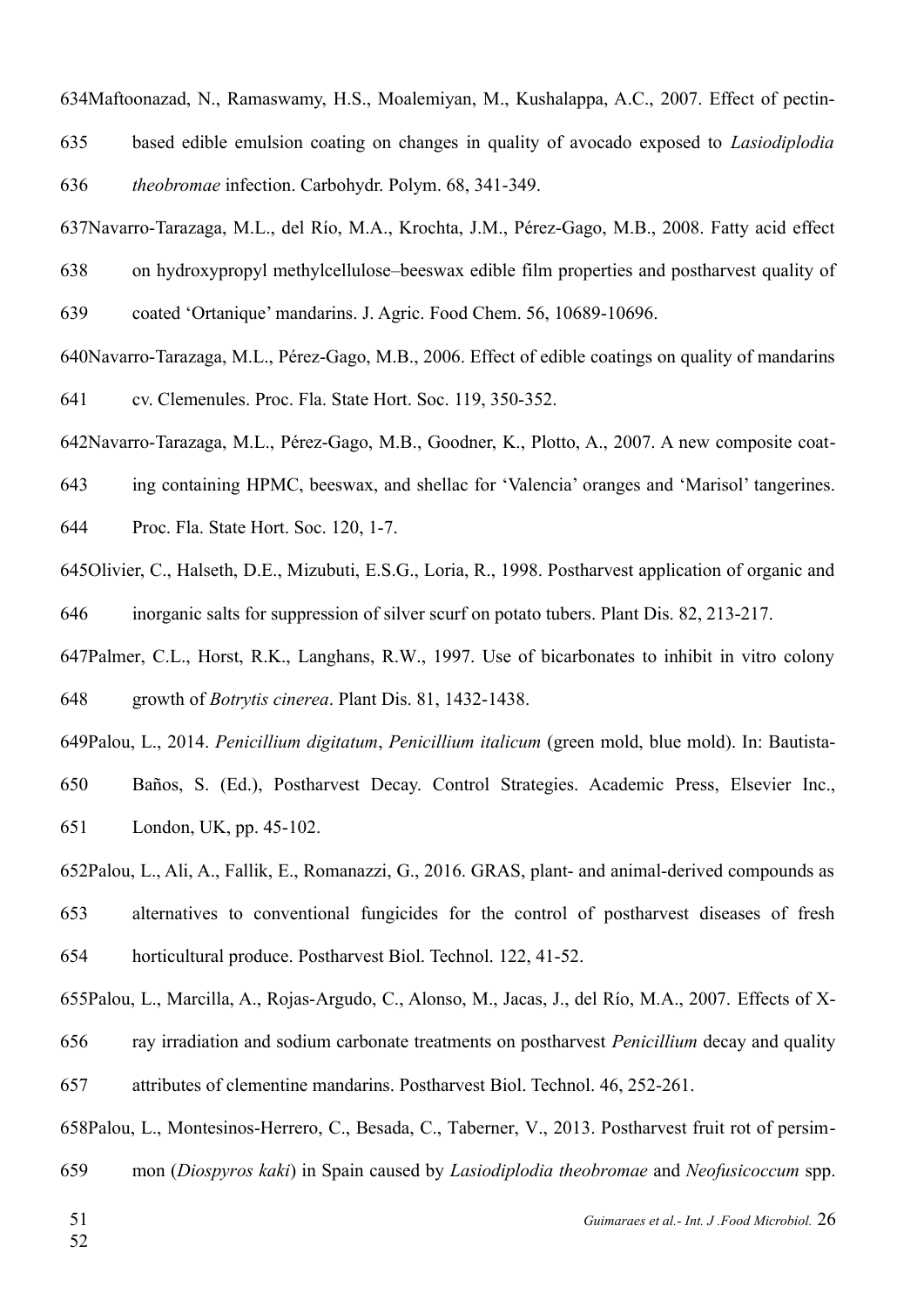J. Phytopathol. 161, 625-631. 660

- 661Palou, L., Valencia-Chamorro, S.A., Pérez-Gago, M.B., 2015. Antifungal edible coatings for fresh citrus fruit: a review. Coatings 5, 962-986. 662
- 663 Pereira, A. L., Silva, G. S., Ribeiro, V. Q., 2006. Caracterização fisiológica, cultural e patogênica de
- diferentes isolados de *Lasiodiplodia theobromae*. Fitopatol. Bras. 31, 572-578 (In Portuguese 664
- with English abstract). 665
- 666Pérez-Gago, M.B., Rojas, C., del Río, M.A., 2002. Effect of lipid type and amount of edible hydroxypropyl methylcellulose–lipid composite coatings used to protect postharvest quality of mandarins cv. Fortune. J. Food Sci. 67, 2903-2910. 667 668
- 669Ploetz, R.C., Zentmyer, G.A., Nishijima, W.T., Rohrbach, K.G., Ohr, H.D., 1994. Compendium of Tropical Fruit Diseases. APS Press, St. Paul, MN, USA. 670
- 671 Regnier, T., Combrinck, S., du Plooy, W., Botha, B., 2010. Evaluation of *Lippia scaberrima* essen-
- tial oil and some pure terpenoid constituents as postharvest mycobiocides for avocado fruit. 672
- Postharvest Biol. Technol. 57, 176-182. 673
- 674Shi, J.X., Goldschmidt, E.E., Goren, R., Porat, R., 2007. Molecular, biochemical and anatomical
- factors governing ethanol fermentation metabolism and accumulation of off-flavors in man-675
- darins and grapefruit. Postharvest Biol. Technol. 46, 242-251. 676
- 677Shi, J.X., Porat, R., Goren, R., Goldschmidt, E.E., 2005. Physiological responses of Murcott man-
- darins and Star Ruby grapefruits to anaerobic stress conditions and their relation to fruit taste, 678
- quality, and emission of off-flavor volatiles. Postharvest Biol. Technol. 38, 99-105. 679
- 680Sivakumar, D., Hewarathgamagae, N.K., Wijeratnam, R.S.W., Wijesundera, R.L.C., 2002. Effect of ammonium carbonate and sodium bicarbonate on anthracnose of papaya. Phytoparasitica 30, 486-492. 681 682
- 683Smilanick, J.L., Brown, G.E., Eckert, J.W., 2006. The biology and control of postharvest diseases.
- In: Wardowski, W.F., Miller, W.M., Hall, D.J., Grierson, W. (Eds.), Fresh Citrus Fruits. Flor-684
- ida Science Source, FL, USA, pp. 339-396. 685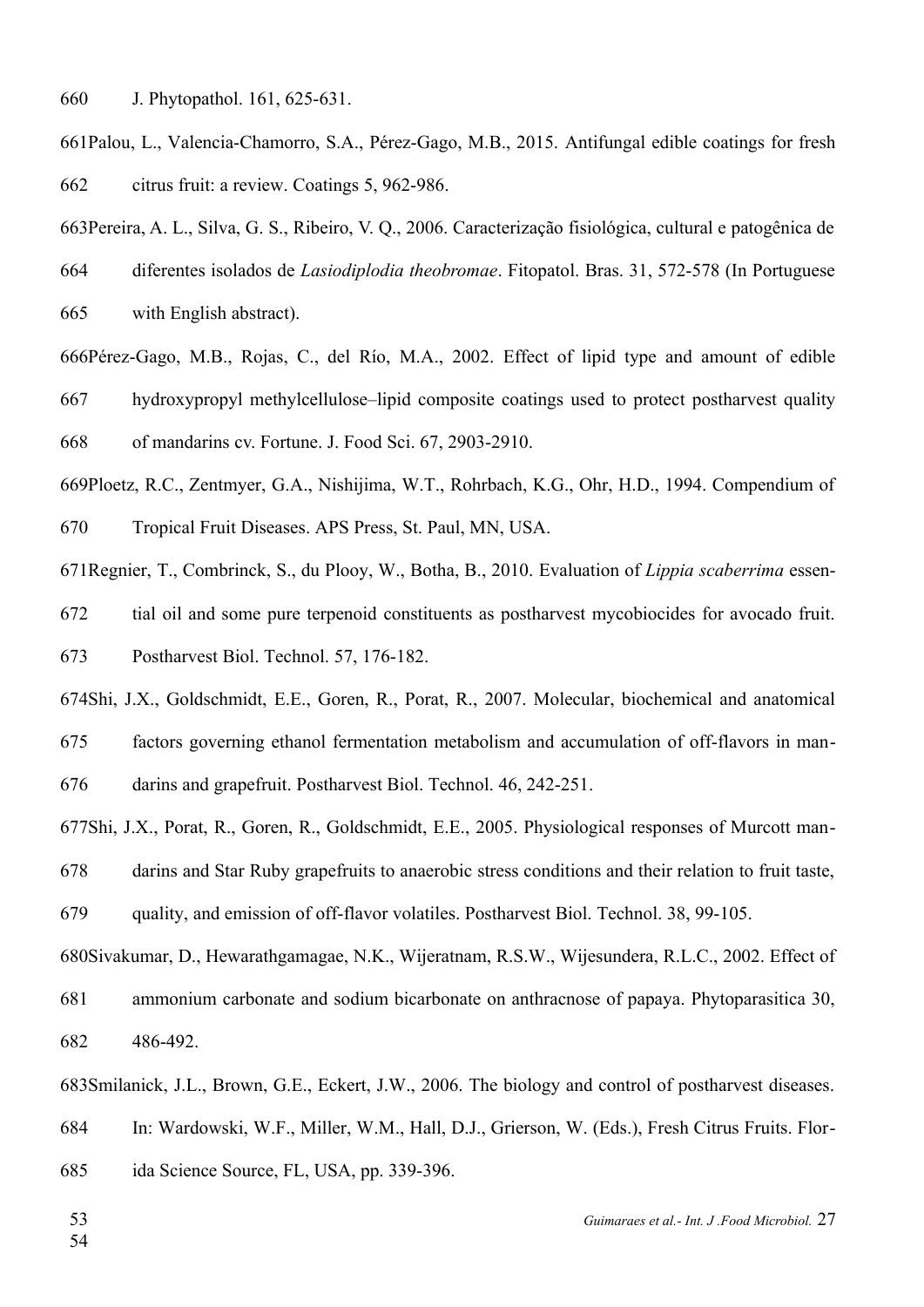686Talibi, I., Askarne, L., Boubaker, H., Boudyach, E.H., Aoumar, A.A.B., 2011. In vitro and in vivo antifungal activities of organic and inorganic salts against citrus sour rot agent *Geotrichum candidum*. Plant Pathol. J. 10, 138-145. 687 688

689Tietel, Z., Plotto, A., Fallik, E., Lewinsohn, E., Porat R., 2011. Taste and aroma of fresh and stored mandarins. J. Sci. Food Agric. 91, 14-23. 690

691 United States Food and Drug Administration (US FDA). 2009. Food additives permitted for direct

addition to food for human consumption. Subpart C. Coatings, films and related substances. 692

21CFR172.210-280. Code Fed. Reg. 21(3), 40-46. 693

694Valdés, A., Ramos, M., Beltrán, A., Jiménez, A., Garrigós, M.C., 2017. State of the art of antimicrobial edible coatings for food packaging applications. Coatings 7, 56. 695

696Valencia-Chamorro, S.A., Palou, L., del Río, M.A., Pérez-Gago, M.B., 2008. Inhibition of *Penicillium digitatum* and *Penicillium italicum* by hydroxypropyl methylcellulose-lipid edible composite films containing food additives with antifungal properties. J. Agric. Food Chem. 56, 11270-11278. 697 698 699

700 Valencia-Chamorro, S.A., Palou, L., del Río, M.A., Pérez-Gago, M.B., 2011a. Antimicrobial edible films and coatings for fresh and minimally processed fruits and vegetables: a review. Crit. Rev. Food Sci. Nutr. 51, 872-900. 701 702

703 Valencia-Chamorro, S.A., Palou, L., del Río, M.A., Pérez-Gago, M.B., 2011b. Performance of hydroxypropyl methylcellulose (HPMC)-lipid edible composite coatings containing food additives with antifungal properties during cold storage of 'Clemenules' mandarins. LWT-Food Sci. Technol. 44, 2342-2348. 704 705 706

707Valencia-Chamorro, S.A., Pérez-Gago, M.B., del Río, M.A., Palou, L., 2009a. Curative and preventive activity of hydroxypropyl methylcellulose-lipid edible composite coatings containing antifungal food additives to control citrus postharvest green and blue molds. J. Agric. Food Chem. 57, 2770-2777. 708 709 710

711Valencia-Chamorro, S.A., Pérez-Gago, M.B., del Río, M.A., Palou, L., 2009b. Effect of antifungal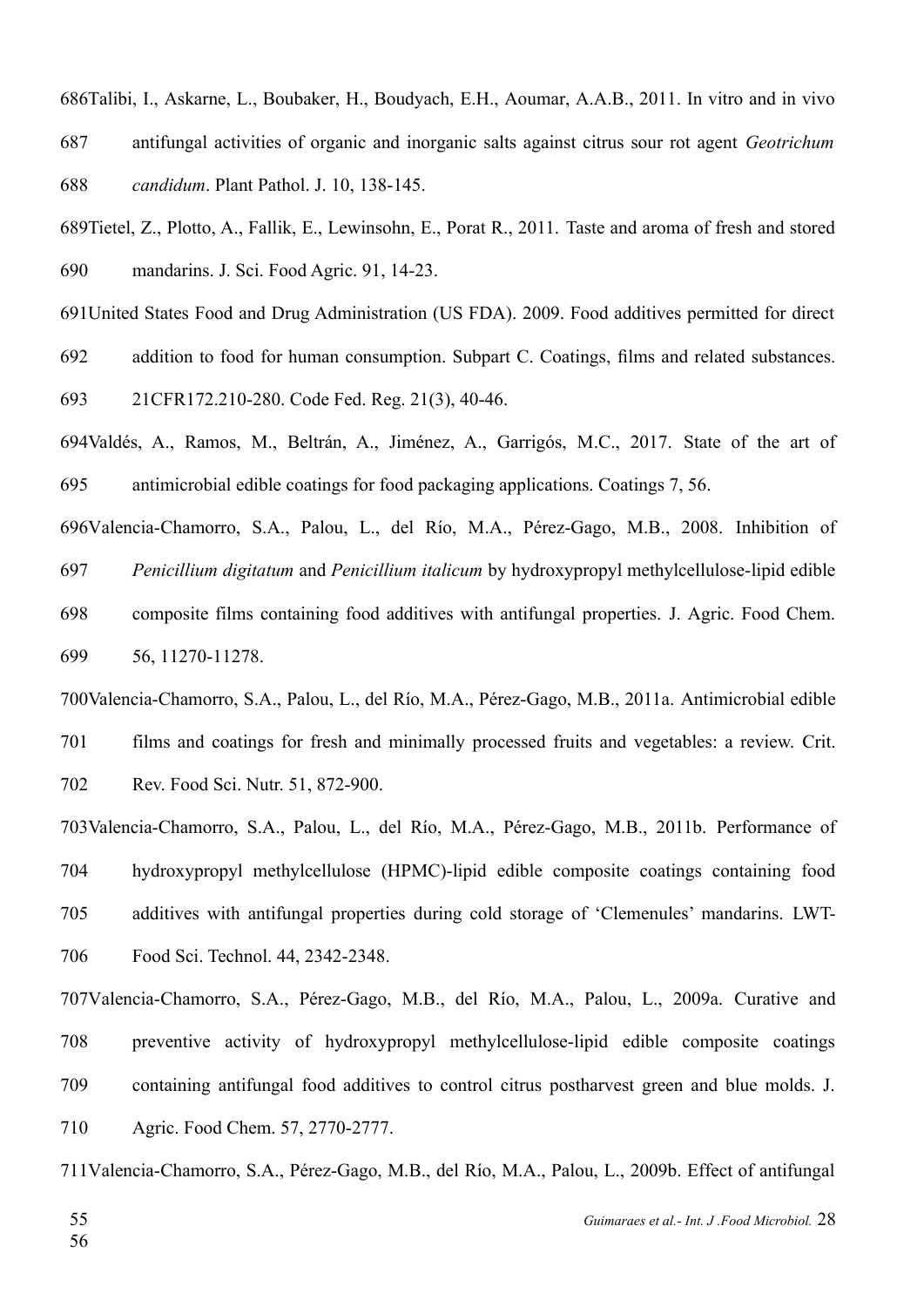hydroxypropyl methylcellulose (HPMC)-lipid edible composite coatings on postharvest decay development and quality attributes of cold-stored 'Valencia' oranges. Postharvest Biol. Technol. 54, 72-79. 712 713 714

715Valencia-Chamorro, S.A., Pérez-Gago, M.B., del Río, M.A., Palou, L., 2010. Effect of antifungal hydroxypropyl methylcellulose-lipid edible composite coatings on Penicillium decay development and postharvest quality of cold-stored 'Ortanique' mandarins. J. Food Sci. 75, S418-S426. 716 717 718

719Valero, D., Díaz-Mula, H.M., Zapata, P.J., 2013. Effects of alginate edible coating on preserving fruit quality in four plum cultivars during postharvest storage. Postharvest Biol. Technol. 77, 1-6. 720 721

722Vargas, M., Pastor, C., Chiralt, A., McClements, D.J., González-Martínez, C., 2008. Recent advances in edible coatings for fresh and minimally processed fruits. Crit. Rev. Food Sci. Nutr. 48, 496-511. 723 724

725Waks, J., Schiffmann-Nadel, M., Lomaniec, E., Chalutz, E., 1985. Relation between fruit waxing and development of rots in citrus fruit during storage. Plant Dis. 69, 869-870. 726

727Win, N.K.K., Jitareerat, P., Kanlayanarat, S., Sangchote, S., 2007. Effects of cinnamon extract, chitosan coating, hot water treatment and their combinations on crown rot disease and quality of banana fruit. Postharvest Biol. Technol. 45, 333-340. 728 729

Wisniewski, M., Droby, S., Norelli, J., Liu, J., Schena, L., 2016. Alternative management 730 technologies for postharvest disease control: the journey from simplicity to complexity. Postharvest Biol. Technol. 122, 3-10. 731 732

733Xu, W., Hang, Y.D., 1989. Inhibition of *Geotrichum candidum* by bicarbonate. J. Appl. Microbiol. Biotechnol. 5, 109-113. 734

735Xu, D., Qin, H., Ren, D., 2018. Prolonged preservation of tangerine fruits using chitosan/montmorillonite composite coating. Postharvest Biol. Technol. 143, 50-57. 736

737Youssef, K., Roberto, S.R., 2014. Salt strategies to control *Botrytis* mold of 'Benitaka' table grapes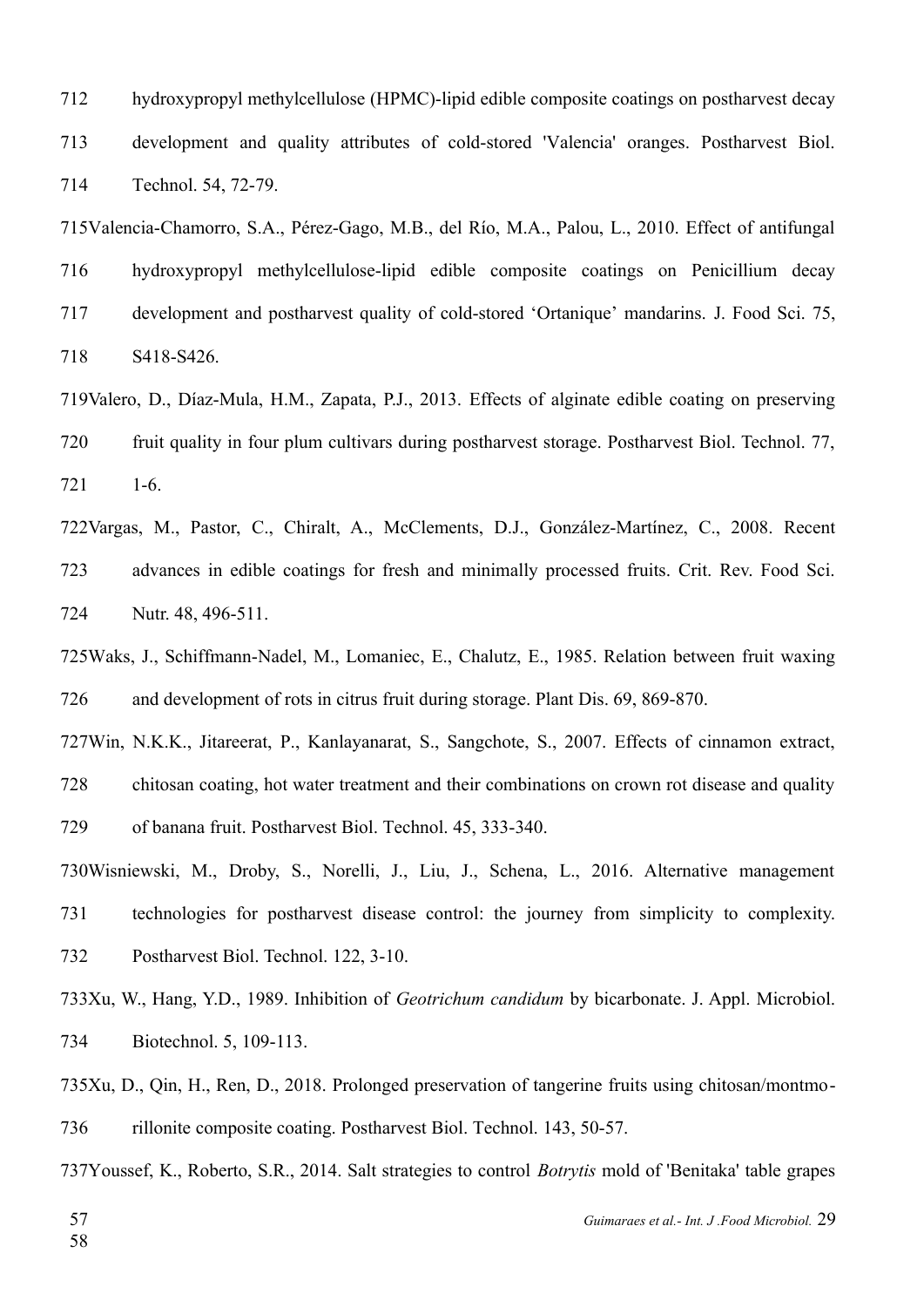and to maintain fruit quality during storage. Postharvest Biol. Technol. 95, 95-102. 738

739Zhang, J., 2014. *Lasiodiplodia theobromae* in citrus fruit (Diplodia stem-end rot). In: Bautista-

- Baños, S. (Ed.), Postharvest Decay. Control Strategies. Academic Press, Elsevier Inc., Lon-740
- don, UK, pp. 309-335. 741
- 742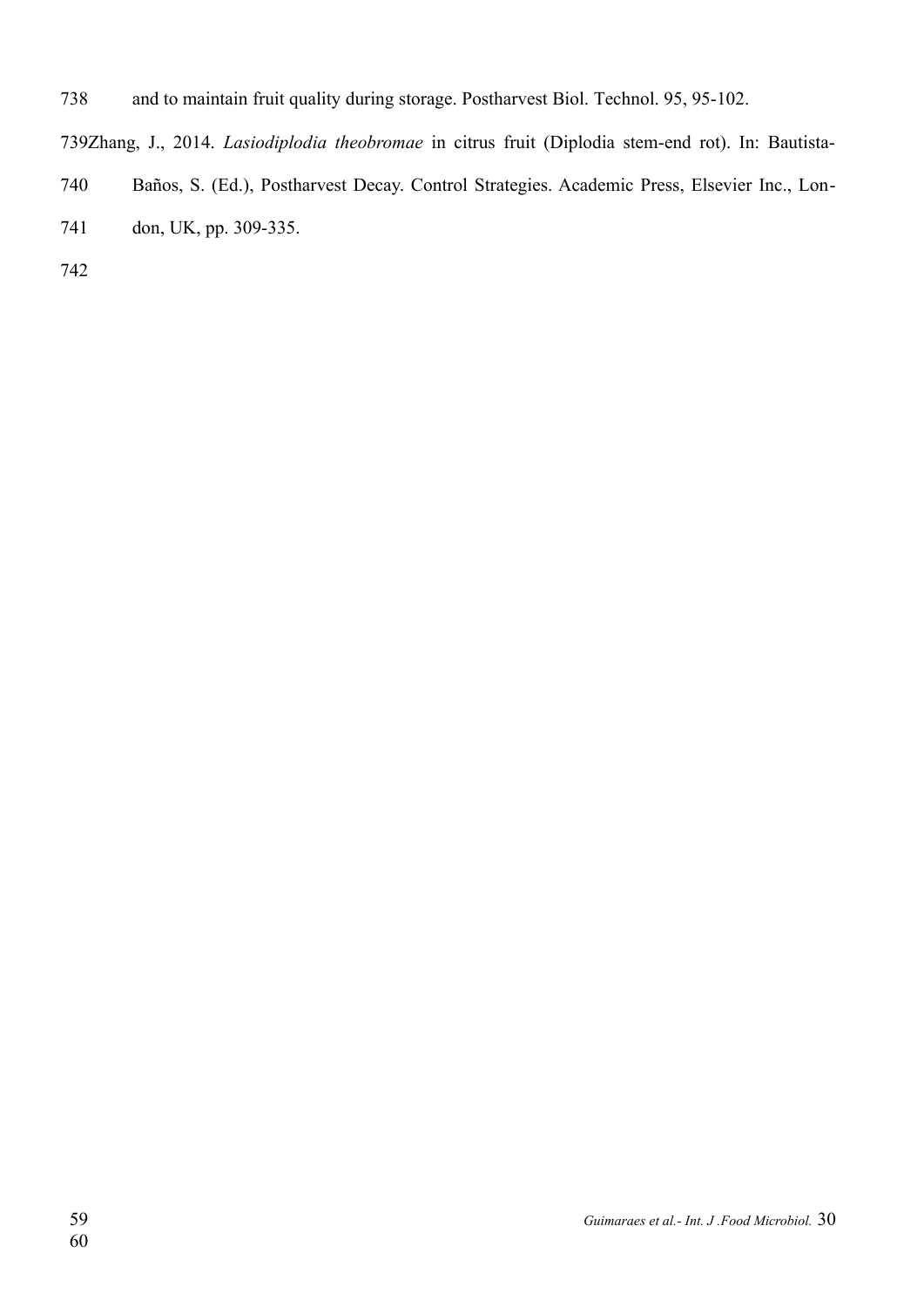**Table 1**. Characteristics of antifungal GRAS salts tested in vitro for inhibition of *Lasiodiplodia*  744

745theobromae and in vivo (as coating ingredients) for control of Diplodia stem-end rot.

| 746                   |            |                                       |                     |                                     |
|-----------------------|------------|---------------------------------------|---------------------|-------------------------------------|
| <b>GRAS</b> salt      | Acronym    | Molecular formula                     | E-code <sup>a</sup> | $\mathbf{M}\mathbf{W}^{\mathbf{D}}$ |
| Ammonium phosphate    | APh        | NH4H2PO4                              | $E-342$ (i)         | 149.09                              |
| Ammonium bicarbonate  | <b>ABC</b> | $NH_4HCO3$                            | $E-503$ (ii)        | 79.06                               |
| Ammonium carbonate    | AC         | $(NH_4)$ <sub>2</sub> CO <sub>3</sub> | $E-503$ (i)         | 114.10                              |
| Potassium bicarbonate | <b>PBC</b> | KHCO <sub>3</sub>                     | $E-501$ (ii)        | 100.12                              |
| Potassium carbonate   | PC         | $K_2CO_3$                             | $E-501$ (i)         | 138.21                              |
| Potassium silicate    | <b>PSi</b> | $K_2SiO_3$                            | $E-560$             | 154.26                              |
| Potassium sorbate     | <b>PS</b>  | $C_6H_7O_2K$                          | $E-202$             | 150.22                              |
| Sodium bicarbonate    | <b>SBC</b> | NaHCO <sub>3</sub>                    | $E-500$ (ii)        | 84.01                               |
| Sodium benzoate       | <b>SB</b>  | $C_7H_5O_2Na$                         | $E-211$             | 144.11                              |
| Sodium carbonate      | <b>SC</b>  | $Na_2CO_3$                            | $E-500(i)$          | 105.99                              |
| Sodium ethylparaben   | <b>SEP</b> | $C_9H_9Na$ $O_3$                      | $E-215$             | 188.16                              |
| Sodium methylparaben  | <b>SMP</b> | $C_8H_7Na$ $O_3$                      | $E-219$             | 174.13                              |
| Sodium propionate     | SP         | CH <sub>3</sub> CH <sub>2</sub> COONa | E-281               | 96.06                               |

<sup>a</sup> Code number for food additives approved by the European Union. 747

 $<sup>b</sup>$  Molecular weight (g/mol).</sup> 748

749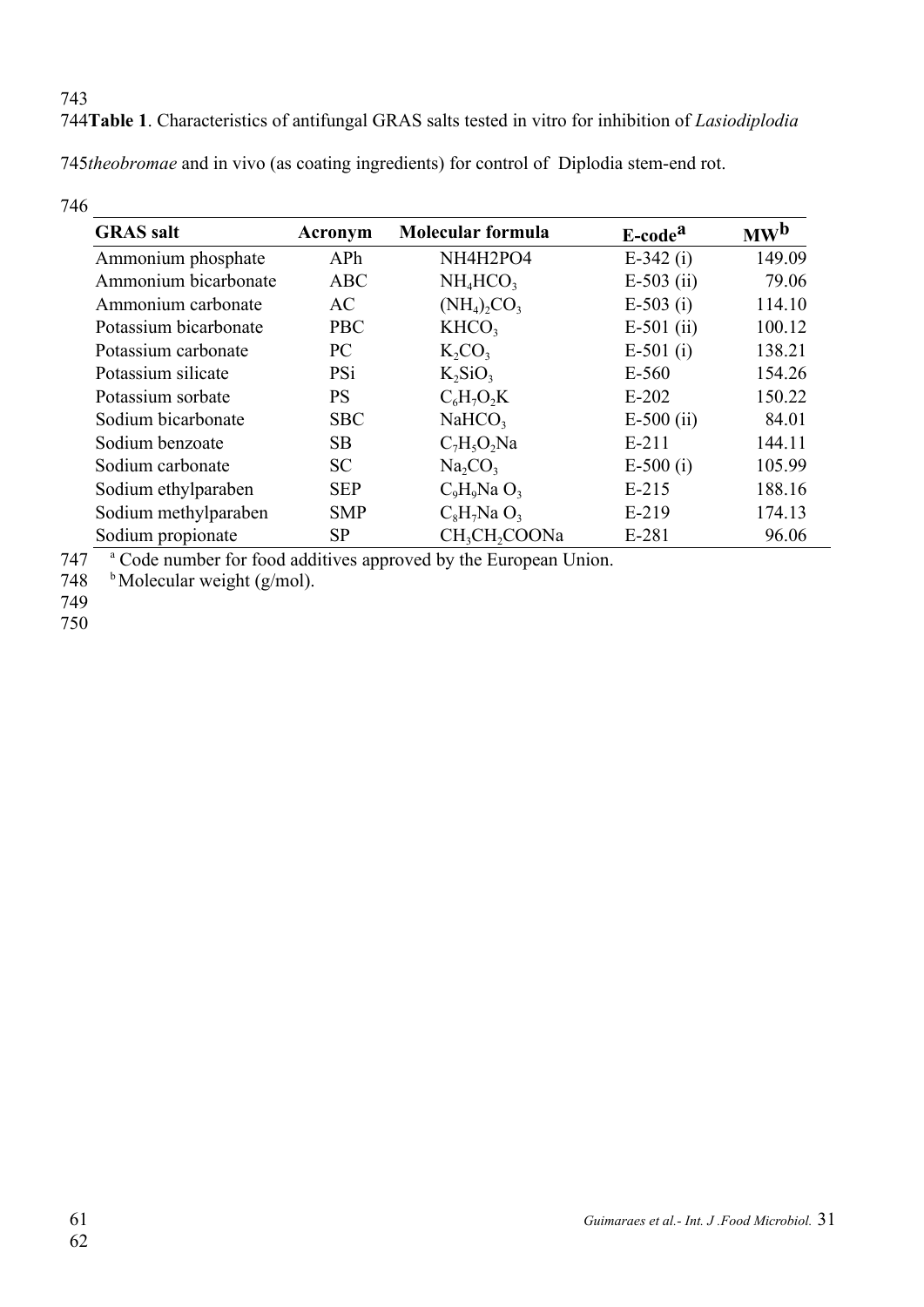**Table 2**. Percentage inhibition of radial growth of *Lasiodiplodia theobromae* on PDA Petri dishes 752 753amended with different concentrations of GRAS salts after 3, 5 and 7 d of incubation at 25 °C. 754

|                      | Inhibition of L. theobromae $(\%)^a$ |          |          |          |  |  |  |  |
|----------------------|--------------------------------------|----------|----------|----------|--|--|--|--|
| <b>GRAS</b> salt     | Concentration (%)                    | Day 3    | Day 5    | Day 7    |  |  |  |  |
|                      | 0.2                                  | 1.27h    | 0j       | 3.15j    |  |  |  |  |
| Ammonium phosphate   | 1                                    | 5.93h    | 0j       | 0j       |  |  |  |  |
|                      | $\overline{2}$                       | 73.73de  | 56.08gh  | 48.06gh  |  |  |  |  |
|                      | 0.2                                  | 100a     | 100a     | 100a     |  |  |  |  |
| Ammonium bicarbonate | 1                                    | 100a     | 100a     | 100a     |  |  |  |  |
|                      | $\overline{2}$                       | 100a     | 100a     | 100a     |  |  |  |  |
|                      | 0.2                                  | 100a     | 100a     | 100a     |  |  |  |  |
| Ammonium carbonate   | 1                                    | 100a     | 100a     | 100a     |  |  |  |  |
|                      | $\overline{2}$                       | 100a     | 100a     | 100a     |  |  |  |  |
|                      | 0.2                                  | 85.59bcd | 79.47cde | 72.6de   |  |  |  |  |
| Sodium bicarbonate   | 1                                    | 100a     | 100a     | 100a     |  |  |  |  |
|                      | $\overline{2}$                       | 100a     | 100a     | 100a     |  |  |  |  |
|                      | 0.2                                  | 73.73de  | 69.21ef  | 59.49f   |  |  |  |  |
| Sodium benzoate      | 1                                    | 100a     | 100a     | 100a     |  |  |  |  |
|                      | $\overline{2}$                       | 100a     | 100a     | 100a     |  |  |  |  |
|                      | 0.2                                  | 100a     | 100a     | 100a     |  |  |  |  |
| Sodium carbonate     | 1                                    | 100a     | 100a     | 100a     |  |  |  |  |
|                      | $\overline{2}$                       | 100a     | 100a     | 100a     |  |  |  |  |
|                      | 0.2                                  | 52.54fg  | 54.89gh  | 47.22h   |  |  |  |  |
| Sodium propionate    | 1                                    | 77.11cd  | 74.22def | 71.76e   |  |  |  |  |
|                      | $\overline{2}$                       | 89.83ab  | 89.02abc | 83.53bc  |  |  |  |  |
|                      | 0.01                                 | 51.69fg  | 49.16hi  | 44,2h    |  |  |  |  |
| Sodium methylparaben | 0.05                                 | 97.03ab  | 85.91bc  | 82.52bcd |  |  |  |  |
|                      | 0.1                                  | 100a     | 100a     | 100a     |  |  |  |  |
|                      | 0.01                                 | 41.95g   | 38.9i    | 29.07i   |  |  |  |  |
| Sodium ethylparaben  | 0.05                                 | 100a     | 100a     | 100a     |  |  |  |  |
|                      | 0.1                                  | 100a     | 100a     | 100a     |  |  |  |  |
|                      | 0.2                                  | 88.56abc | 78.76cde | 72.77de  |  |  |  |  |
| Potassium sorbate    | $\mathbf{1}$                         | 100a     | 94.03ab  | 90.75ab  |  |  |  |  |
|                      | $\overline{c}$                       | 100a     | 100a     | 100a     |  |  |  |  |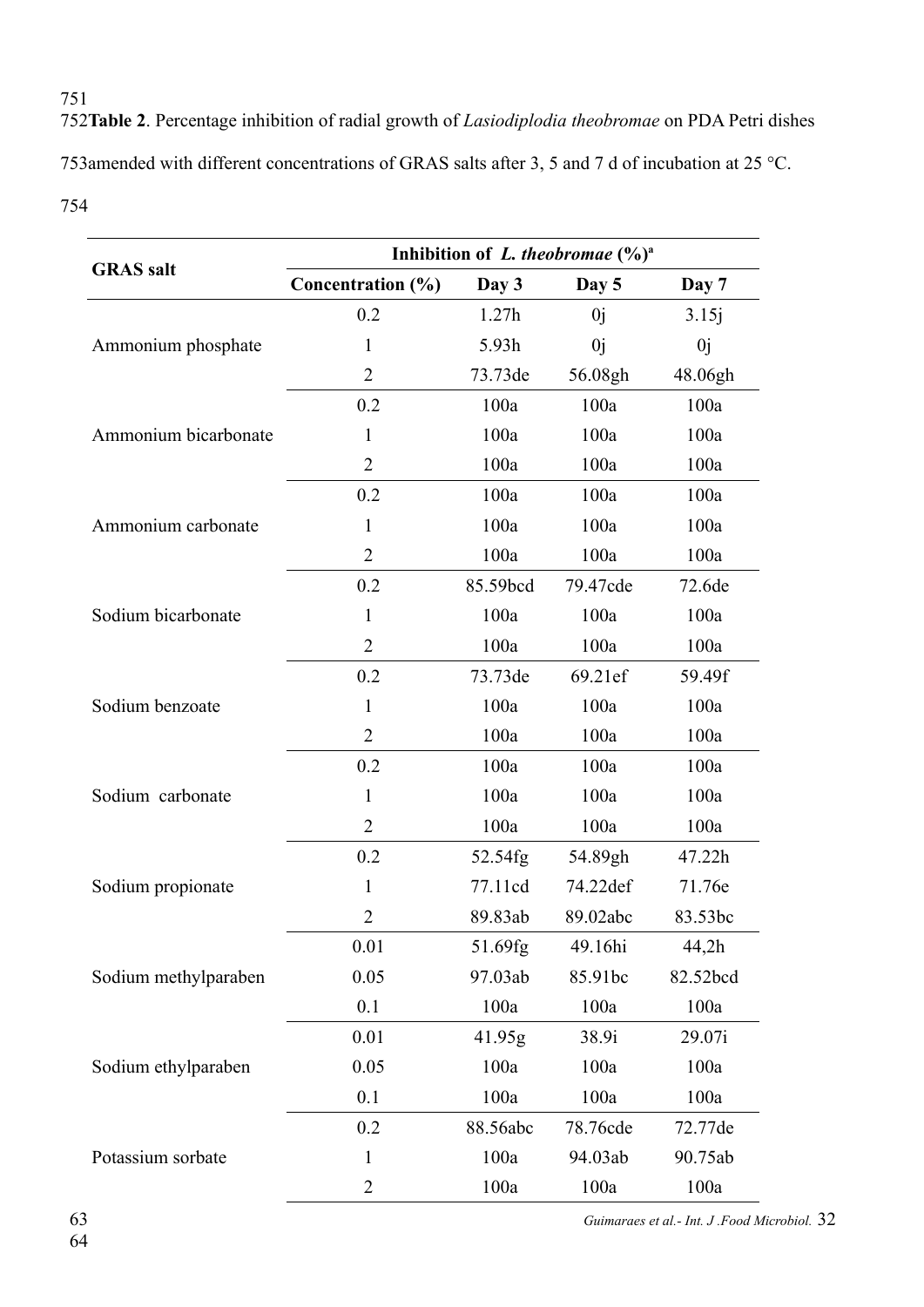|                       | 0.2 | 100a    | 100a       | 100a     |
|-----------------------|-----|---------|------------|----------|
| Potassium carbonate   | 1   | 100a    | 100a       | 100a     |
|                       | 2   | 100a    | 100a       | 100a     |
|                       | 0.2 | 61.44ef | $62.77$ fg | 57.48fg  |
| Potassium silicate    | 1   | 100a    | 100a       | 100a     |
|                       | 2   | 100a    | 100a       | 100a     |
|                       | 0.2 | 86.44bc | 81.62cd    | 75.63cde |
| Potassium bicarbonate | 1   | 100a    | 100a       | 100a     |
|                       | 2   | 100a    | 100a       | 100a     |

756<sup>ª</sup> Colony diameter reduction with respect to control treatments (non-amended PDA plates). 757Means in columns with different letters are significantly different by Fisher's protected 758LSD test  $(P < 0.05)$  applied after an ANOVA.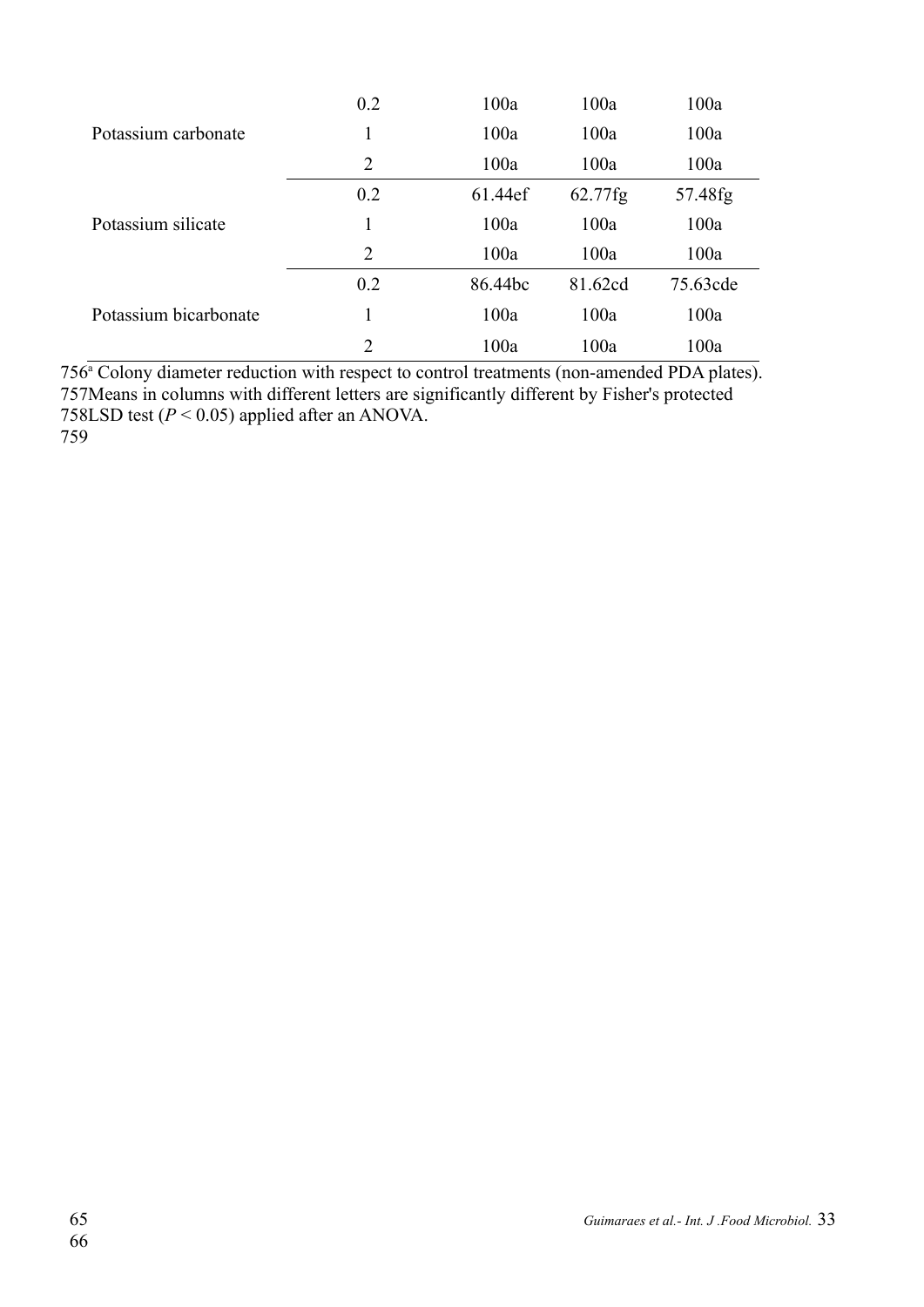| <b>Coating with GRAS salt</b> | pH   | <b>Viscosity (cp)</b> |
|-------------------------------|------|-----------------------|
| No salt (HPMC-BW)             | 5.76 | 45.2                  |
| Ammonium carbonate 0.2%       | 6.83 | 46.2                  |
| Potassium sorbate 2%          | 6.27 | 51.2                  |
| Potassium carbonate 0.2%      | 7.15 | 50.0                  |
| Sodium methylparaben $0.1\%$  | 7.15 | 46.7                  |
| Sodium ethylparaben $0.1\%$   | 7.03 | 45.9                  |
| Sodium benzoate 2%            | 6.07 | 46.7                  |
| Potassium silicate 2%         | 9.50 | 60.0                  |

**Table 3**. pH and viscosity of edible coatings formulated with HPMC-BW and GRAS salts. 761

762HPMC, hydroxypropyl methylcellulose; BW, beeswax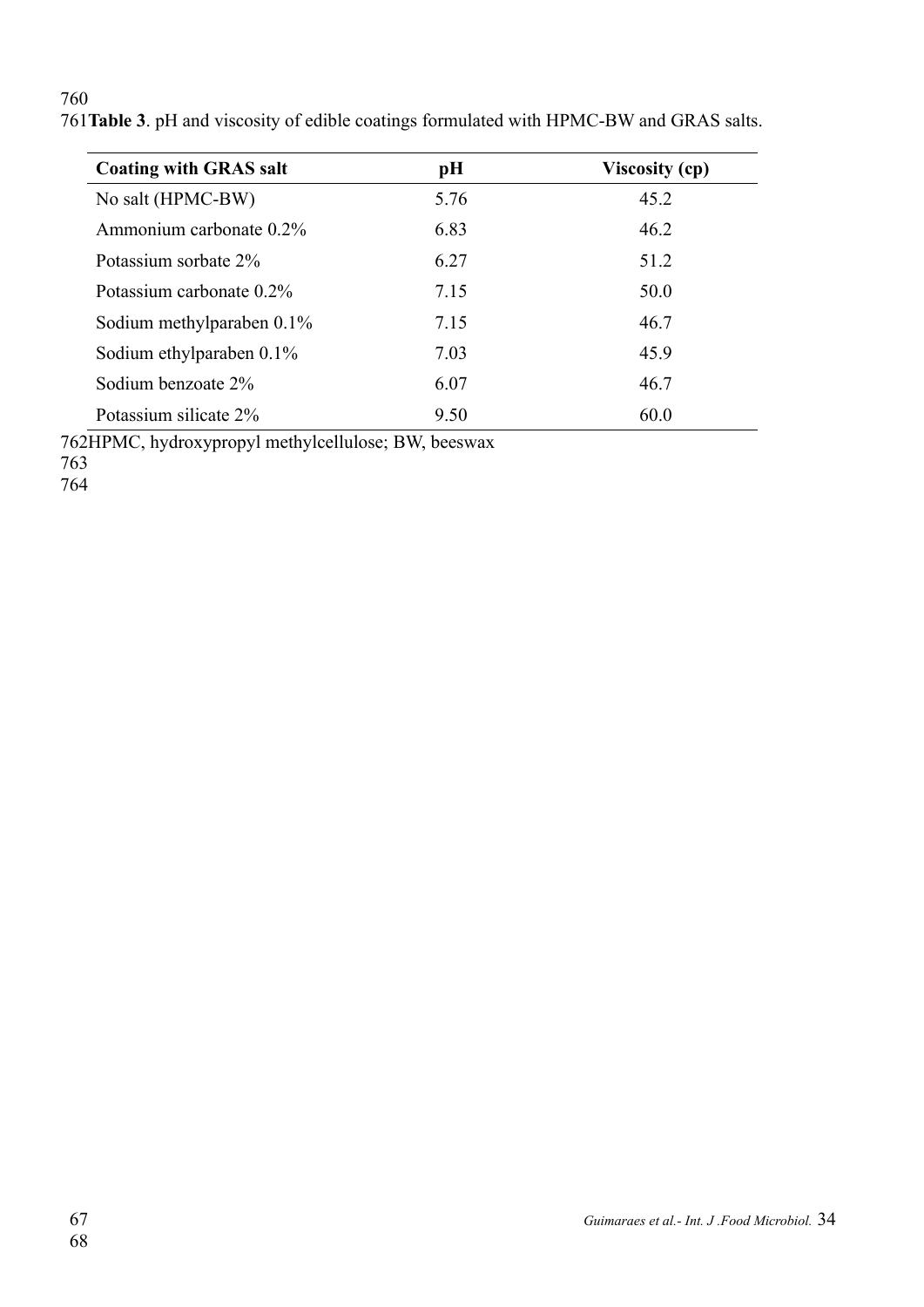**Table 4**. Quality attributes of 'Barnfield' oranges coated with HPMC-BW composite edible coatings containing antifungal 766

767GRAS salts, stored at 5  $\degree$ C followed by 7 d of shelf life at 20  $\degree$ C.

## 768

| Coating           | 21 d 5 °C + 7 d 20 °C                 |                   |                                  |              |                    | 42 d 5 °C + 7 d 20 °C                 |                             |                                     |              |               |
|-------------------|---------------------------------------|-------------------|----------------------------------|--------------|--------------------|---------------------------------------|-----------------------------|-------------------------------------|--------------|---------------|
| with GRAS<br>salt | <b>Firmness</b><br>(%<br>deformation) | <b>SSC</b><br>(%) | TА<br>$\frac{6}{6}$ citric acid) | EС<br>(mg/L) | AС<br>(mg/L)       | <b>Firmness</b><br>(%<br>deformation) | <b>SSC</b><br>$\frac{6}{2}$ | TА<br>$\frac{6}{6}$ citric<br>acid) | EС<br>(mg/L) | AC-<br>(mg/L) |
| At harvest        | 1.12                                  | 12.32             | 0.694                            | 106.0        | 5.43               |                                       |                             |                                     |              |               |
| Control           | 1.39ab                                | 13.91a            | 0.636ab                          | 434.2a       | 7.951ab            | 2.16c                                 | 13.9a                       | 0.680ab                             | 458.3a       | 8.852a        |
| <b>PS 2%</b>      | l.25b                                 | 10.38d            | 0.724a                           | 382.5ab      | 8.838a             | 2.74ab                                | 12.45 <sub>b</sub>          | 0.706a                              | 384.1a       | 10.813a       |
| $SEP 0.1\%$       | l.22b                                 | 10.93c            | 0.721a                           | 388.1ab      | 9.155a             | 2.33bc                                | 12.35b                      | 0.479 <sub>b</sub>                  | 448.2a       | 9.990a        |
| SB 2%             | .49a                                  | 13.15b            | 0.574b                           | 271.9b       | 6.013 <sub>b</sub> | 2.80a                                 | 11.91b                      | 0.581ab                             | 609.1a       | 10.532a       |

HPMC, hydroxypropyl methylcellulose; BW, beeswax; PS, potassium sorbate; SEP, sodium ethylparaben; SB, sodium benzoate. 769

SSC, soluble solids content; TA, titratable acidity; EC, ethanol content; AC, acetaldehyde content. 770

Columns with different letters are significantly different according to Fisher's protected LSD test (*P*<0.05) applied after an ANOVA. 771

772

*Guimaraes et al.- Int. J .Food Microbiol.* 35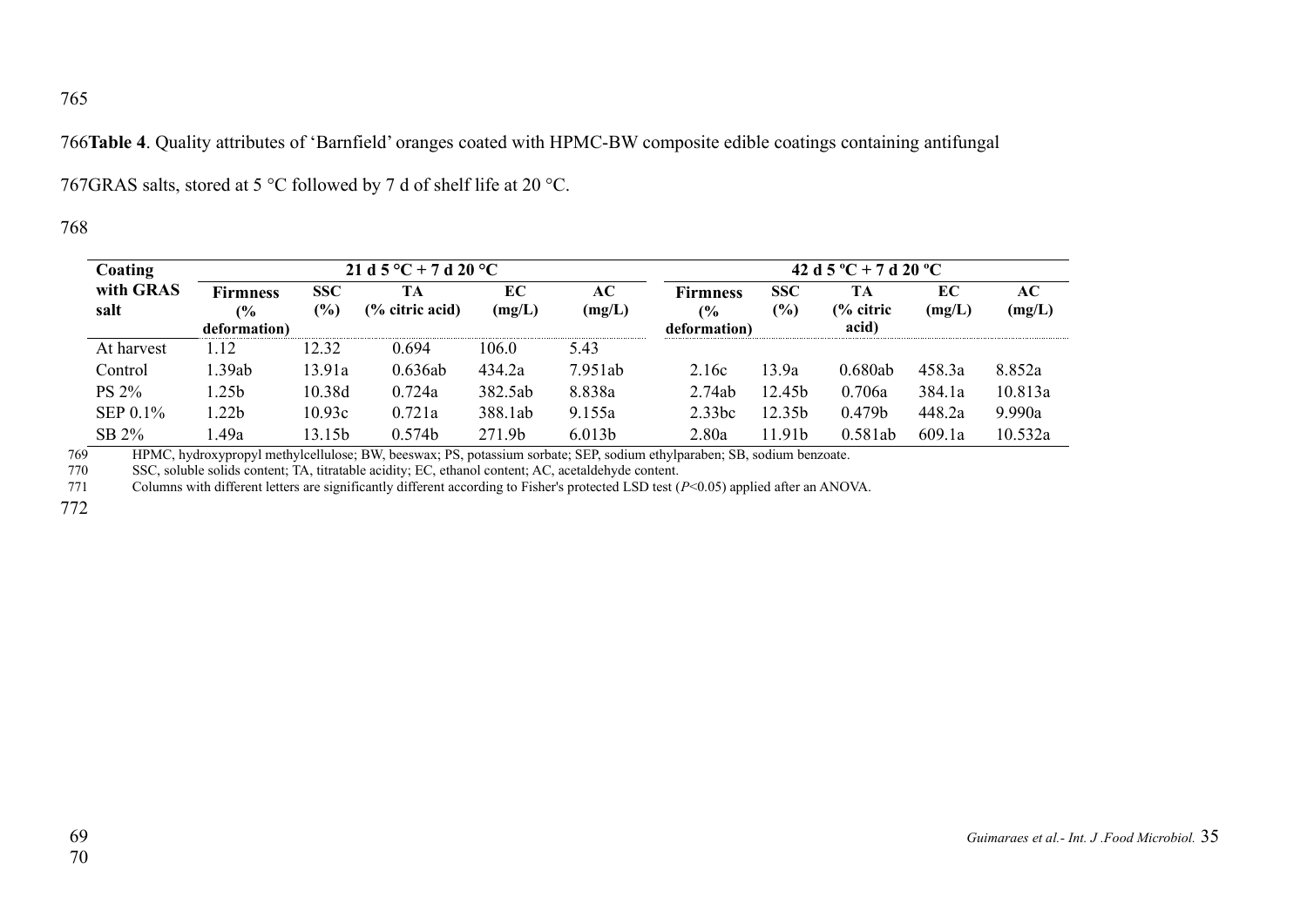774Table 5. Sensory evaluation of flavor and coating appearance of 'Barnfield' oranges coated with 775HPMC-BW edible composite coatings containing antifungal GRAS salts, stored at 5  $\degree$ C followed by 7767 d of shelf life at 20  $^{\circ}$ C.

777

| <b>GRAS</b> salts |                                 | 21 d 5 °C + 7 d 20 °C               | 42 d 5 °C + 7 d 20 °C                  |                                     |  |  |
|-------------------|---------------------------------|-------------------------------------|----------------------------------------|-------------------------------------|--|--|
|                   | <b>Flavor</b><br>$(1-9)$ scale) | Coating appearance<br>$(1-3 scale)$ | <b>Flavor</b><br>$(1-9 \text{ scale})$ | Coating appearance<br>$(1-3 scale)$ |  |  |
| Control           | 6.90a                           | 3.00a                               | 6.63ab                                 | 3.00a                               |  |  |
| PS 2%             | 7.00a                           | 1.29c                               | 5.90b                                  | 1.36b                               |  |  |
| <b>SEP</b>        | 6.72a                           | .86b                                | 6.09ab                                 | 1.63 <sub>b</sub>                   |  |  |
| $SB 2\%$          | 6.81a                           | .00d                                | 7.00a                                  | 1.00c                               |  |  |

778 HPMC, hydroxypropyl methylcellulose; BW, beeswax.

PS, potassium sorbate; SEP, sodium ethylparaben; SB, sodium benzoate. 779

780 Columns with different letters are significantly different according to Fisher's protected LSD test

781 (P<0.05) applied after an ANOVA.

782

783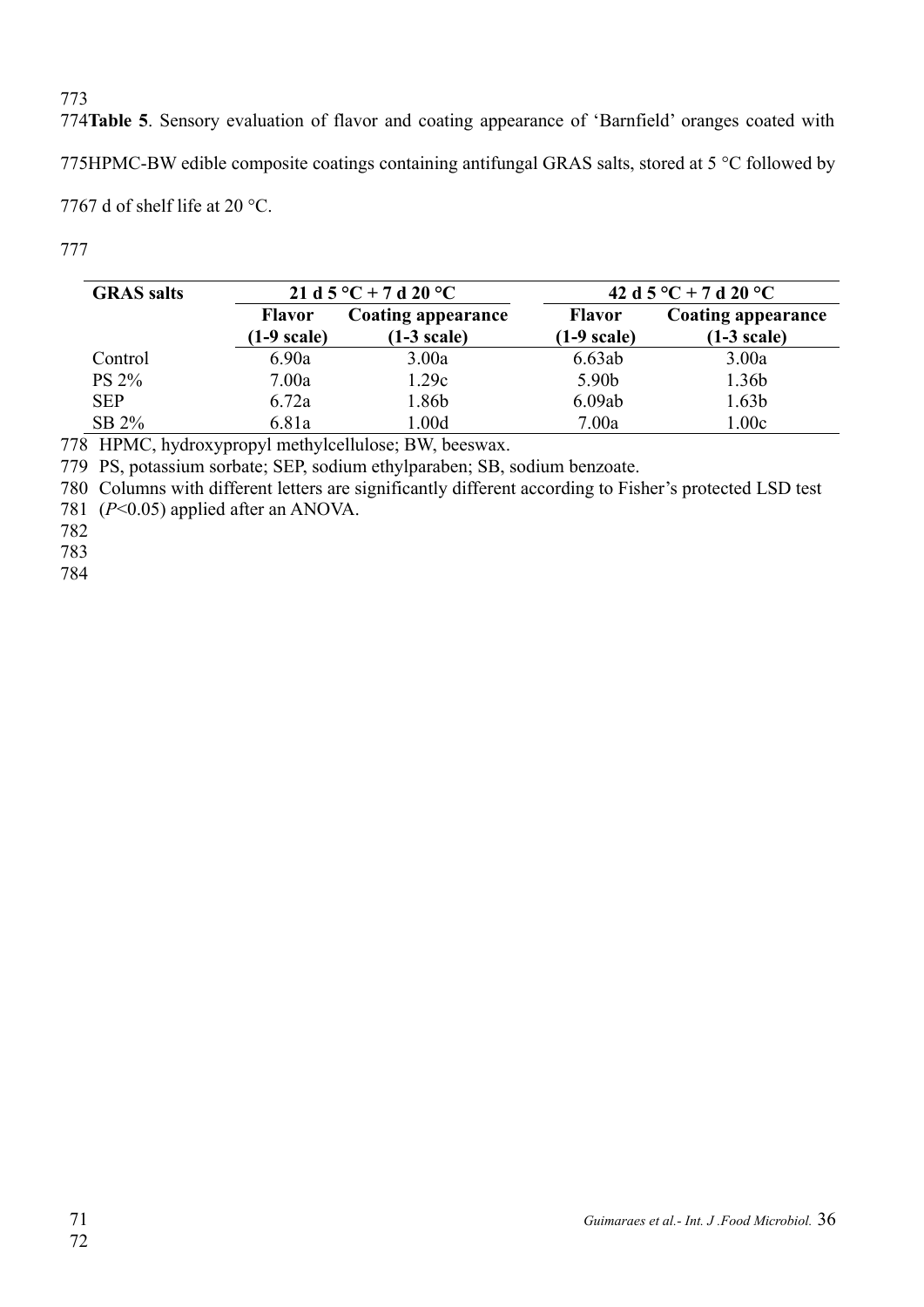

#### 788 789

790 Fig. 1. Reduction of the severity with respect to control fruit (inoculated but uncoated) and area 791 under the disease progress stairs (AUDPS) of stem-end rot on mandarins 'Ortanique' artificially 792inoculated with *Lasiodiplodia theobromae*, coated 24 h later with HPMC-BW composite edible 793 coatings containing GRAS salts, and incubated for 10 d at 28 °C and 90% RH. GRAS salts and 794 concentrations are those indicated in Table 3. AUDPS was determined with readings of lesion 795 diameter after 3, 7, and 10 d of incubation. Columns with different letters are significantly different 796 according to Fisher's protected LSD test  $(P< 0.05)$  applied after an ANOVA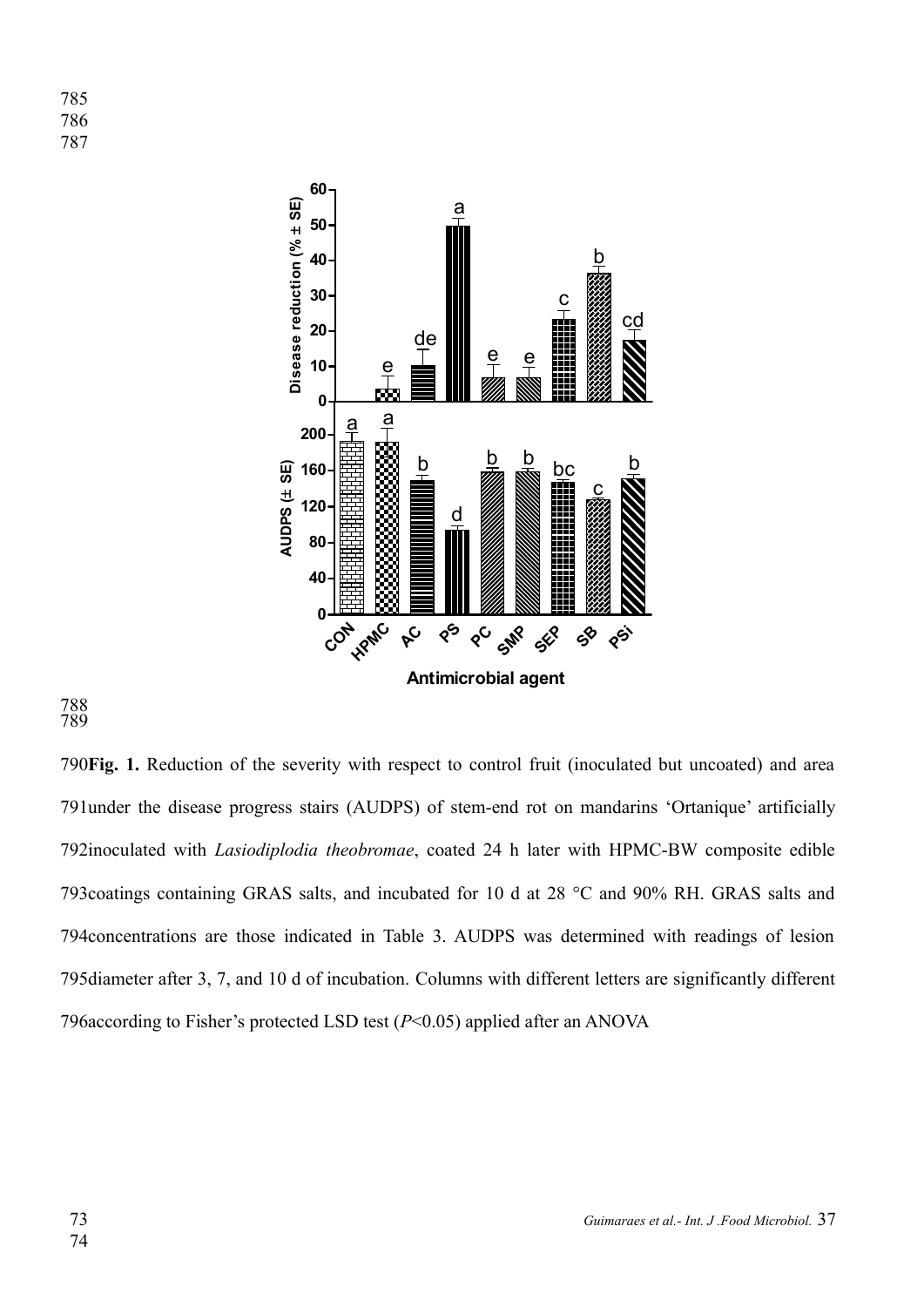799



800 801

**Fig. 2.** Reduction of the severity with respect to control fruit (inoculated but uncoated) and area un-802 803 der the disease progress stairs (AUDPS) of stem-end rot on 'Barnfield' oranges artificially inocu-804lated with *Lasiodiplodia theobromae*, coated 24 h later with HPMC-BW composite edible coatings 805 containing GRAS salts, and incubated for 15 d at 28  $^{\circ}$ C and 90% RH. Coatings were formulated 806 with 2% potassium sorbate (PS), 0.1% sodium ethylparaben (SEP), or 2% sodium benzoate (SB). 807AUDPS was determined with readings of lesion diameter after 4, 8, 12, and 15 d of incubation. Col-808umns with different letters are significantly different according to Fisher's protected LSD test  $809(P<0.05)$  applied after an ANOVA.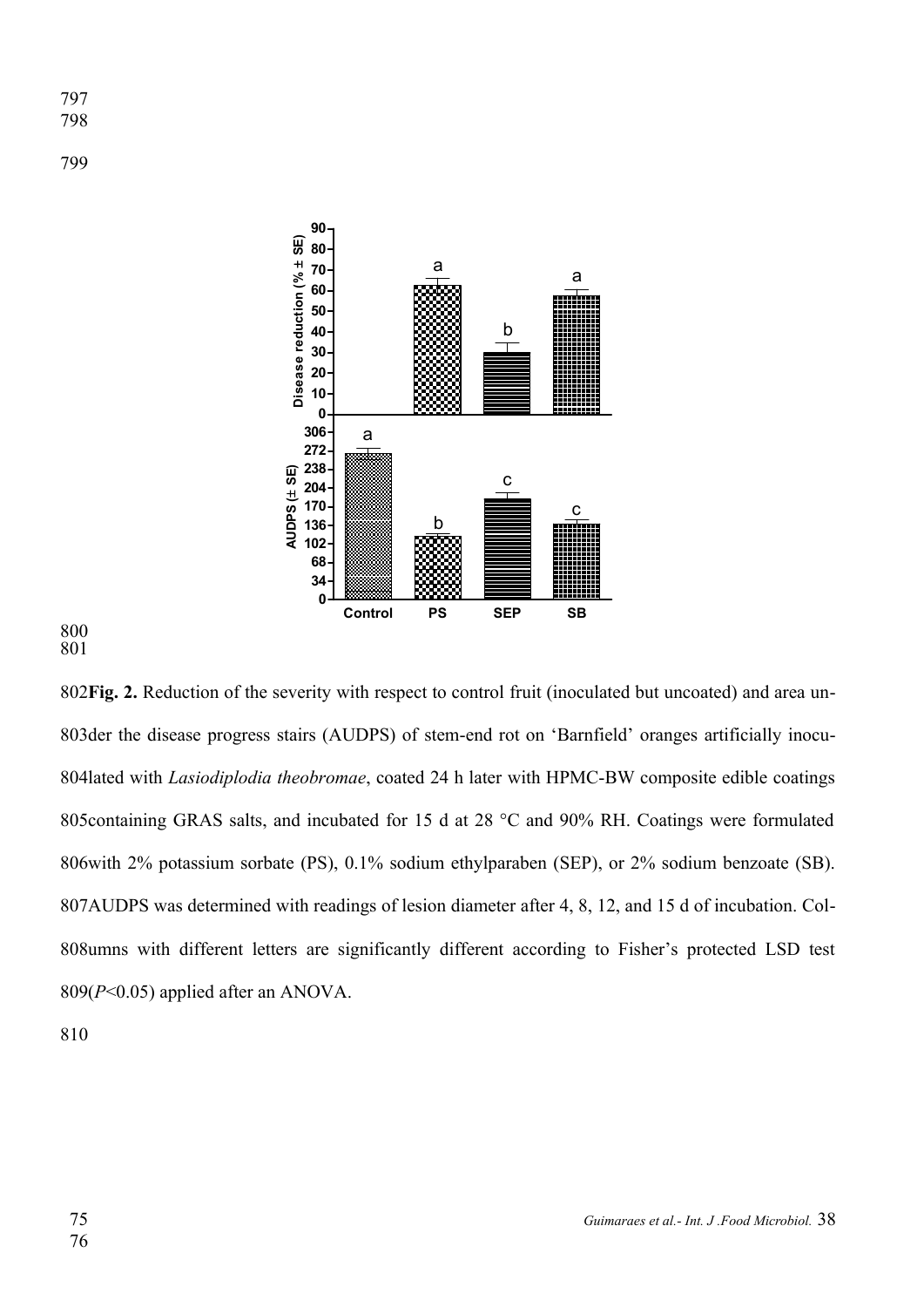



**Fig. 3.** Weight loss of 'Barnfield' oranges uncoated (control) or coated with HPMC-BW composite 815 816edible coatings containing GRAS salts at the indicated concentrations and stored for the indicated 817 periods: Potassium sorbate (PS), sodium ethylparaben (SEP), sodium benzoate (SB). For each stor-818age period, columns with different letters are significantly different according to Fisher's protected 819LSD test  $(P \le 0.05)$  applied after an ANOVA.